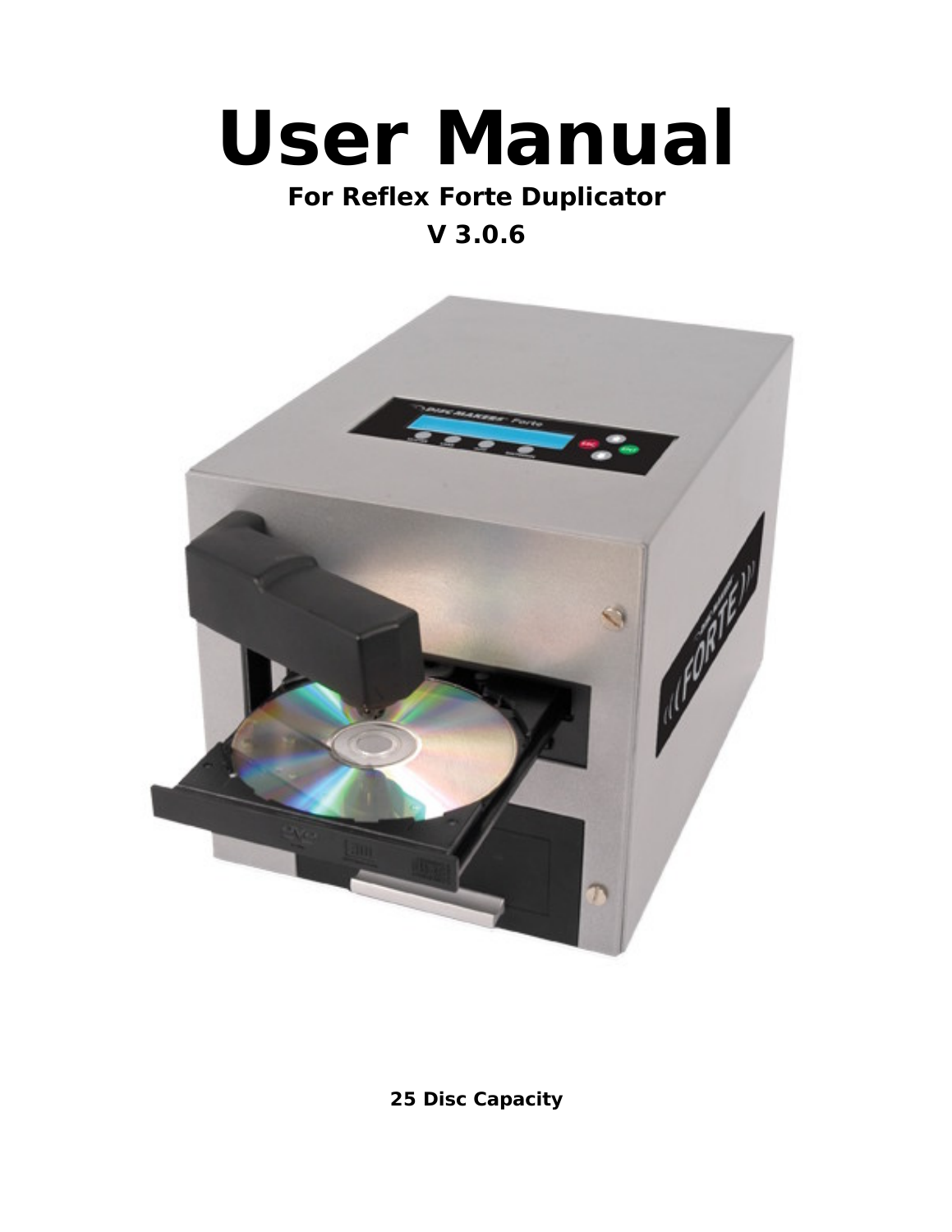### **WARNING!**

THIS CD/DVD/BLU-RAY/LIGHTSCRIBE DUPLICATOR IS MEANT FOR BACK UP AND DISTRIBUTION OF ORIGINAL DATA AUTHORED OR OWNED BY THE USER. ANY DUPLICATED DISCS MADE FROM A THIS CD/DVD/BLU-RAY/LIGHTSCRIBE DUPLICATOR IS THE COPYRIGHT OWNERSHIP OF THE AUTHOR OR COMPANY WHICH OWNS THE SOURCE DISC. ANY UNAUTHORIZED COPYING, EDITING, OR ANY PART THEREOF OF A COPYRIGHT DISC IS STRICTLY PROHIBITED. WE DISCOURAGE THE USE OF ANY SUCH ACTION THAT GIVES RISE TO CRIMINAL INTENT AND PROSECUTION.

THE SELLER OF THIS PRODUCT IS NOT RESPONSIBLE FOR ANY POTENTIAL ILLEGAL ACTIONS OF THE USER DUE TO ACTIVITIES BEYOND THE SCOPE OF THE PRODUCTS INTENDED USE.



POTENTIALLY HAZARDOUS MOVING PARTS KEEP FINGERS AND OTHER BODY PARTS AWAY.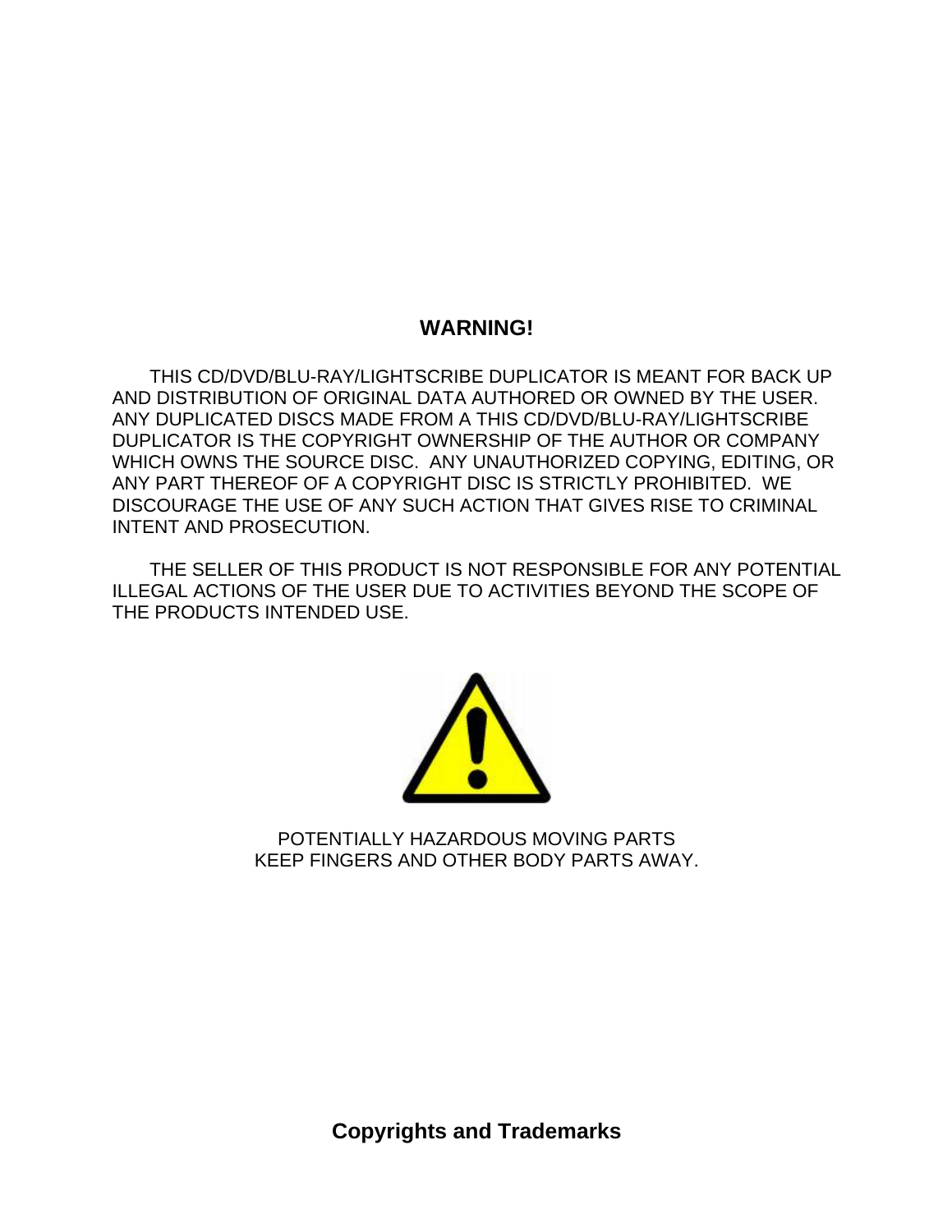ALL RIGHTS RESERVED. NO PART OF THIS PUBLICATION MAY BE REPRODUCED IN ANY MEDIUM PRINTED OR ELECTRONIC WITHOUT THE PRIOR WRITTEN PERMISSION FROM THE MANUFACTURER. COPYRIGHT©2000-2008. ALL RIGHTS RESERVED.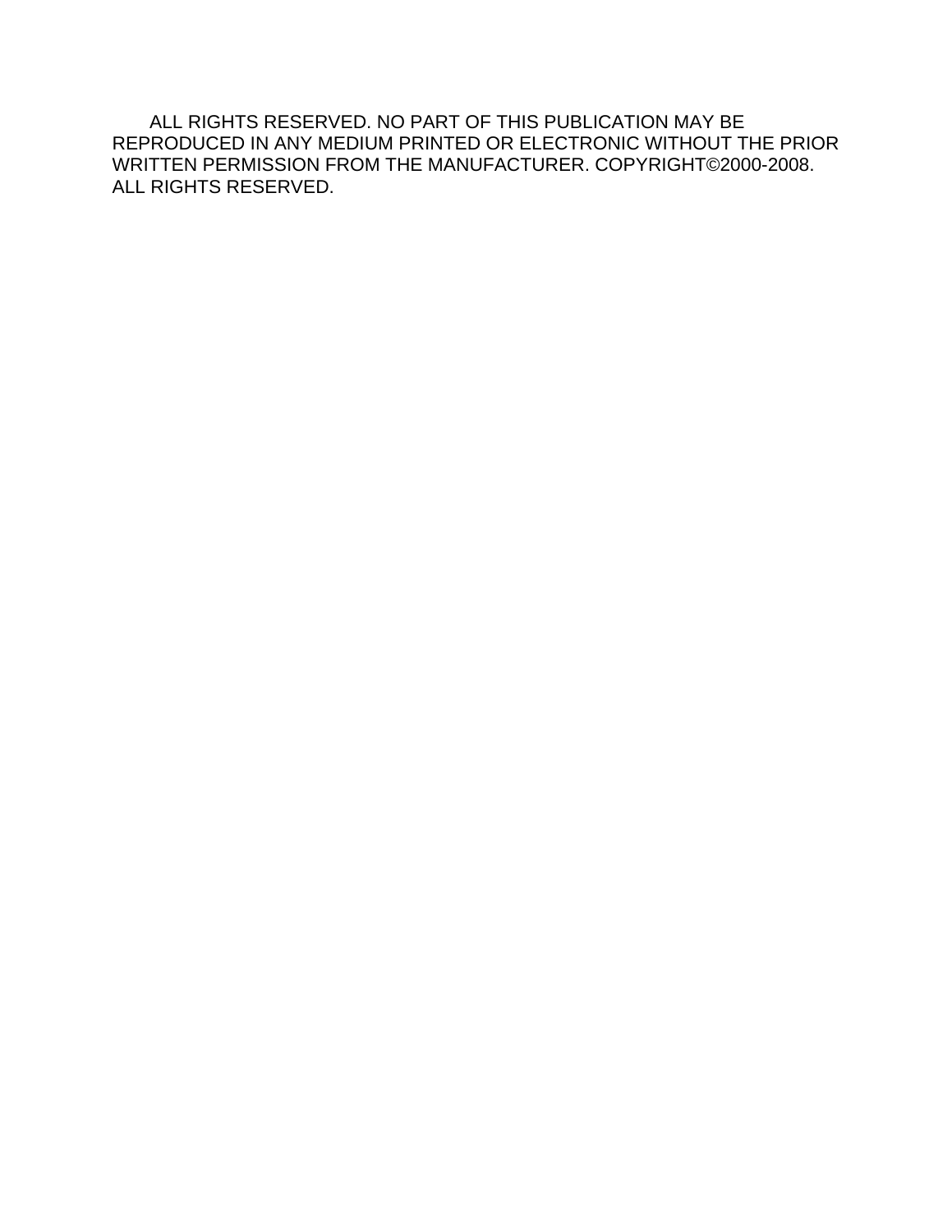# **Table of Contents**

#### **Title Page**

| Chapter 1: Introduction.           |    |
|------------------------------------|----|
| Overview                           |    |
|                                    |    |
|                                    |    |
|                                    |    |
|                                    |    |
|                                    |    |
|                                    |    |
|                                    |    |
|                                    |    |
|                                    |    |
|                                    |    |
|                                    |    |
|                                    |    |
| Compare                            | 20 |
|                                    |    |
|                                    |    |
| 6. Select Burn Speed.              | 22 |
| Select Source                      | 23 |
|                                    | 23 |
| Erase .                            | 24 |
| 10. Hard Drive Setup.              |    |
|                                    | 25 |
| Load Partition.<br>10.2.           | 26 |
| <b>Rename Partition</b> .<br>10.3. |    |
| Delete Partition                   |    |
|                                    |    |
|                                    | 28 |
|                                    | 28 |
|                                    | 29 |
|                                    | 29 |
|                                    | 29 |
|                                    | 30 |
|                                    | 30 |
|                                    |    |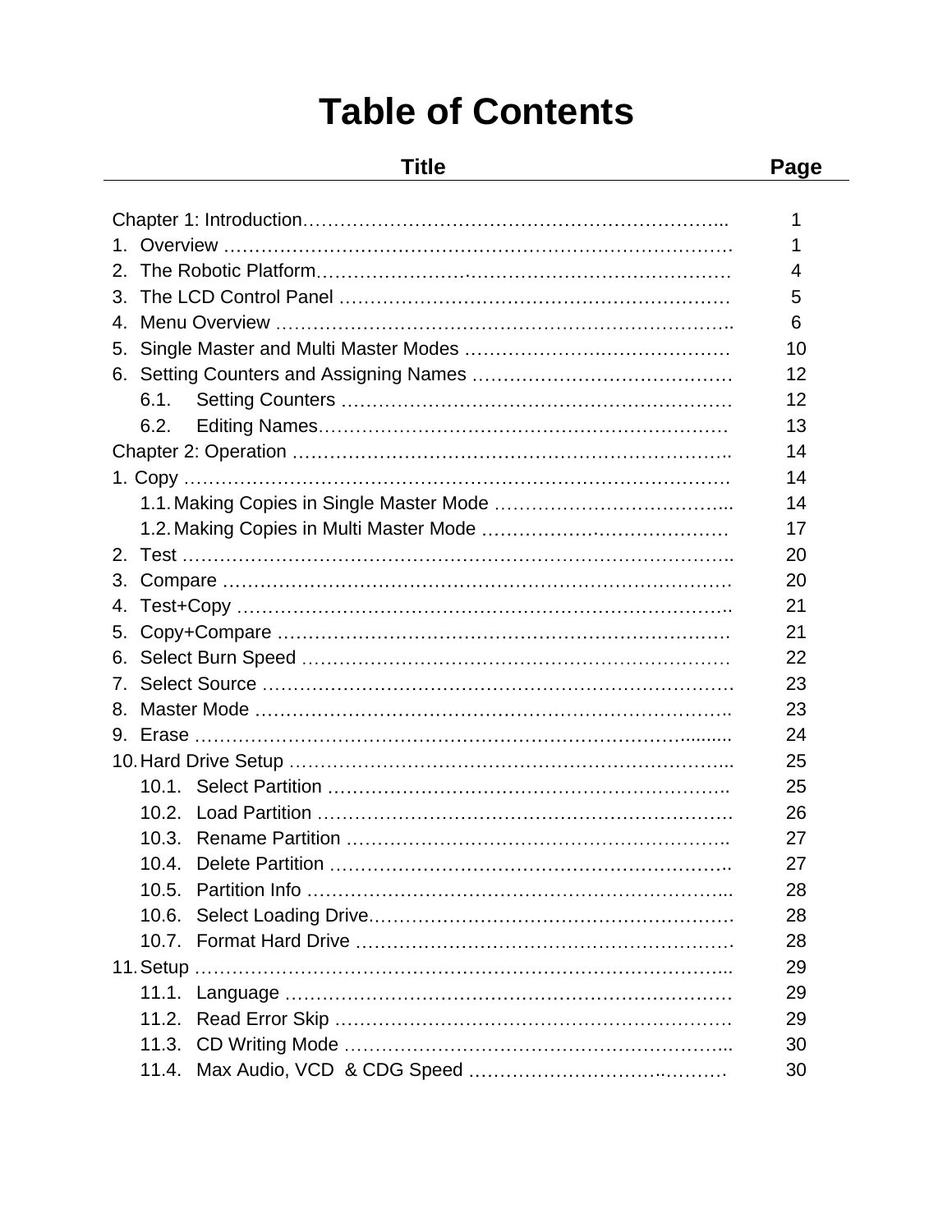| 11.5. Buzzer        | 31 |
|---------------------|----|
| 11.6.               | 31 |
|                     | 31 |
| 11.8.               | 32 |
|                     | 32 |
|                     | 32 |
|                     | 33 |
|                     | 33 |
|                     | 33 |
|                     | 34 |
|                     | 34 |
| <b>Load Default</b> | 34 |
|                     | 34 |
|                     | 35 |
|                     | 35 |
|                     | 35 |
|                     | 36 |
|                     | 36 |
|                     | 37 |
|                     | 37 |
|                     | 38 |
|                     | 38 |
| 16. Shutdown.       |    |
|                     | 41 |
|                     | 43 |
|                     |    |

**Title Page**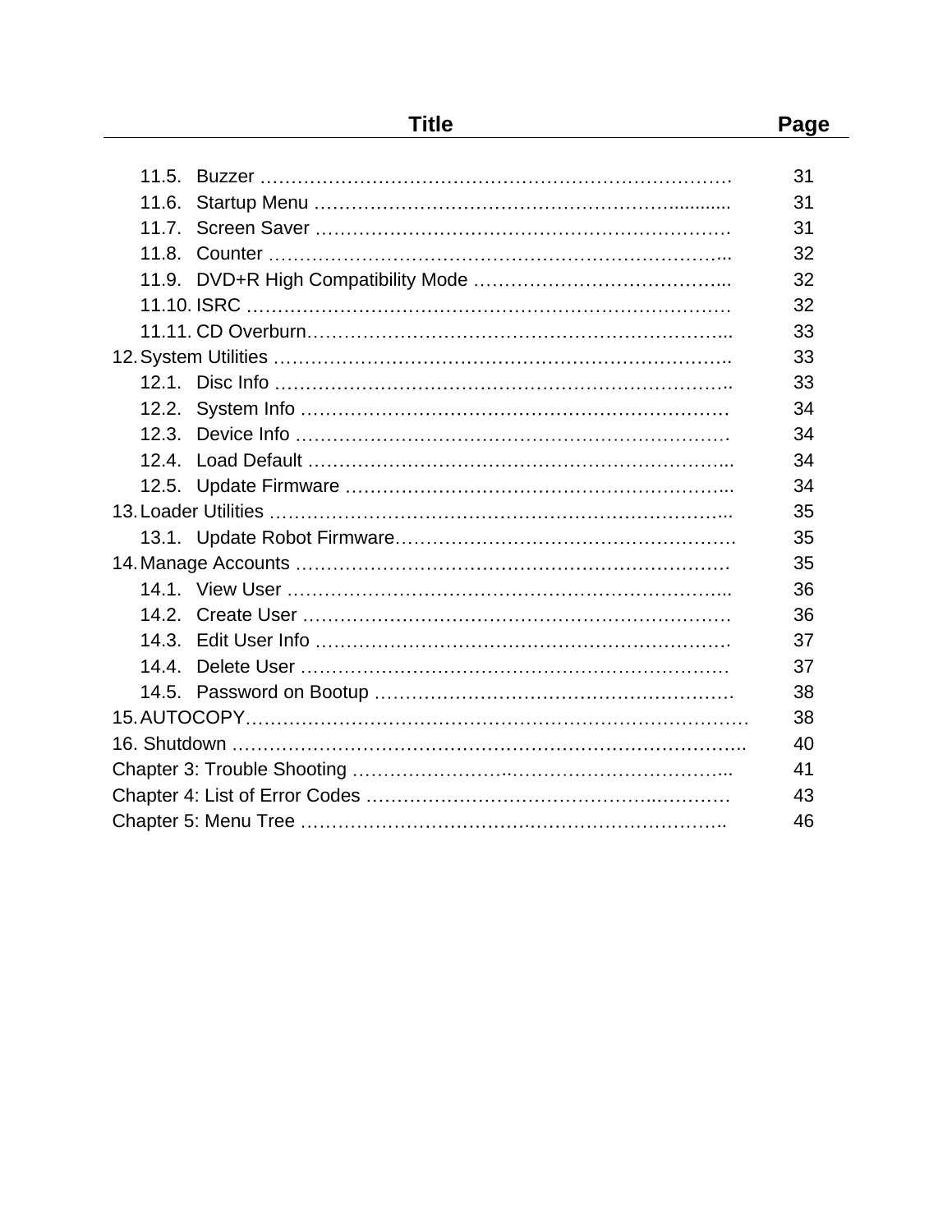### **Chapter 1: Introduction**

### **1. Overview**

#### **Welcome**

The FORTE autoloader is a reliable, high performance, high speed, standalone, robotic CD, DVD and/or Blu-Ray (Optional) autoloader. With its professional industrial design and simple user interface, it makes your duplicating experience easier than ever.

With the FORTE autoloader, you have a capacity of 25 discs that can duplicate continuously for 24 hours, even with multiple masters. You get the highest quality duplication all at an extremely affordable price. The FORTE is the most reliable and affordable autoloader on the market.

Before you start using this autoloader, please read the following to ensure proper operation:

#### **BD/DVD Duplication Limitations**

The autoloader will not copy any BD/DVDs that have Copy Protection encoded in the content. Typically, most Blu-Ray movies or DVD movies you purchase or rent contain Copy Protection.

In addition to the copy protection limitation, the autoloader will only copy a single layer Blu-Ray/DVD disc to another single layer Blu-Ray/DVD recordable media. If your autoloader has double layer Blu-Ray/DVD capability, you can copy a double layer Blu-Ray/DVD disc to another double layer Blu-Ray/DVD recordable media, but you cannot duplicate a single layer Blu-Ray/DVD disc to double layer Blu-Ray/DVD recordable media or vice versa.

#### **Temperature Warning**

If the autoloader was stored in a location where the temperature dropped below  $32^{\circ}$  F (0° C) within the past 24 hours, leave the autoloader in a warm room with temperatures at least 65° F (19° C) for four hours prior to powering it on for the first time. Failure to do so may cause irreparable harm and prevent the autoloader from functioning.

#### **Maintenance**

It is very important to operate and keep the autoloader in a dust free, clean environment since dust is the number one killer of CD/DVD/Blu-Ray recording devices. Failure to do so can severely damage your autoloader. We strongly suggest that you constantly use an Air Duster (Canned Air) to clear off any dust on the surface of the autoloader.

**Note:** Do not try to use an Air Duster to clean the autoloader while the writer trays are open. In doing so, you may inadvertently blow dust into the recording device and damage it.

#### **Proper Shutdown**

To avoid possible system failures, you need to shut down the autoloader properly. To shut down the autoloader, scroll to menu 16. Shutdown and follow the instructions on the screen. Not performing this function increases the risk of damaging the autoloader.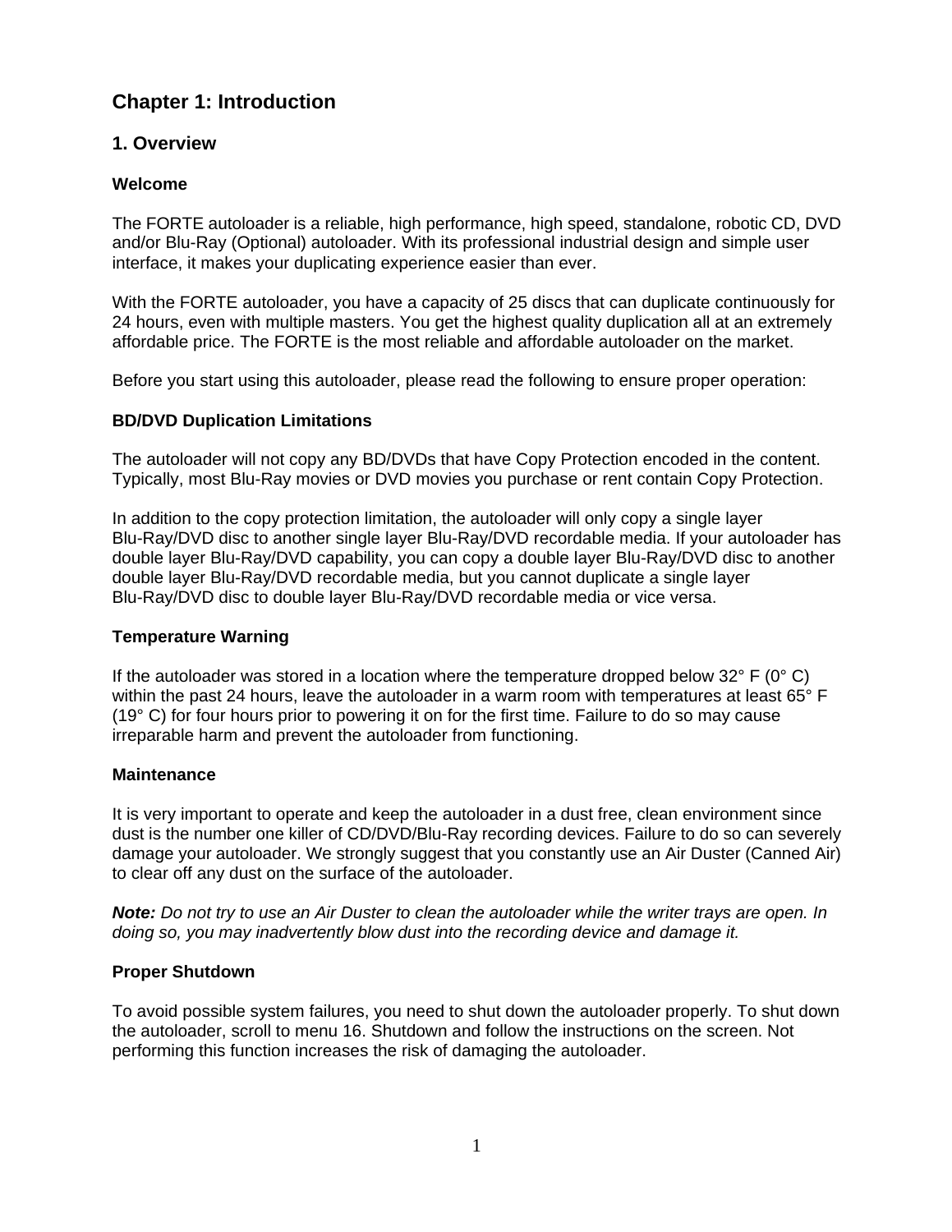#### **Disc Static and Sticky Media Issues**

The most common problems when using an autoloader are the disc static and sticky media issues. These static charge problems cause multiple discs to stick together, resulting in improper operation and more severely, can shock the robotic arm while loading a disc causing the system to freeze. Even though the autoloader has a sticky media separator function to help prevent media from sticking, you should still follow these steps to prevent sticky media from disrupting your operation and protect your system from disc static charge.<br>This issue is most commonly seen when you buy a 100 pack of blank discs and insert them into

the autoloader without any treatment. If you have experienced this kind of problem, please do the following to remove the adhesive static between the discs:

- $\triangleright$  Separate the blank discs before you place them into the autoloader's spindle(s). Separating them will greatly reduce the static between discs.
- $\triangleright$  If this doesn't achieve the desired outcome, use an air duster (canned air) to blow air around the circular edge of the blank discs as shown in Figure 1-1. This process reduces the static between the discs up to 90%. The amount of air to use depends on factors specific to your environment.



**Figure 1-1 Using Canned Air to Reduce Static**

 $\triangleright$  If you are still having problems, put your media into the refrigerator (NOT in the freezer) for three hours. Afterwards, store it at room temperature for one hour prior to use. Studies show that cold temperature (with no condensation) will also reduce the static charges between objects dramatically.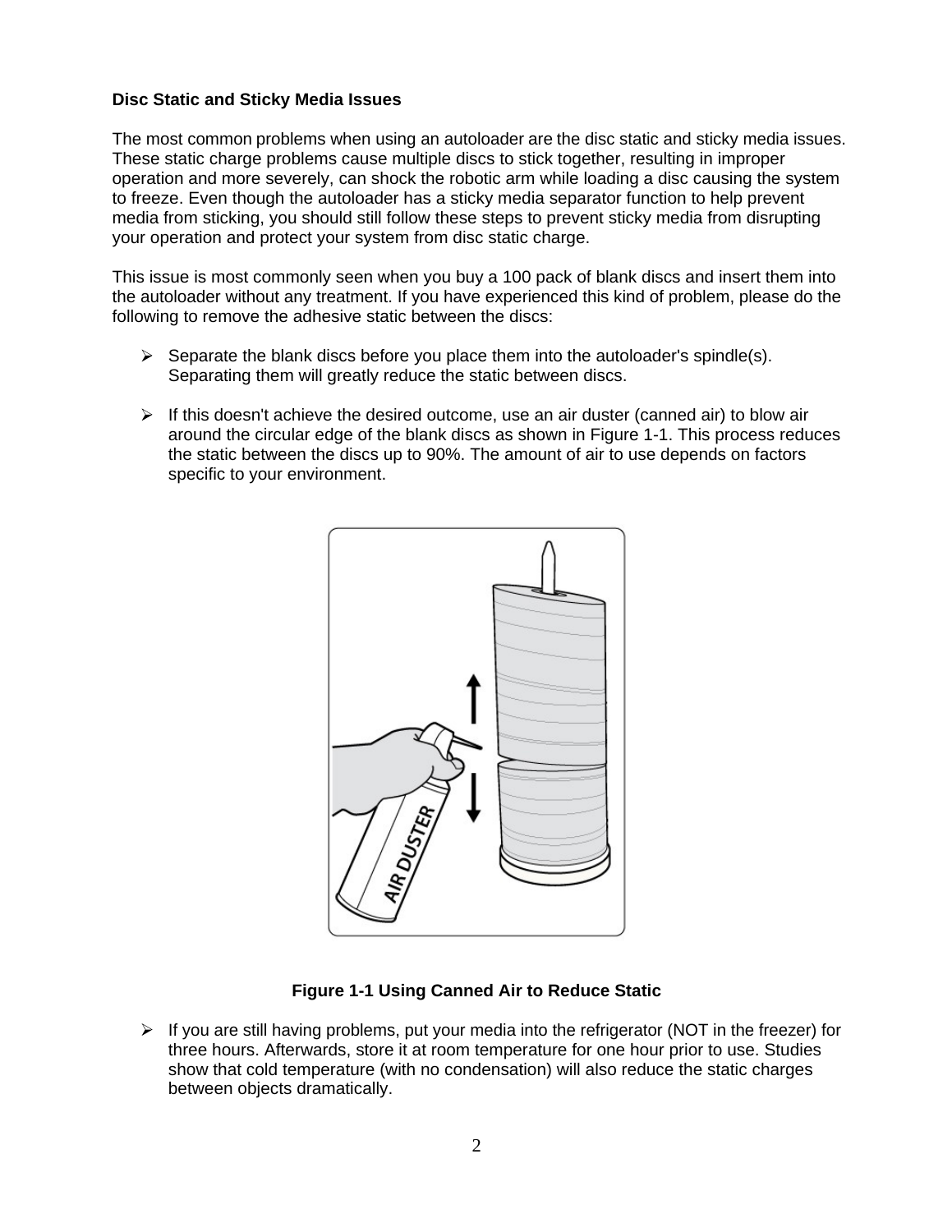### **Spindles vs. Bins**

The FORTE autoloader has one area for holding CDs, DVDs and/or Blu-Ray Discs. Although the manual refers to them as spindles, many of the messages shown on the LCD display will refer to them as bins in order to create a more concise message. Don't panic. Spindles and bins are the same.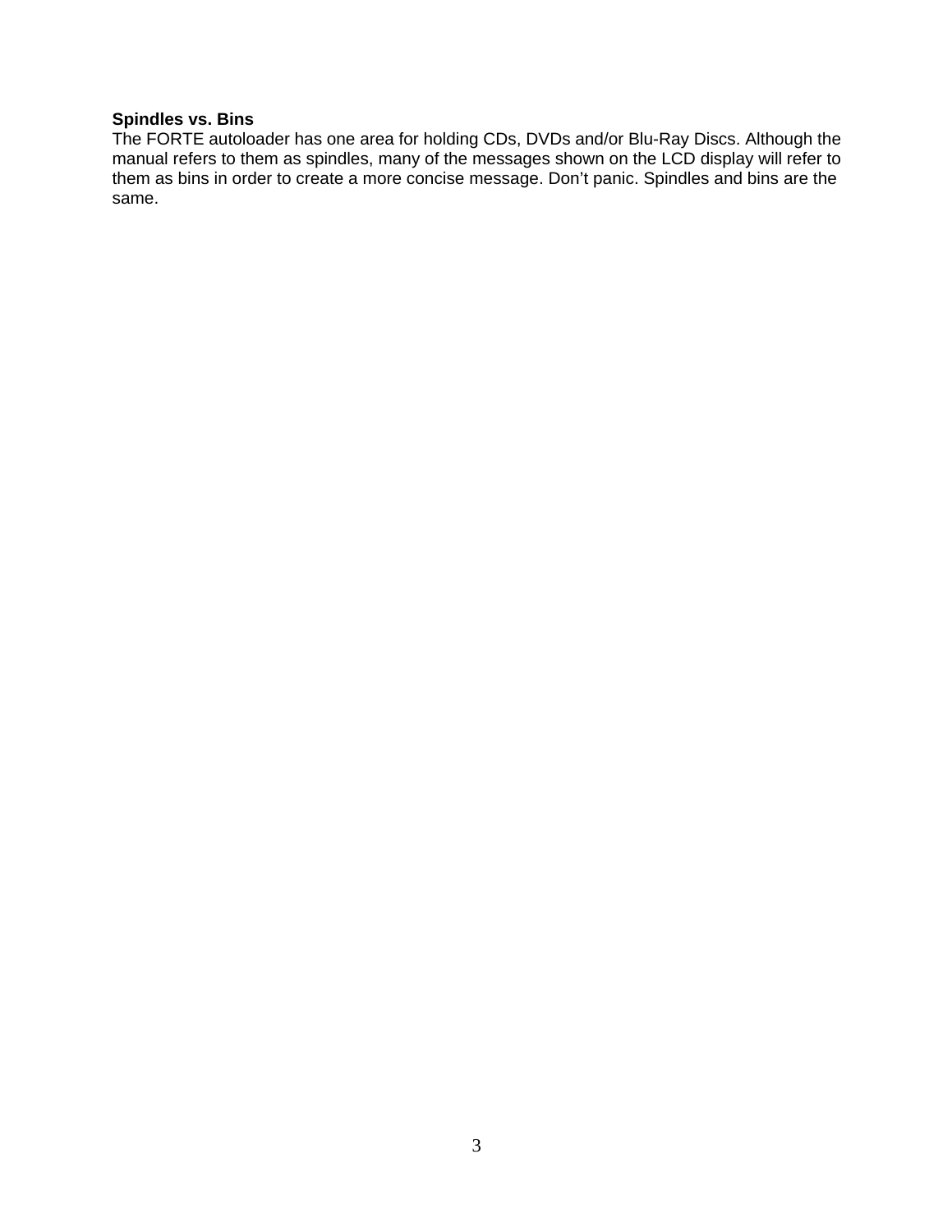### **2. The Robotic Platform**

The FORTE autoloader, with 25 Disc Capacity, has two bins (see Figure 1-3). Each bay holds approximately 25 discs (Actual quantity varies depending on the media thickness). Place the media you wish to copy into the Input Bin. The robotic arm will pick discs from Input Bin then place the successfully copied discs onto the Output Bin. If any discs were rejected due to failure, the disc will be ejected and the job will be automatically aborted.



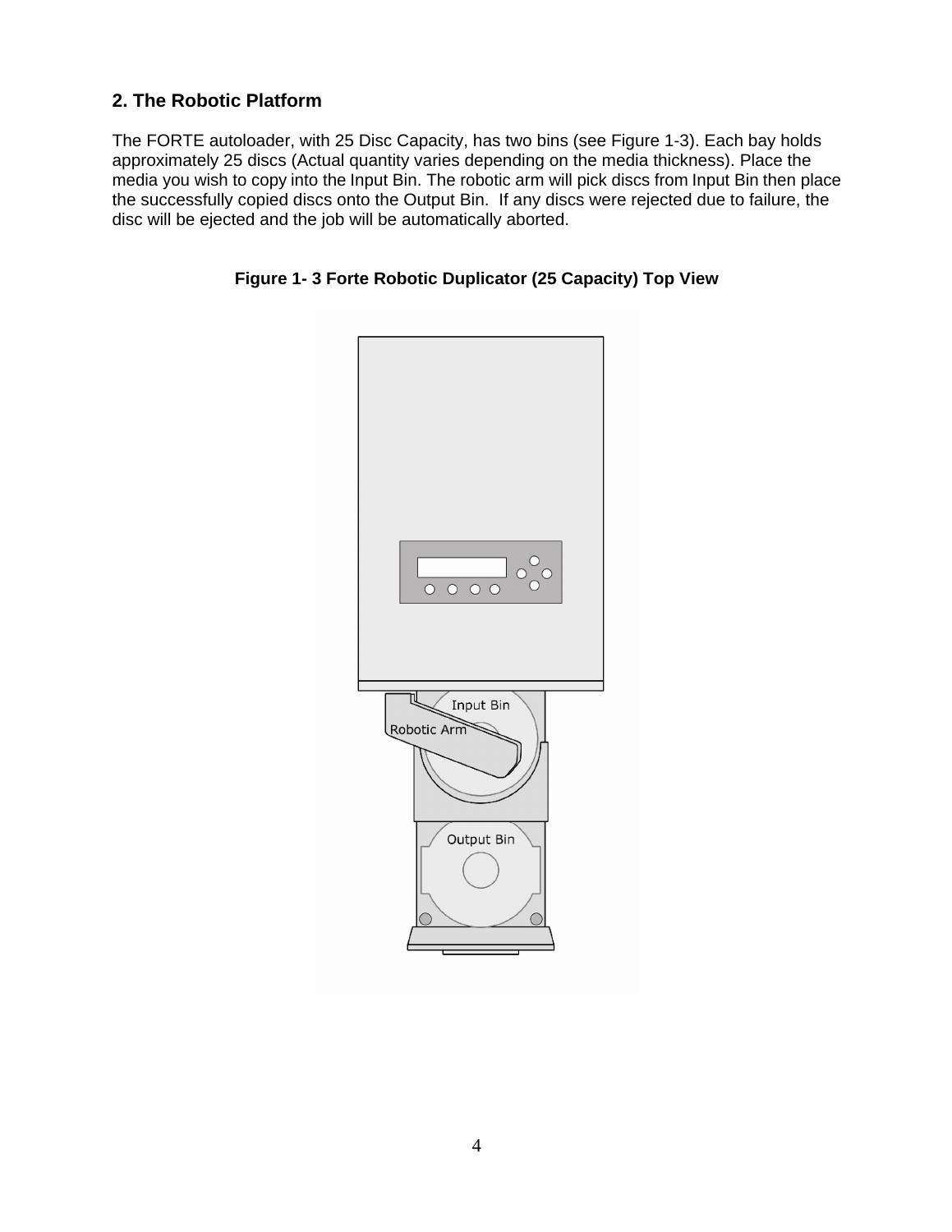### **3. The LCD Control Panel**

\*The below image is for reference only. Your key assignment and appearance may differ.

Figure 1-5 below shows the LCD Control Panel. This panel has a two-line by 20 character LCD display to provide user feedback and eight push buttons to control the operation of this system. The functions for these buttons are shown in Table 1-1.



### **Figure 1-5 LCD Control Panel Layout**

#### **Table 1-1: Front Panel Controls**

| Control Name     |          | <b>Function</b>                                            |
|------------------|----------|------------------------------------------------------------|
| $\blacktriangle$ | Up       | Scroll up through the menu or list.                        |
| <b>V</b>         | Down     | Scroll down through the menu or list.                      |
| ENT              | Enter    | Execute the function. Also referred to as OK in the Menus. |
| ESC              | Escape   | Go back to the previous function.**                        |
| <b>MASTER</b>    | Master   | Quick key to choose Master Mode **                         |
| LOAD             | Load     | Quick key to load the master to the hard drive**           |
| <b>INFO</b>      | Info     | Quick key to see information about discs in the drives**.  |
| SHUTDOWN         | Shutdown | Quick key: to shutdown duplicator**                        |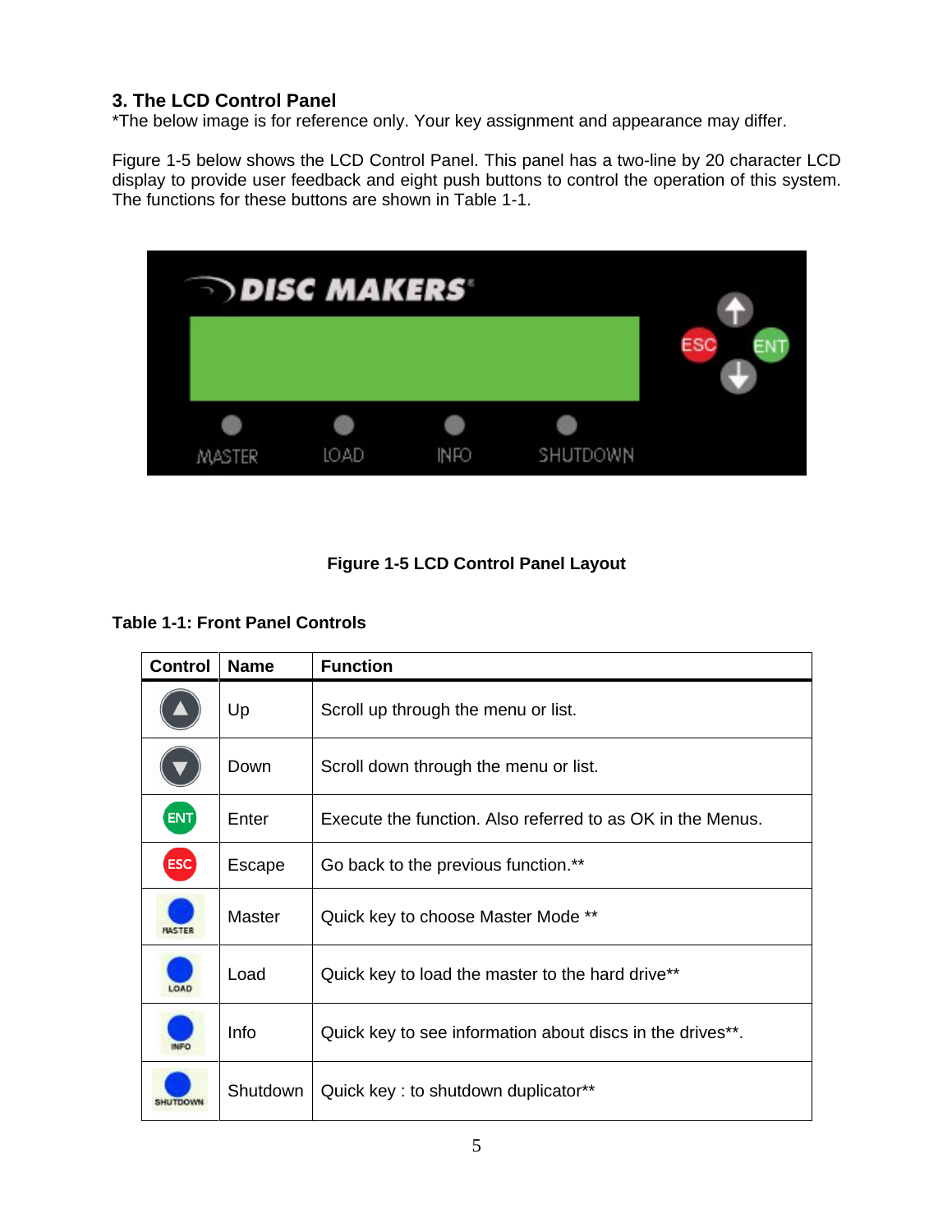#### **4. Menu Overview**

This section provides an overview of the menu options. These menu options are explained in detail on the referenced pages.

#### **1. Copy page 16**

Use the Copy menu to make CD/DVD/Blu-Ray Disc (Optional) copies. Before you start a copy process, make sure you have selected the correct Master Mode. Please refer to "Single Master and Multi Master Modes" on page 13 for additional information.

If you plan to use Single Master Mode, please make sure you have successfully loaded your master disc to a partition on the Hard Drive.

If you plan to use Multi Master Mode, please make sure you have placed every master disc on top of the corresponding number of blank discs.

For additional information on copying on either Master Mode, see "Making Copies in Single Master Mode" on page 16 or "Making Copies in Multi Master Mode" on page 18.

#### **2. Test page 21**

Use the Test menu or Test quick key to simulate the copy process. With simulation, write once recordable discs such as DVD-R, or CDR will be reusable. The purpose of simulation is to ensure error free duplication.

**Note:** Due to physical limitations of the BD-R/DVD+R recordable format, if you try to simulate BD-R/DVD+R copying, you will encounter failure messages.

**Warning**: If you are using CD/DVD/BD Rewritable discs as your blank media during the simulation, the content on those discs will be permanently erased.

#### **3. Compare page 21** Use the Compare function to perform a bit-by-bit comparison between the content of your master disc(s) in the Hard Drive and the contents of all discs it copied. This ensures that all of your copies are identical to original master disc(s).

**Note:** The bit-by-bit comparison will only apply on all Blu-Ray Discs, DVDs and Data CDs. A readability check will be applied for other formats like Audio CDs, CD+G, and Video CDs discs due to their lack of error correction mechanisms.

#### **4. Test + Copy page 22**

Use the  $Test + Copy$  menu option to simulate the copying process initially. Then, the autoloader performs the actual copy process on the blank disc(s) if they passed the simulation. If any part of this process fails, the job will be aborted.

#### **5. Copy + Compare page 22**

Use the Copy + Compare menu option to make 100% reliable copies. After the copy process is done, the autoloader automatically compares the copies from the content of your original master disc. If any part of this process fails, the job will be aborted.

#### **6. Select Burn Speed page 23**

Use the Select Burn Speed menu option or the Speed quick key to adjust the duplication speed for the various blank disc formats.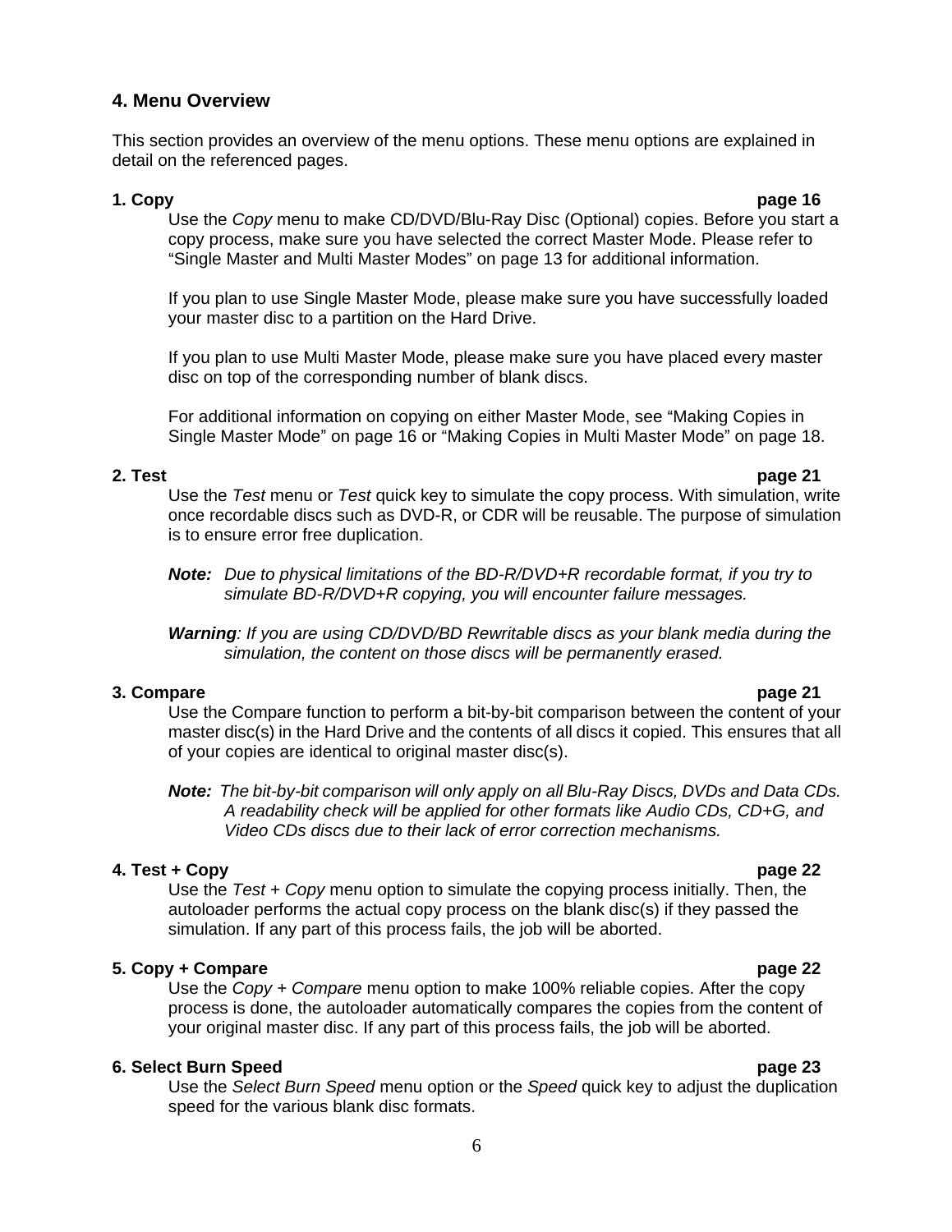#### **7. Select Source page 24**

Use the Select Source menu or the Source quick key to tell the system where the content of the master disc resides during duplication. At this point, Hard Drive is the only option in this setting since it is the only place where the content of the master disc resides during duplication. The contract of the contract of the contract of the contract of the contract of the contract of the contract of the contract of the contract of the contract of the contract of the contract of the contract of t

#### **8. Master Mode page 24**

Use the Master Mode menu to select either Single Master Mode(SM) or Multi Master Mode (MM). For more information on these modes, see "Single Master and Multi Master Modes" on page 13.

#### **9. Erase page 24**

Use the Erase menu to erase your Rewritable discs. There are two options:

- **Full Erase:** This option erases the entire disc, destroying all previously written data in the process. The process of the state of the state of the state of the state of the state of the state of the state of the state of the state of the state of the state of the state of the state of the state of the state of
- **Quick Erase:** This option erases the index (TOC) of the Rewritable disc, not the data section. It is much faster than Full Erase. However, the data section is still recoverable. If you prefer the old content not be recovered for security purposes, please perform Full Erase.

#### **10. Hard Drive Setup page 25**

Use the Hard Drive Setup menu to perform various hard drive-related operations. These options include loading, renaming, or deleting your images.

**11. Setup page 28** Use the Setup menu options to control how the autoloader operates. You can scroll between the various options using the **Up or Down** button.

#### **1. Language**

Use this setting to choose the language used to navigate the autoloader. The autoloader officially supports English and Spanish menus. More languages could be added. The added by the contract of the contract of the contract of the contract of the contract of the contract of the contract of the contract of the contract of the contract of the contract of the contract of the con

#### **2. Read Error Skip**

Normally, when the autoloader encounters a read error while reading the master disc, all the duplication will be aborted and all the recordable media in the writers will be ruined. However, if you believe that your master disc has a small, insignificant error due to physical damage, you can utilize this setting to allow the autoloader to skip any read errors that it encounters. It is "Off with Retry" by default.

**Important:** When this function is "ON", it does not fix the error; it only skips it to continue copying the rest of the readable data. This is recommended for Video and Audio duplication purposes.

#### **3. CD Writing Mode**

Use this setting to select the mode you would like use to duplicate a CD. There are two different modes: "Disc at Once" and "Track at Once." Unless you understand completely what they mean, we strongly suggest you to set it as "Disc at Once".

#### **4. Max Audio, VCD & CDG Speed**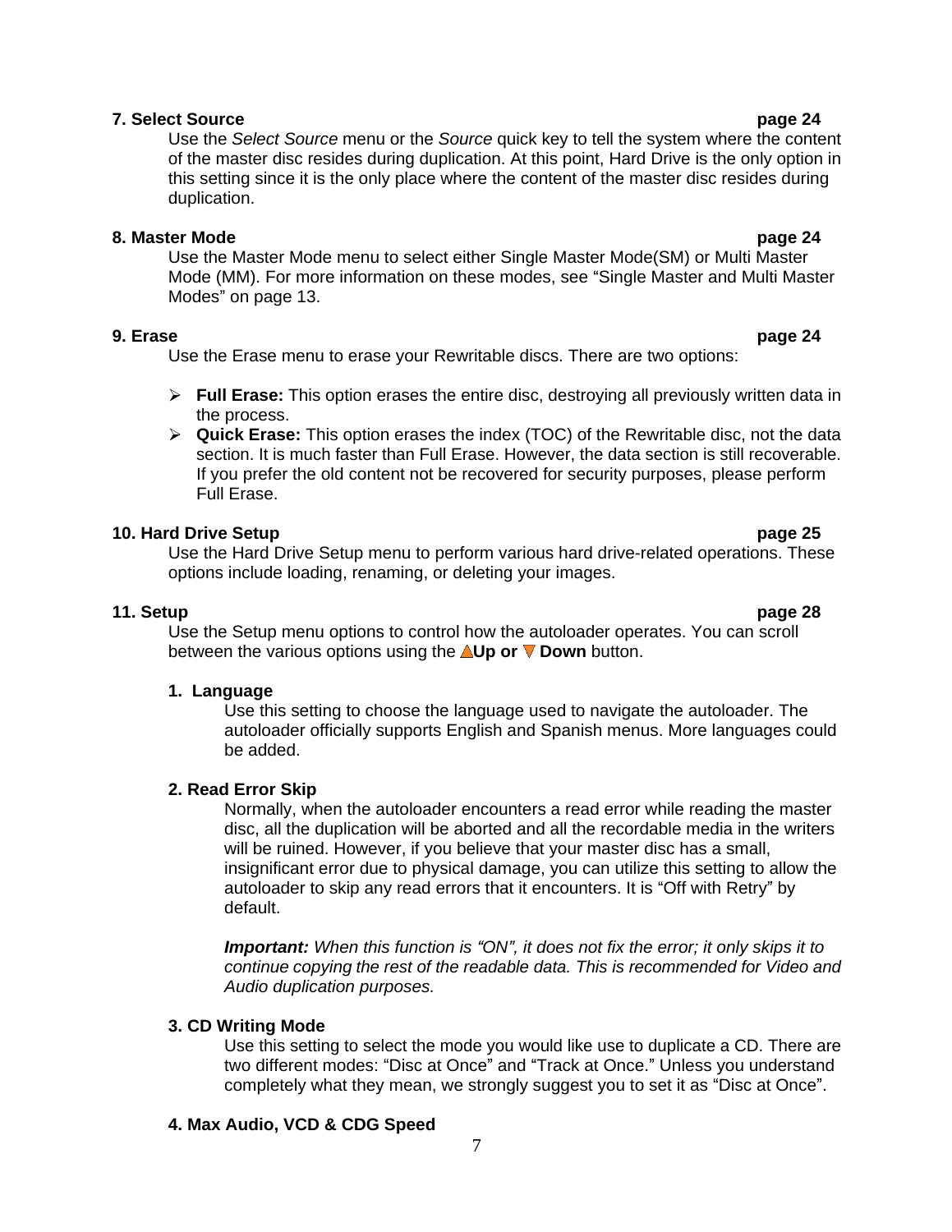Due to the lack of error checking mechanism for Audio CD, Video CD and CD+G format, duplicating them at too high a speed can cause frequent errors like glitches and skips. Use this setting to adjust the maximum duplication speed for Audio, Video CD and CD+G format to ensure reliable duplication for such formats.

#### **5. Buzzer**

Use this setting to choose whether you want to hear a beep when you press a button and when a task has been completed or have it turned off for silent operation.

#### **6. Startup Menu**

Use this setting to choose which menu you would like to see first when you turn on the autoloader.

#### **7. Screen Saver**

Use this setting to enable or disable the Screen Saver feature. When this is enabled, a screen saver is displayed whenever your autoloader has been idle for a set period of time.

#### **8. Counter**

Use the Counter menu to enable or disable the *Counter* feature. The counter tells you how many discs have copied and how many discs are left to go during the duplication process stopping the job once the desired number of copies has been made. The contract of the contract of the contract of the contract of the contract of the contract of the contract of the contract of the contract of the contract of the contract of the contract of the contract of the cont

#### **9. DVD+R Compatibility Mode**

This feature allows you to turn the DVD+R High Compatibility Mode feature ON or OFF. The purpose of this feature is to increase the compatibility of DVD+R media with a broader range of DVD Video players.

#### **10. ISRC**

This option will allow you to enable/disable copying the ISRC code of an Audio CD. ISRC is the serial number of the audio track that uniquely identifies the song in that audio track. This ISRC code is commonly found in commercial Audio CDs and rarely seen on home made Audio CDs. By enabling this feature, the duplication performance will be lowered.

#### **11. CD Overburn**

Most CD-R media is either 650MB or 700MB. The burning starts from the center of the CD and works its way out but stops before the physical edge of the CD. Overburning is a burning method to bypass the limitations of burning further out onto the edge of the CD. This can result in slightly higher storage capacity, however, it has also been known to have compatibility playback issues. Please use it with caution.

#### **12. System Utilities page 34**

#### **1. Disc Info**

Use the Disc Info utility to identify the type and other information about your blank recordable media.

#### **2. System Info**

The System Info menu provides important hardware information such as firmware versions, Duplication/Robot Control Boards types, etc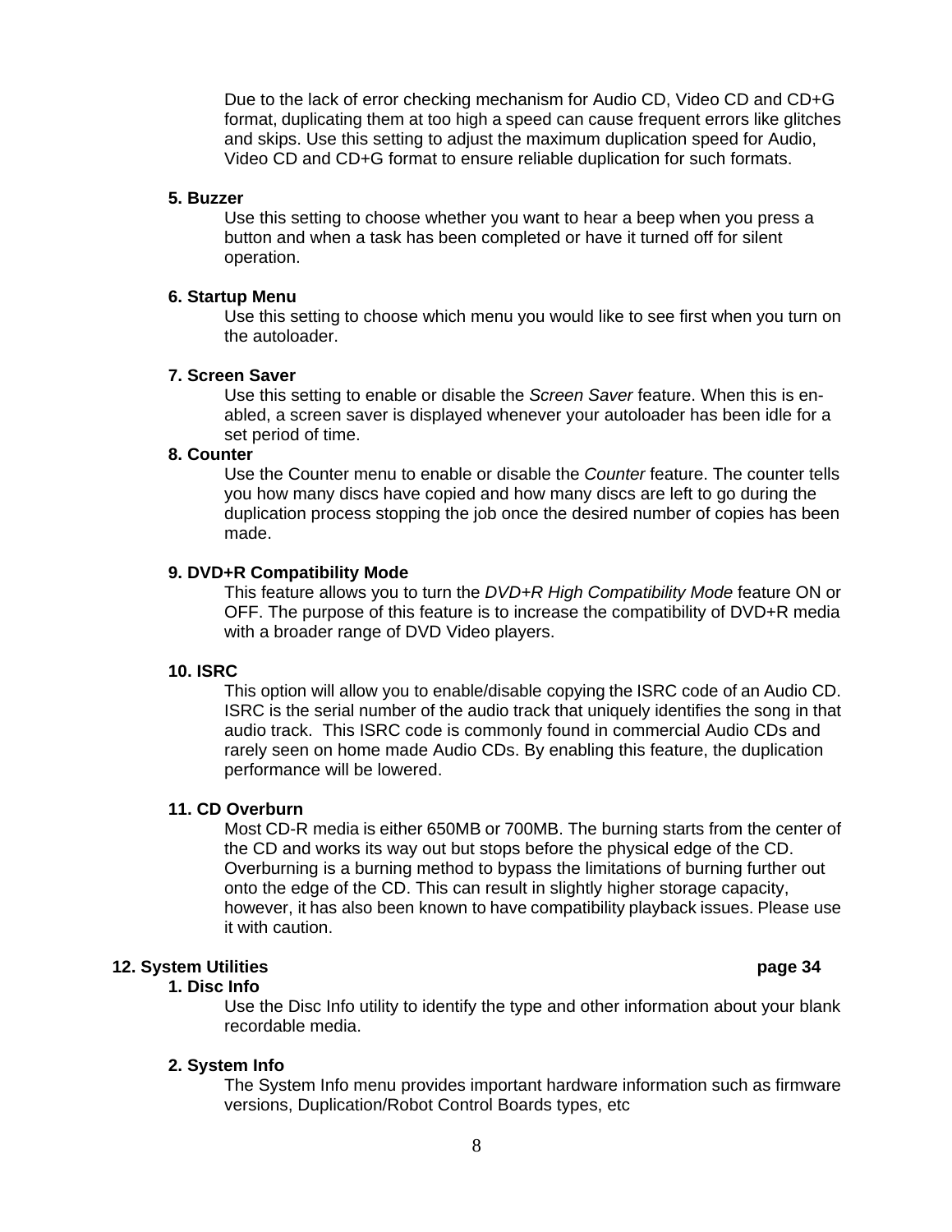#### **3. Device Info**

This menu allows you to see information about the recording devices built inside your autoloader.

#### **4. Load Default**

Use this menu option to reset all of the options back to the manufacturer's default values. You can use this function if your autoloader is acting abnormally.

#### **5. Update Firmware**

Use this utility to update the software in your autoloader. To update, insert the manufacturer's Certified Update CD into the 1<sup>st</sup> tray and make sure no other discs are in rest of the trays. Then you can press the **ENT/Enter** button to update.

**Important:** You should not upgrade your autoloader's firmware unless your system is becoming unstable or you are advised to do so by Tech Support.

#### **13. Loader Utilities page 35**

Use the Loader Utilities menu options to access the various utilities built into the autoloader. You can scroll between the various options using the **Up or Down** button.

#### **1. Update Robot Firmware**

Use this utility to update the software in your autoloaders robot controller. To update, insert the manufacturer's Certified Robot Update CD into the 1<sup>st</sup> tray and make sure no other discs are in the other trays. Then you can press the **ENT/Enter** button to update.

**Important:** You should not update your autoloader's robot firmware unless your system is becoming unstable or you are advised to do so by Tech Support.

#### **14. Manage Accounts page 40**

Use this menu option to:

- $\geq$  Create user accounts and passwords to prevent unauthorized use of the autoloader.<br>
Edit existing user account information, including name and password.
- 
- $\triangleright$  Delete existing user account(s).
- $\triangleright$  Enable/Disable this feature.

#### **15. AUTOCOPY page 42**

The Autocopy function is the simplest way to make CD/DVD/Blu-Ray Disc copies. It simplifies the copy process by automatically copying from a Master Disc, which should be placed on top of the first Input Spindle, instead of a preloaded master image on the HDD, to all of the blank discs which follow it. The benefit of this operation is to decrease the time needed to initiate the copy process for a master disc that does not need to be stored on the HDD permanently.

#### **16. Shutdown page 44**

Use this menu option to turn off your system. Once you see the "Ready to Power Off" message, you can safely turn off the machine using the power switch. Turning off your autoloader without performing this function increases the risk of damaging it and all settings changed since the last boot up will not be saved.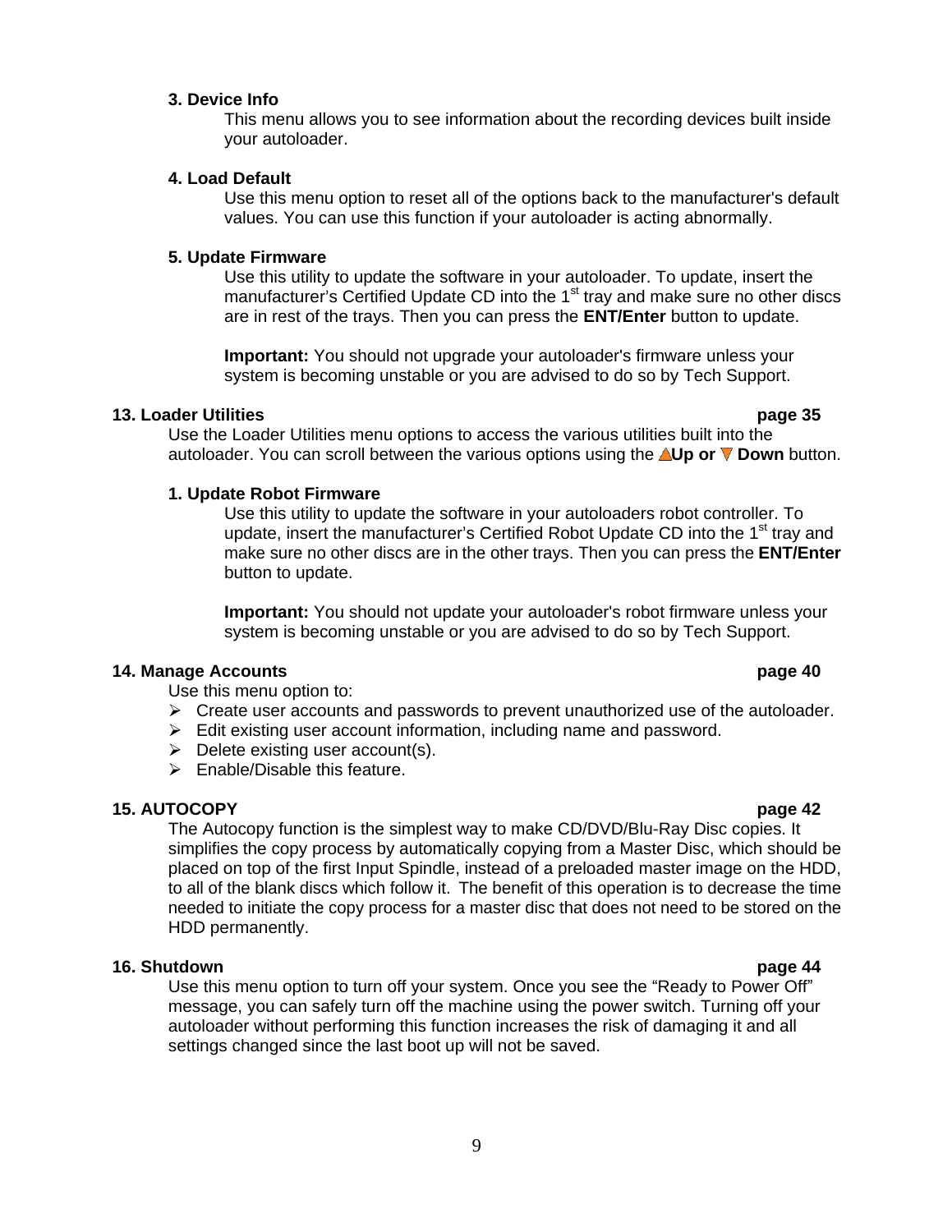#### **5. Single Master and Multi Master Modes**

There are two ways to make copies using the autoloader:

#### **Single Master Mode:**

This mode requires that a single master disc is loaded onto the hard drive prior to initiating the duplication process. This mode is ideal if your job involves one or very few master disc(s).

#### **Multi Master Mode (Batch Mode):**

This mode does not require you to manually pre-load your master onto the HDD. Simply place the master disc(s) on top of the corresponding stack of blank discs needed for that particular job. This mode is ideal if you have numerous master discs and fewer copies for each master disc.

The Multi Master mode uses the Reserve partition to temporarily store the content of the current master disc for duplication purpose. Once the task is complete and a new master disc has been detected, the reserve partition's content (of previous master disc) will be replaced with the content of the new master disc.

You can tell immediately which mode you are in by looking at any of the Copy or Test menus:



For example, if you need to make:

- 5 copies of job A
- 6 copies of job B
- 7 copies of job C

Under Multi Master Mode, you would need to follow the below steps:

- 1. Make sure the Input Spindle is empty.
- 2. Place 7 blank discs for job C first on the input spindle.
- 3. Place the master disc for job C on top of the stacked blank discs for job C. 4. Place 6 blank discs for job B on top of the master disc for job C.
- 
- 5. Place the master disc for job B on top of the stacked blank discs for job B.
- 6. Place 5 blank discs for job A on top of the master disc for job B.
- 7. Place the master disc for job A on top of the stacked blank discs for Job A.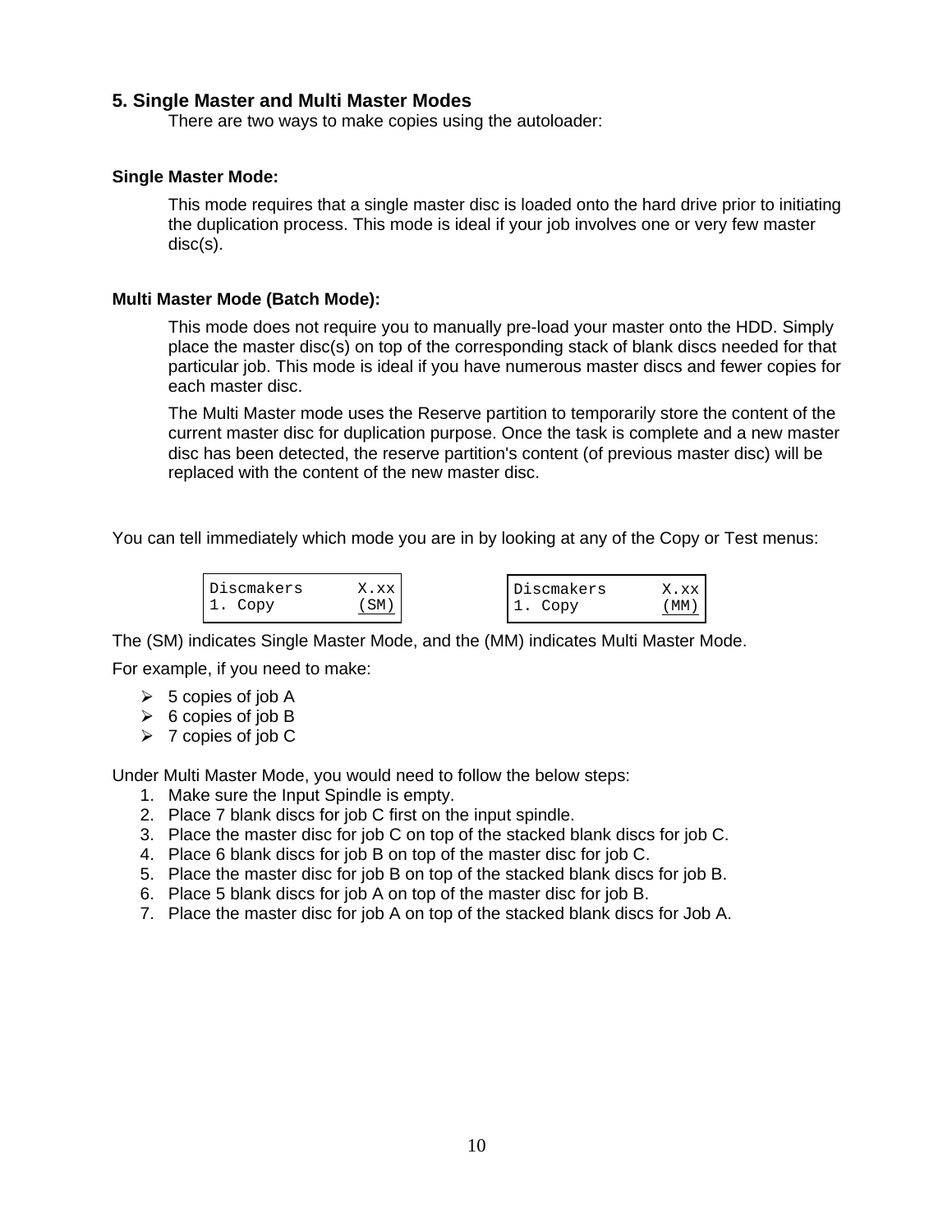After you have completed these steps, the Input Spindle should be loaded in the order shown in Figure 1-6:

When you start the copy operation, the robotic arm will pick up discs from the Input Spindle and place them into the drives. If any of the discs in the drives contains data, (in this case, that would be the first disc, Master A), the autoloader will copy the entire content of this disc (Master A) onto the internal hard drive while simultaneously copying to all of the blank discs in the remaining writer drives.

Once the copy process is completed, Master disc A and the successfully copied discs will be removed from the drives and dropped on to the Output Spindle. At the same time, the system will pick up the next discs from the input bin and place them in the corresponding writer drive(s). Then the copying process will start over again from the hard drive.

If a new master is detected (in this case, it would be the Master B), the autoloader will complete the previous job, unload the copied discs, and fill the drive tray(s) with blank discs for the next job.

The robotic arm will continue to load media into the drive(s) as the duplicated discs are placed in the Output Spindle. Once a drive (any drive) detects another Master disc, the same process is repeated for the new Master disc.

| Master A          |  |  |  |  |  |
|-------------------|--|--|--|--|--|
| 5 Blank discs for |  |  |  |  |  |
| Master A          |  |  |  |  |  |
| Master B          |  |  |  |  |  |
|                   |  |  |  |  |  |
| 6 Blank discs for |  |  |  |  |  |
| Master B          |  |  |  |  |  |
|                   |  |  |  |  |  |
| Master C          |  |  |  |  |  |
| 7 Blank discs for |  |  |  |  |  |
|                   |  |  |  |  |  |
| Master C          |  |  |  |  |  |
| Figure 1-6        |  |  |  |  |  |

The Order of Discs in MM mode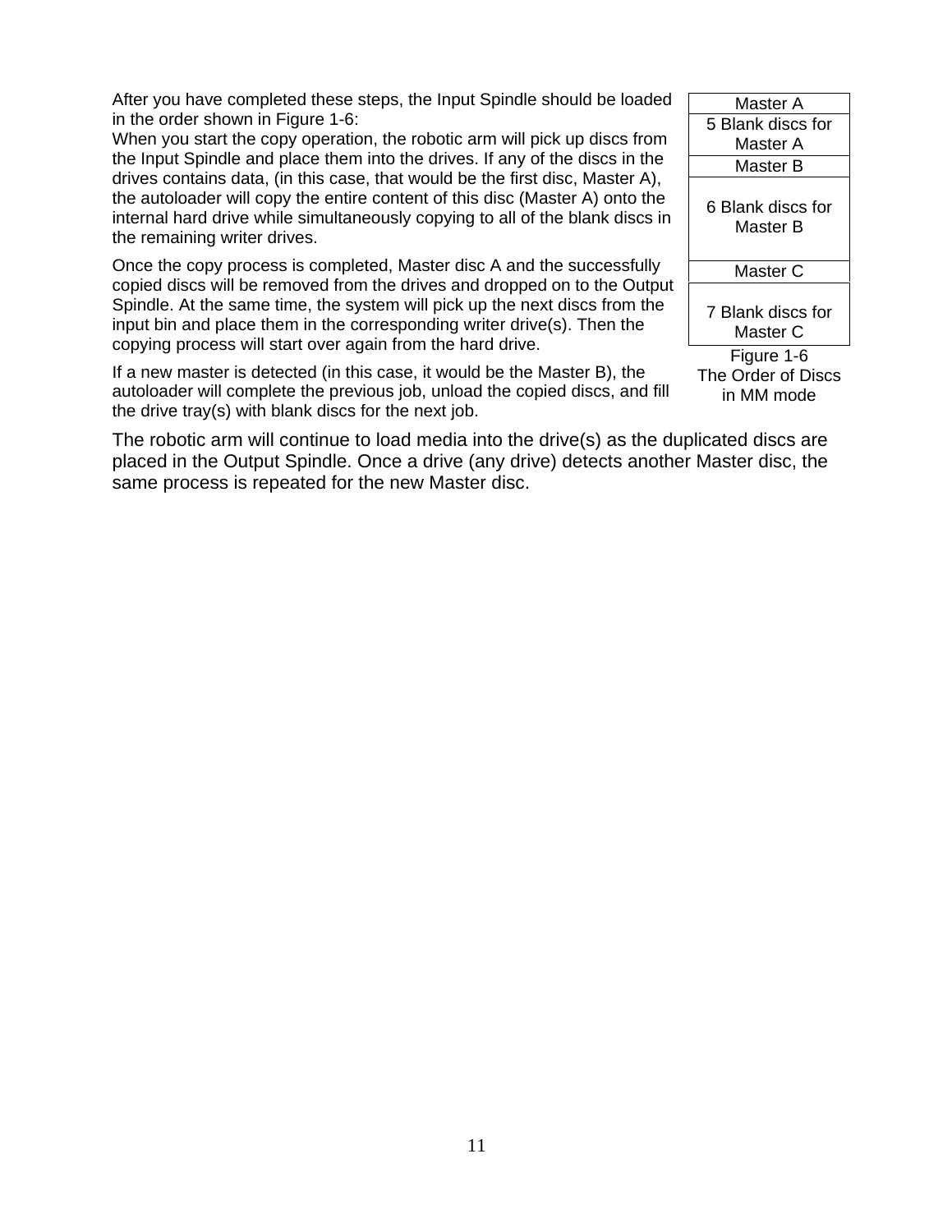#### **6. Setting Counters and Assigning Names**

Two frequently used tasks are setting counters and assigning names to partitions. Directions for these tasks are given here.

#### **6.1 Setting Counters**

The autoloader frequently gives you the option to set a counter so that the machine can keep track of the number of copies made. Follow these steps when you see the Counter Selection Menu:

| Counter:   |
|------------|
| No Counter |

Counter: want to make for your project. The Counter Selection feature tells No Counter **the autoloader to count the number of successful copies you have** The Counter Selection Menu lets you set how many copies you made and stop the job when the desired number of successfully copied discs has been reached.

You can select "No Counter" if you prefer to copy continuously with no interruption. (It will still count the number of copies, but it will not notify you when to stop.) To select "No Counter", simply press the **ENT/Enter** button when you see the screen above.

Or, you can select "Specify Counter" between 1 to 9999 by pressing the **AUp or V Down button** to go to the Specify Counter menu:

|    |                                 | Specify Counter: |
|----|---------------------------------|------------------|
| ΓO | $\overline{) \quad \text{OK?}}$ |                  |

Counter: Press the **ENT/Enter** button to select this option. You will see the Specify Counter (and **next Specify Counter menu.** The control of the section of the section of  $\mathbf{S}$ next Specify Counter menu.

Specify Counter: To specify the number of copies for your project, you need to [0 ] OK? enter/input a four-digit number.

If you need to specify a number that is less than four digits, fill the leading spaces with zeros (any leading zeros will be skipped). Examples of four-digit numbers are "0234" (two hundred and thirty four), or "0010" (ten). The contraction of the contraction of the contraction of the contraction of the contraction of the contraction of the contraction of the contraction of the contraction of the contraction of the cont

To enter the number, you need to use the **AUp or <b>V** Down button to select the number for each digit and use the **ENT/Enter** button or the **ESC/Escape** button to move the cursor position right or left. Once you've finished, move the cursor to "OK" and press the **ENT/Enter** button. For example, if you want to specify a counter value of 21 (twenty one). The 4-digit value would be "0021." To input the desired quantity, do the following:

Make sure the cursor is located at the first position (First blinking position):

| Specify Counter:<br>[0 ] OK? |
|------------------------------|
|                              |

- Press the **V** Down button repeatedly until "0" is displayed.
	- Press **ENT/Enter** button once to move the cursor to the next position.
	- Press the **V Down** button repeatedly until "0" is displayed.
- Press **ENT/Enter** button once to move the cursor to the next position. Specify Counter:<br>
(0 1 OK?<br>
> Press the **V Down** button repeatedly until "0" is displayed.<br>
> Press **ENT/Enter** button once to move the cursor to the next position.<br>
> Press **ENT/Enter** button once to move the cursor to t
	- Press the  $\nabla$  **Down** button repeatedly until "2" is displayed.
	- **Press ENT/Enter** button once to move the cursor to the next position.
	-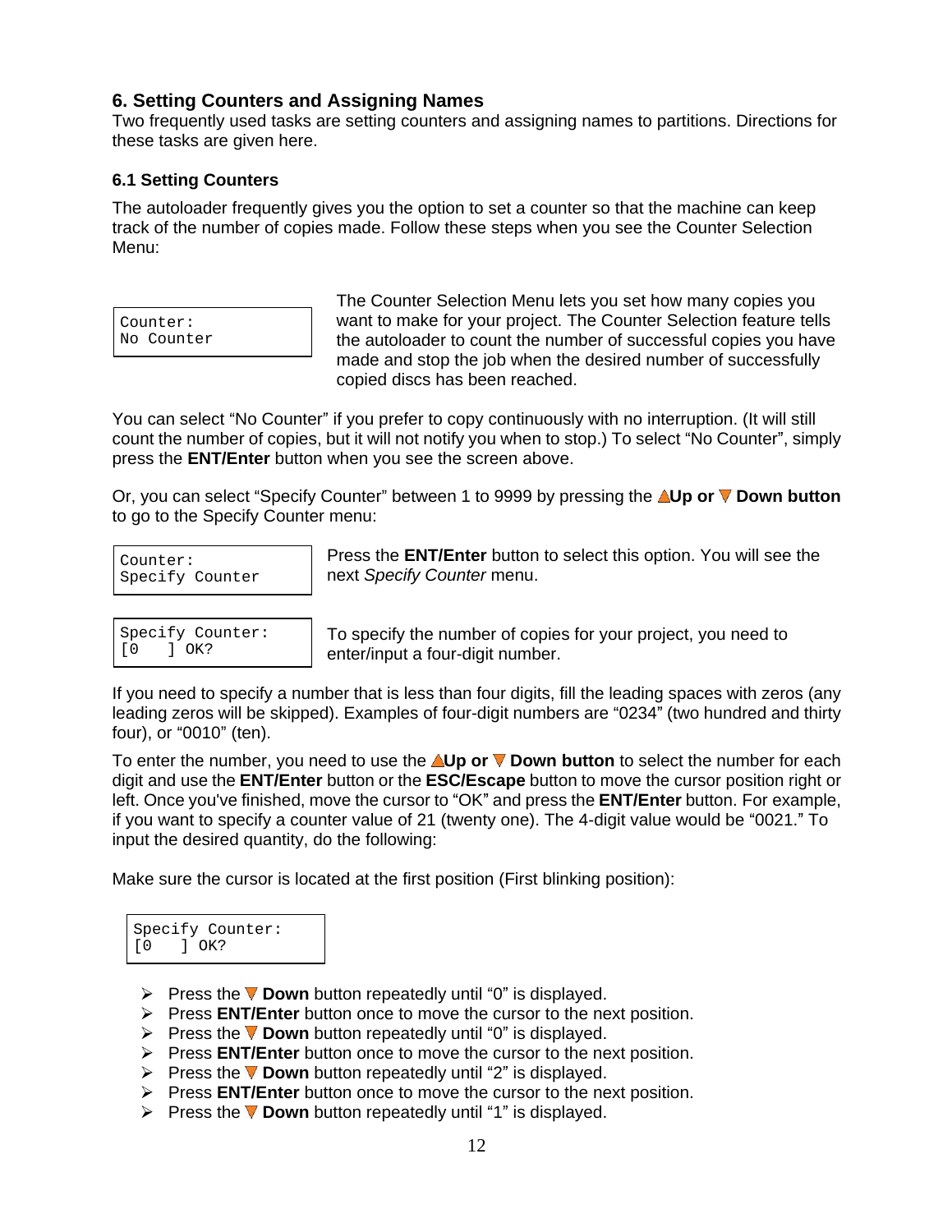**E** Now, "0021" is displayed, press **ENT/Enter** button once and the cursor moves to "OK".

Then, press the **ENT/Enter** button once to submit your counter value. The loader will now start loading disc from the input Spindle and place them into all drive trays.

#### **6.2 Editing Names**

When you create either a new user or a partition, you need to assign a name to it. The example shown here shows how to name or rename a partition, but the process for naming or renaming the user name is identical.

During the process of creating a new partition, you will see the Edit Partition Name menu:

| Edit Partition Name |
|---------------------|
| OK?                 |

To enter the name, use the **△Up** or ▼ **Down button** to select the character and use the **ENT/Enter** or **ESC/Escape** button to move the cursor position. Once you've finished, move the cursor to "OK" and press the **ENT/Enter** button.

The name for a partition can be up to eight characters long, and the characters can be any alpha (A...Z) or numeric (0...9) value. For example, if you want to name the partition for your master disc as "FUN". Then follow this example:  $\blacksquare$ 

- **EX** Press the ▼ Down button repeatedly until "F" is displayed. (You can also hold the **Down** button down, and the autoloader will scroll through the alphabet.)
- Press the **ENT/Enter** button once to move the cursor to the next position.
- Press the **V Down** button repeatedly until "U" is displayed.
- Press the **ENT/Enter** button once to move the cursor to the next position.
- **Press the**  $\nabla$  **Down** button repeatedly until "N" is displayed.
- Press the **ENT/Enter** button once to move the cursor to the next position.
- **►** Once you have the name "FUN" displayed, press the **ENT/Enter** button repeatedly until the cursor is moved to "OK".  $\blacksquare$
- Then press the **ENT/Enter** button once to submit your name selection.

You will now see the following confirmation screen:

| Loading Partition?                 |  |  |
|------------------------------------|--|--|
| $[\texttt{FUN.VEF}], \texttt{OK?}$ |  |  |

**Note:** After you submitted the Partition name, the system will automatically append a suffix of .VEF. However, this does NOT apply for User Name input.

Press the **ENT/Enter** button to confirm.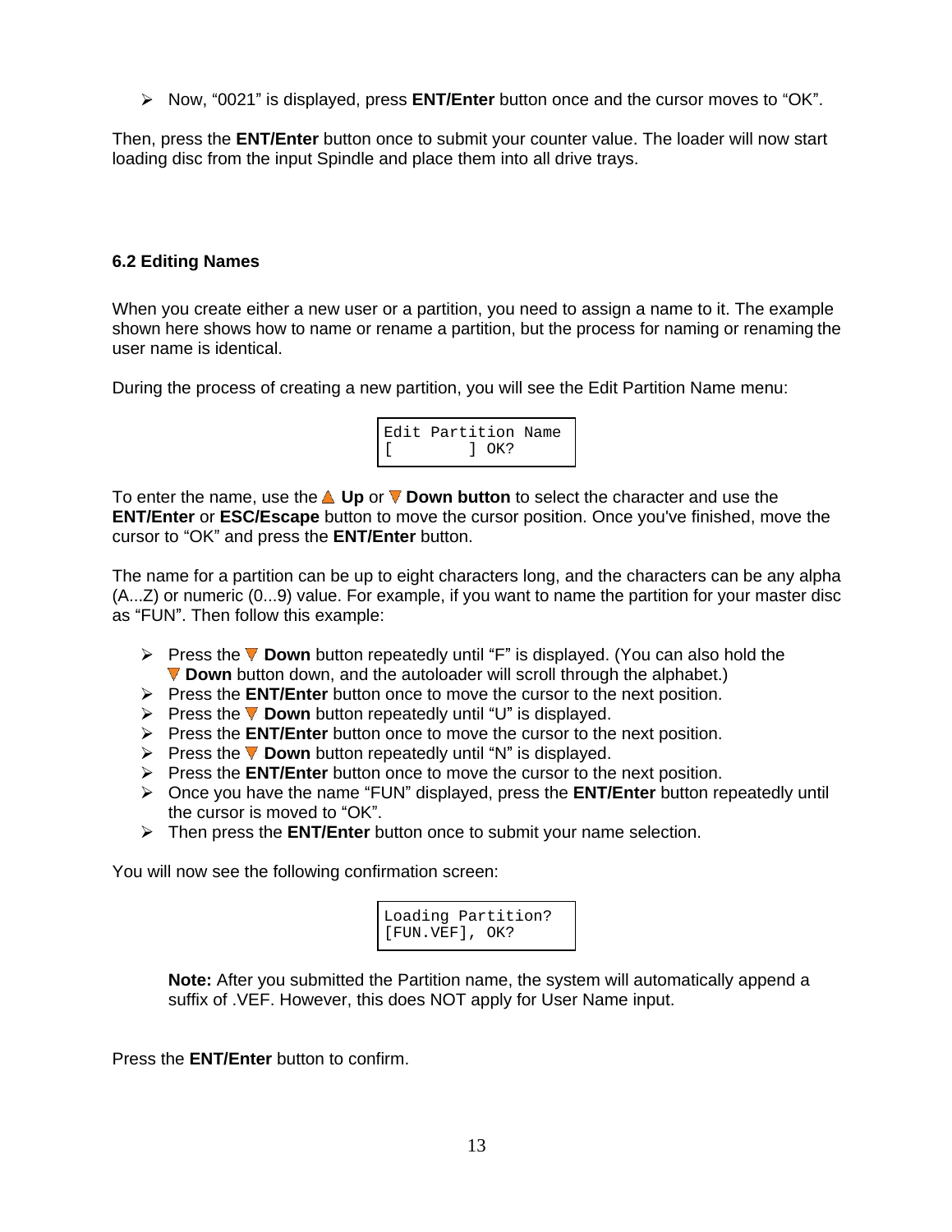### **Chapter 2: Operation**

This chapter shows each of the menu options and how they are used.

### **1. Copy**

The Copy menu option or the front panel Copy quick key have two different modes of operation:

- $\triangleright$  Single Master Mode: This mode requires that a single master disc is loaded onto the hard drive prior to initiating the duplication process. This mode is ideal if your job involves one or very few master disc(s).
- $\triangleright$  Multi Master Mode (Batch Mode): This mode does not require you to manually pre-load your master onto the HDD. Simply place the master disc(s) on top of the corresponding stack of blank discs needed for that particular job. This mode is ideal if you have numerous master discs and fewer copies for each master disc.

These modes are described in detail in "Single Master and Multi Master Modes" on page 13. If you are making copies in Single Master Mode, continue on to the next section. If you are making copies in Multi Master Mode, jump ahead to "Making Copies in Multi Master Mode" on page 18.

#### **1.1 Making Copies in Single Master Mode**

This process will copy your master disc on to several blank discs simultaneously. This mode requires that your master disc is loaded into a partition on the Hard Drive. See "Load Partition" on page 26 for instructions on how to do this.

Turn on your autoloader and wait until it has booted up. It may take several minutes for the autoloader to go through its self adaptive test and auto-calibration procedures. You should see the following signifying your autoloader is ready:

#### **1.1.1 Select Single Master Mode**

| Discmakers | X.xx |
|------------|------|
| 1. Copy    | (SM) |

Discmakers  $X.xx$  already in Single Master Mode (SM), please skip to step 1.1.2 that 1. Copy (SM) starts the copy process. If it is not, use the **A** Up or **V** Down button Make sure the Master Mode is set to Single Master mode (SM). If it is

to navigate to the 8. Master Mode screen.

| Discmakers     | X.xx |
|----------------|------|
| 8. Master Mode |      |

Discmakers X.xx Press the **ENT/Enter** button to enter the Master Mode Menu and you 8. Master Mode | will see a screen similar to one of the following:

| Master Mode:<br>Multi Master  | Use the <b>△ Up or ▼ Down</b> button to select Single Master Mode. |
|-------------------------------|--------------------------------------------------------------------|
| Master Mode:<br>Single Master | Press the <b>ENT/Enter</b> button to submit your selection.        |

Multi Master Use the **Up or Down** button to select Single Master Mode. Master Mode: Press the **ENT/Enter** button to submit your selection.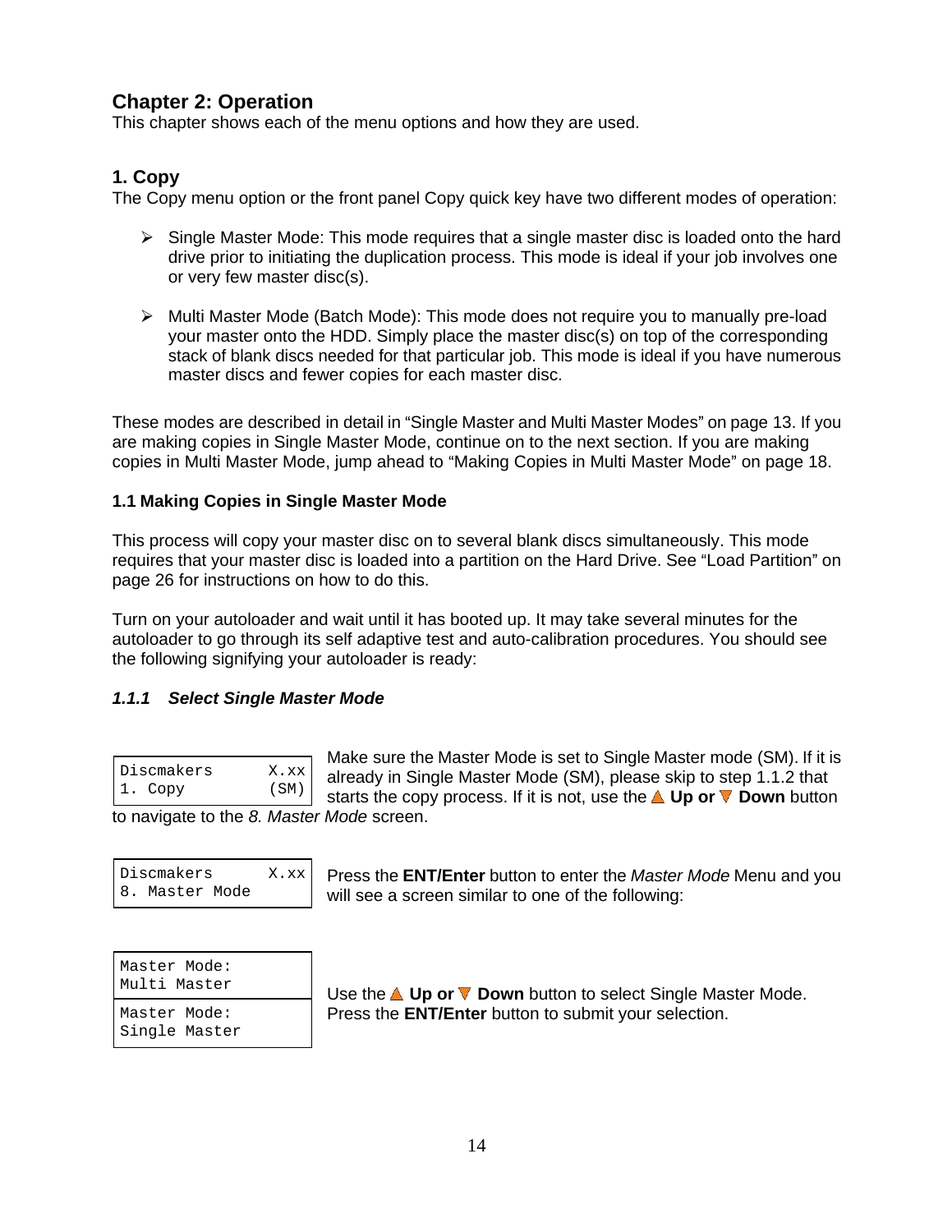#### **1.1.2 Start the Copying Process**

Go back to the 1. Copy Menu. Use the **Up or Down** button to navigate to the following screen: which is a set of the set of the set of the set of the set of the set of the set of the set of the set of the set of the set of the set of the set of the set of the set of the set of the set of the set of the set o

| Discmakers | X.xx |
|------------|------|
| Il. Copy   | (SM) |

Discmakers X.xx Spindle and press the **ENT/Enter** button to enter the 1.Copy menu. 1.  $Copy$  (SM) Pension of the S the case of the street in the normal contract  $CSP$ Start the Copy Process. Insert your blank discs on to the Input You will see the Choose Partition menu:

Choose Partition  $\begin{array}{|c|c|c|c|c|}\n\hline\n\end{array}$  Use the  $\blacktriangle$  Up or  $\nabla$  Down button to find the partition where your [FUN.VEF] 4012MB master disc is stored. Press the **ENT/Enter** button to select that Partition. Next, you will see the Counter Selection menu:

 $\frac{1}{2}$   $\frac{1}{2}$   $\frac{1}{2}$   $\frac{1}{2}$   $\frac{1}{2}$   $\frac{1}{2}$   $\frac{1}{2}$   $\frac{1}{2}$   $\frac{1}{2}$   $\frac{1}{2}$   $\frac{1}{2}$   $\frac{1}{2}$   $\frac{1}{2}$   $\frac{1}{2}$   $\frac{1}{2}$   $\frac{1}{2}$   $\frac{1}{2}$   $\frac{1}{2}$   $\frac{1}{2}$   $\frac{1}{2}$   $\frac{1}{2}$   $\frac{1}{2}$  No Counter continue. Once the counters have been set, press the **ENT/Enter** Follow the instructions shown in "Setting Counters" on page 14 to button to confirm. You will see the Preparing screen:

<code>Preparing...</code>  $\vert$  After a short interval, the robotic loader will pick the top disc from the Please Wait **Findlersh and place it into one of the drives. As this is happening,** you will see a screen similar to below:

| OK: $0 \text{ NG: } 0 \text{ NB: } 0$ |  |
|---------------------------------------|--|
| $Input Bin > Drive01$                 |  |

 $\overline{O(K: 0 \text{ NG}: 0 \text{ NB}: 0)}$  This information screen shows what is happening. In this case, the Input Bin > Drive01 loader has taken a disc from the input spindle and is placing it into Drive 1.

The loader will continue to remove discs from the input spindle and place those into drives until either all of the drives are full, or the count that you loaded into the counter is reached.

| Processing  |  |
|-------------|--|
| Please Wait |  |

Processing... | It takes a few seconds for the autoloader to recognize all the discs. Please Wait and the contract of the contract of the contract of the contract of the contract of the please was  $\frac{1}{2}$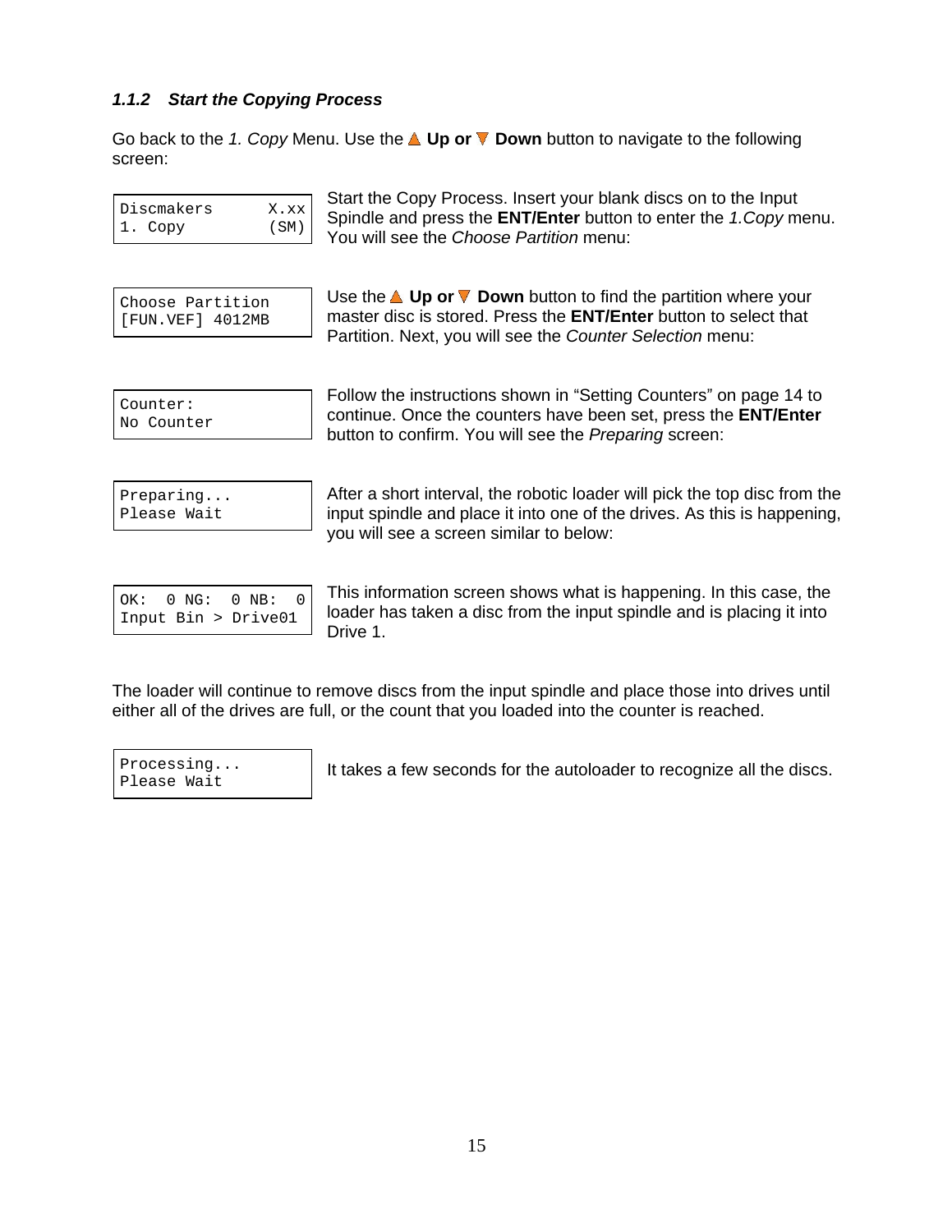After two or three seconds of processing time, one of the following Copy Progress screens will appear.

| <b>Counter Specified</b>                                |     | <b>No Counter Specified</b>                                                     |
|---------------------------------------------------------|-----|---------------------------------------------------------------------------------|
| Copying H4012MB                                         | or: | Copying H4012MB                                                                 |
| 0/21 12% 481MB                                          |     | $\begin{vmatrix} 0 & 12\% & 481MB \end{vmatrix}$                                |
| $\triangleright$ "H" indicates the<br>source of the job |     |                                                                                 |
| resides in the Hard                                     |     | $\rightarrow$ "H" indicates the source $\parallel$<br>of the job resides in the |
| Drive.<br>$\triangleright$ "4012MB" indicates the       |     | Hard Drive.                                                                     |
| capacity of the master                                  |     | >"4012MB" indicates the<br>capacity of the master                               |
| disc.<br>>"12%"/"481MB"                                 |     | disc.                                                                           |
| indicates the current                                   |     | ≻"12%"/"481MB"<br>indicates the current                                         |
| progress of the<br>duplication.                         |     | progress of the                                                                 |
| $\triangleright$ "0/21" indicates you                   |     | duplication.<br>  ≻"0" indicates you have                                       |
| have a project size of                                  |     | made 0 copies so far.                                                           |
| 21 copies and you have<br>made 0 copies so far.         |     |                                                                                 |

**Note:** It is normal to see the progress indicator stay at 0%-10% and 100% for approximately 30 seconds for CD duplication and up to one minute for DVD/Blu-Ray Disc duplication. That is caused by the initializing and finalizing stages.

| OK: $3 NG: 0 NB: 0$  |  |  |  |
|----------------------|--|--|--|
| Drive01 > Output Bin |  |  |  |

 $\overline{O(K: 3 \text{ NG}: 0 \text{ NB}: 0)}$  Once the duplication run is completed, the loader will remove the finished disc from a drive and place the successful copy on the

Unity Dutput Spindle or if it is a bad/NG copy, the job will be aborted.<br>After the loader has placed the copied disc into the Output Spindle, the loader will then pick up another blank disc and load it into the drive.

|  | OK: $3 NG: 0 NB: 0$ |  |
|--|---------------------|--|
|  | Input Bin > Drive01 |  |

OK: 3 NG: 0 NB: 0 The copying process will continue until you either run out of blank Input Bin > Drive01 discs or until the count that you loaded into the counter is reached.

If you run out of blank discs and the job is not complete, the autoloader will give you an opportunity to fill the spindle:

**Important:** When you add discs to the input spindle, be sure to remove your finished discs from the Output Spindle.

Input Bin Empty At this point you can either put more discs on to the input spindle and Reset Hopper? press the **ENT/Enter** button to continue, or press the **ESC/Escape** button to terminate your project.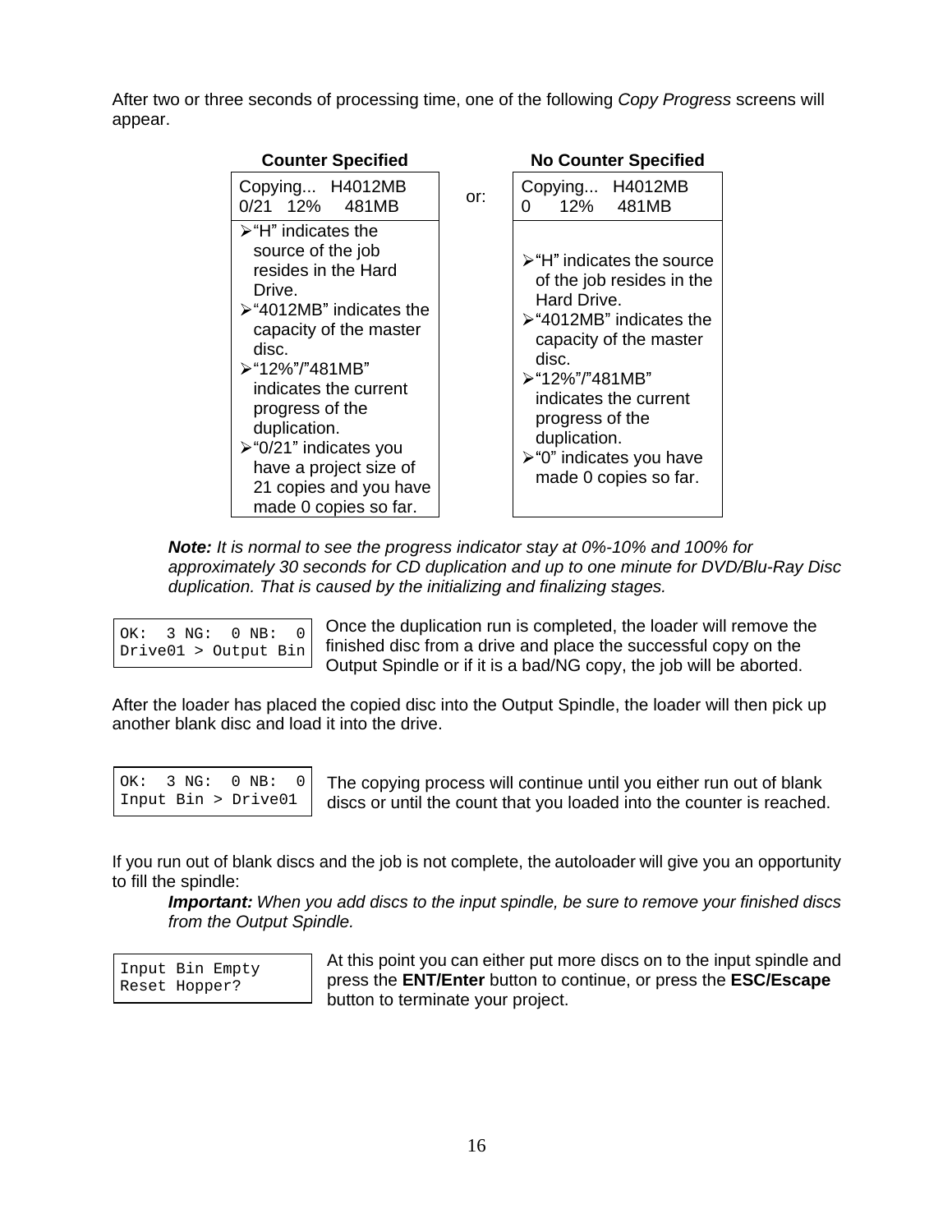Access Drive Log? You can press the **ENT/Enter** button one more time to see the drive Upon project termination, you shall see the Access Drive Log menu. log that indicates the number of passes and fails for every drive/tray, or simply press the **ESC/Escape** button to go back to the main menu. If you choose to see the drive log file, you will see a screen similar to below: when the contract of the contract of the contract of the contract of the contract of the contract of the contract of the contract of the contract of the contract of the contract of the contract of the contract of th



- $\triangleright$  "Drive 1" indicates the below results are for the 1<sup>st</sup> drive. <sup>st</sup> drive.
- $\geq$  "OK: 1" indicates there is "1" successful copy made by this drive. **Example 20** and 20 and 20 and 20 and 20 and 20 and 20 and 20 and 20 and 20 and 20 and 20 and 20 and 20 and 20 and 20 and 20 and 20 and 20 and 20 and 20 and 20 and 20 and 20 and 20 and 20 and 20 and 20 and 20 and 20
- $\triangleright$  "NG: 0" indicates there are "0" bad copies created by this drive.
- $\triangleright$  "NB: 0" indicates there are "0" discs in this drive that were not
- recorded due to non-recording error such as invalid media type, etc. The contract of the contract of the contract of the contract of the contract of the contract of the contract of the contract of the contract of the contract of the contract of the contract of the contract of the contr

Use the **△ Up or ▼ Down** buttons to look at the drive log file for the various drives. Press the **ESC/Escape** button to return to the 1.Copy menu **menu** and the state of the state of the state of the state of the state of the state of the state of the state of the state of the state of the state of the state of the state of the state of the state of the state o

#### **1.2 Making Copies in Multi Master Mode**

This mode does not require you to manually load your master on to the HDD. Simply place the master disc(s) on top of the stack of blank discs needed for that particular job. This mode is ideal if you have numerous master discs and fewer copies for each master disc.

The Multi Master mode uses the Reserve partition to temporarily store the content of the current master disc. Once the task is complete and a new master disc has been detected, the reserve partition's content (of the previous master disc) will be replaced with the content of the new master disc. The contract of the contract of the contract of the contract of the contract of the contract of the contract of the contract of the contract of the contract of the contract of the contract of the contract of the cont

For more information on Multi Master Mode, see "Single Master and Multi Master Modes" on page 13.<br>Turn on your autoloader and wait until it has booted up. It may take several minutes for the

autoloader to go through its self adaptive test and auto-calibration procedures. You should see the following signifying your autoloader is ready:

#### **1.2.1 Select Multi Master Mode**

| Discmakers | X.xxI |
|------------|-------|
| 1. Copy    | (MM)  |

Discmakers  $X.xx$  already in Multi Master mode (MM), please skip to step 1.2.2 that 1. Copy (MM) starts the copy process. If it is not, use the **A** Up or **V** Down button Make sure the autoloader is set to Multi Master mode (MM). If it is

| Discmakers     | X.x |
|----------------|-----|
| 8. Master Mode |     |

 $\mathbb{R}$  Press the **ENT/Enter** button to enter the *Master Mode* Menu and you 8. Master Mode | will see a screen similar to one of the following: to navigate to the screen 8. Master Mode. Press the **ENT/Enter** button to enter the Master Mode Menu and you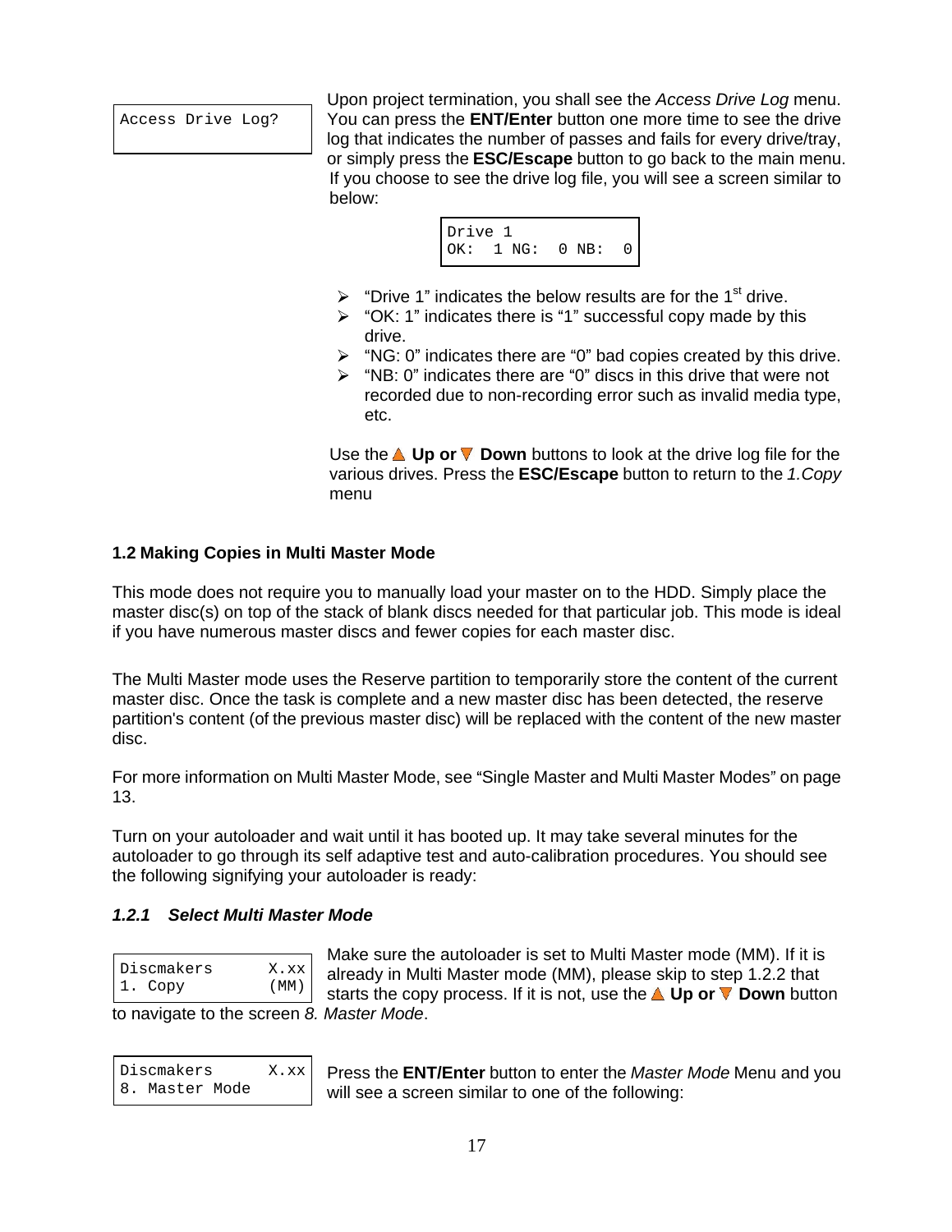Master Mode: Multi Master

| Discmakers |  |
|------------|--|
| 1. Copy    |  |

Single Master Use the **Up or Down** button to select Multi Master Mode. Press Master Mode: the **ENT/Enter** button to submit your selection.

Discmakers X.xx Use the **Up or Down** button to navigate back to the 1. Copy 1.  $Copy$  (MM) Menu Menu.

#### **1.2.2 Start the Copying Process**

Place your master discs and blank discs onto the Input Spindle as described in "Single Master and Multi Master Modes" on page 13. In general, the order of the discs on the spindle will be, from top **to bottom**:

- $\triangleright$  The master disc for the first job
- $\triangleright$  The blank discs for the first job
- $\triangleright$  The master disc for the second job
- $\triangleright$  The blank discs for the second job
- $\triangleright$  The master disc for the third job
- $\triangleright$  The blank discs for the third job
- etc.

Duplication Jobs with different formats among CD/DVD/BD can be intermixed. The autoloader will automatically detect a job's master and blank disc format and copy them when they match.

You should still be at the 1. Copy Menu:

| Discmakers | Х.х  |
|------------|------|
| 1. Copy    | (MN) |

Discmakers X.xx 1. Copy  $(MM)$  Press the **ENT/Enter** button to start the duplication job.

|             | $\mathbf{A} \mathbf{H}$<br>r a short interval, the robotic loader will pick the top disc (master<br>$'$ www. |  |
|-------------|--------------------------------------------------------------------------------------------------------------|--|
| Preparing   | disc) from the Input Spindle and place it into one of the drives. As this                                    |  |
| Please Wait |                                                                                                              |  |
|             | is hannaning wou will saa a scraan similar to halow: "                                                       |  |

Please Wait disc) from the Input Spindle and place it into one of the drives. As this<br>Please Wait is happening, you will see a screen similar to below:

After a short interval, the robotic loader will pick the top disc (master

 $OK: 0 \text{ NG}: 0 \text{ NB}: 0$  | This information screen shows what is nappening. In this case, the Input Bin > Drive01 loader has taken a disc from the Input Spindle and is placing it into This information screen shows what is happening. In this case, the Drive 1.

The loader will continue to take discs from the Input Spindle and place them into drives until either all of the drives are full or the Input Spindle is empty.

Processing... | It takes a few seconds for the autoloader to recognize all of the discs Please Wait and in the travs of the contract of the set of the set of the set of the set of the set of the set of the set of the set of the set of the set of the set of the set of the set of the set of the set of the set o in the trays.

|                 |         | <u>UIILE AII UI IIIE UISUS ALE UEIEUIEU. IIIE AUIUIUAUEL WIII UEIEUI IIIE</u> |
|-----------------|---------|-------------------------------------------------------------------------------|
| .copying.       | H4012MB | master disc and the duplication process will start for the remaining          |
| ່າ ງຍ<br>-- - - | 481MB   | 10                                                                            |

Copying... H4012MB | master disc and the duplication process will start for the remaining Once all of the discs are detected, the autoloader will detect the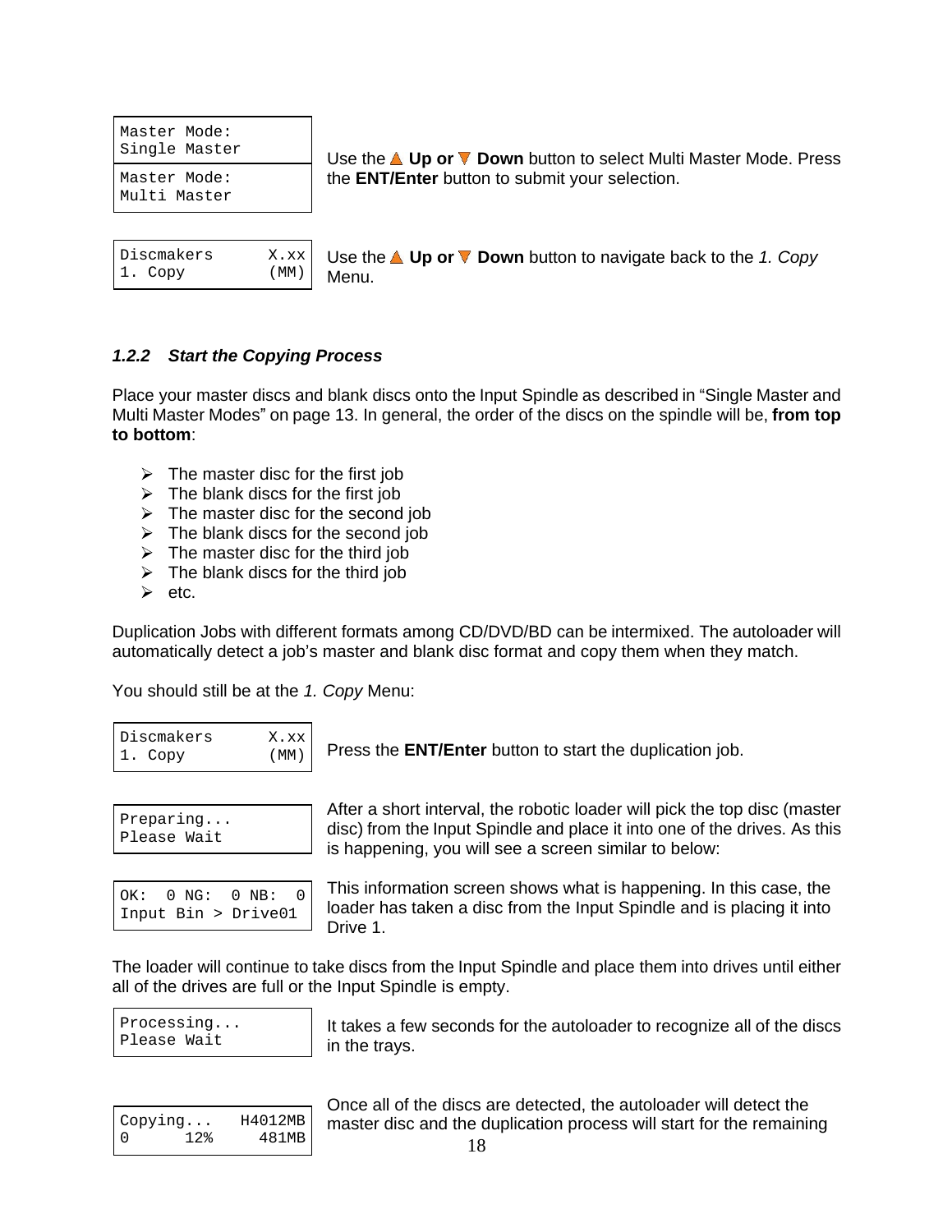blank discs. When the duplication process is through, the loader will place the master disc and successful copies onto the Output Spindle. The contract of the contract of the contract of the contract of the contract of the contract of the contract of the contract of the contract of the contract of the contract of the contract of the contract of the c

In Multi Master Mode, the robotic arm continues to load more media into the drives from Input Spindle while the duplicated discs are placed in the Output Spindle. Once a new Master disc has been detected by any of the drives, this process will repeat for the new Master disc.

When all of the jobs are complete, and the autoloader detects the Input Spindle is empty, it presents you with the Input Bin Empty message:

Input Bin Empty Press the **ENT/Enter** button to continue and you will see the Access Press OK to Finish Job Log screen:

Access Job Log? log that indicates the number of passes and fails for every job/Master You can press the **ENT/Enter** button one more time to see the job Disc, or simply press the **ESC/Escape** button to go to the Access Drive Log screen. If you choose to see the job log file, you will see a screen similar to below:



- $\triangleright$  "Master 01" indicates the below results are for the 1<sup>st</sup> master disc.
- $\triangleright$  "OK: 1" indicates there is "1" successful copy made for this master disc. **Example 20** in the contract of the contract of the contract of the contract of the contract of the contract of the contract of the contract of the contract of the contract of the contract of the contract of the cont
- $\triangleright$  "NG: 0" indicates there are "0" bad copies created from this master disc. **discrete that the contract of the contract of the contract of the contract of the contract of the contract of the contract of the contract of the contract of the contract of the contract of the contract of the contr**
- $\triangleright$  "NB: 0" indicates there are "0" discs that were not recorded from this master disc due to non-recording errors such as invalid media type, etc. The contract of the contract of the contract of the contract of the contract of the contract of the contract of the contract of the contract of the contract of the contract of the contract of the contract of the contr

Use the **A Up or V Down** buttons to look at the log file for the various jobs. Press the **ESC/Escape** button to go to the Access Drive Log screen



Access Drive Log? | log that indicates the number of passes and fails for every drive/tray, You can press the **ENT/Enter** button one more time to see the drive or simply press the **ESC/Escape** button to go to the main menu. If

you choose to see the drive log file, you will see a screen similar to below:

Drive 1 and 1 and 1 and 1 and 1 and 1 and 1 and 1 and 1 and 1 and 1 and 1 and 1 and 1 and 1 and 1 and 1 and 1 OK: 1 NG: 0 NB: 0

Use the **△ Up or ▼ Down** buttons to look at the drive log file for the various drives. Press the **ESC/Escape** button to return to the 1.Copy menu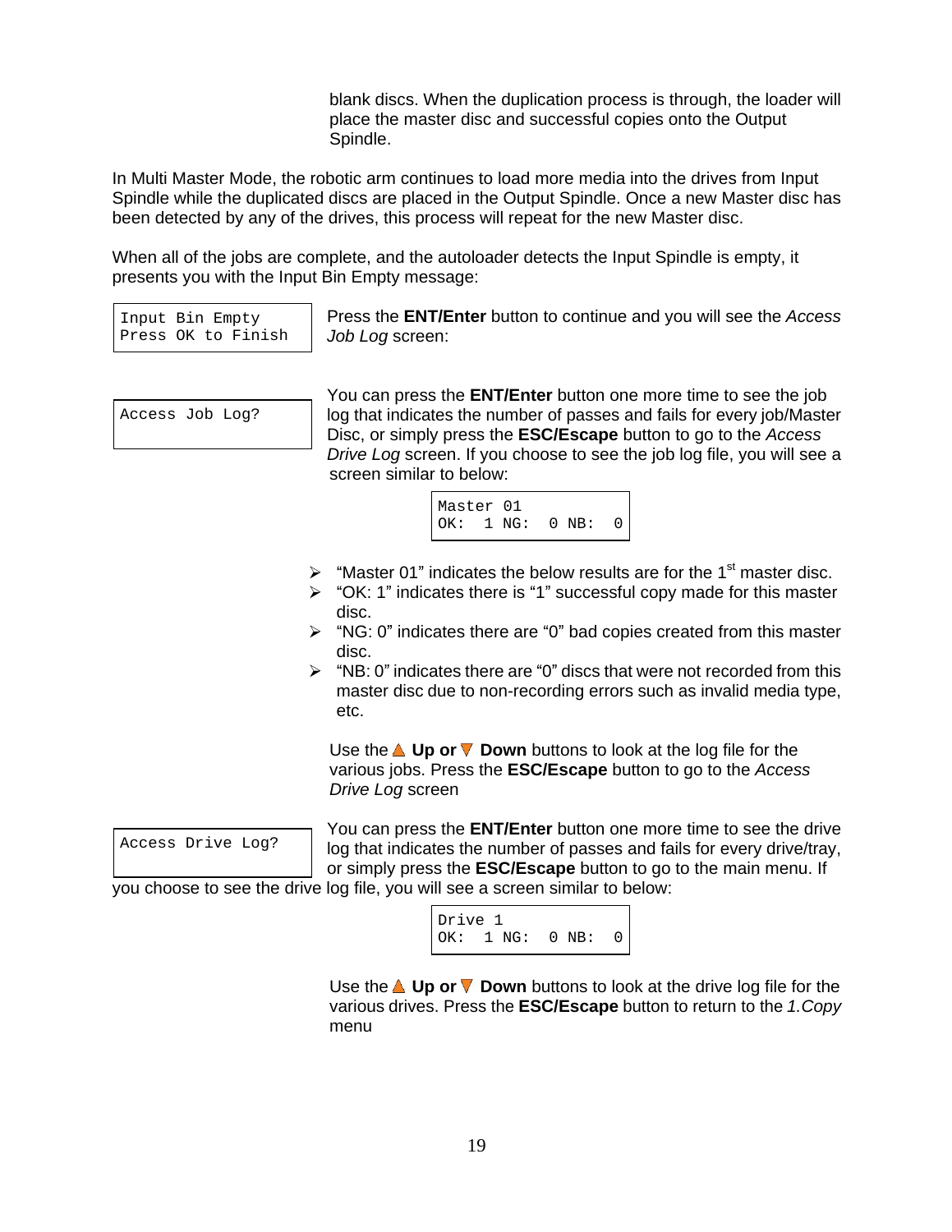### **2. Test**

Use the Test menu or Test quick key to simulate the copy process. With simulation, write once recordable discs such as DVD-R, or CDR will be reusable. The purpose of simulation is to ensure error free duplication.

**Note:** Due to physical limitations of the BD-R/DVD+R recordable format, if you try to simulate BD-R/DVD+R copying, you will encounter failure messages.

**Warning**: If you are using CD/DVD/BD Rewritable discs as your media during the simulation, the content on those discs will be permanently erased.

Operation in Test mode is identical to operation in Copy mode. See "Copy" on page 16 for instructions.

#### **3. Compare**

Use the Compare function to perform a bit-by-bit comparison between the content of your master disc(s) in the Hard Drive and the contents of all discs it copied. This ensures that all of your copies are identical to original master disc(s).

If you are at the 1. Copy Menu, do the following:

| Discmakers<br>l. Copy                    | X.xx<br>(MM) | Use the $\triangle$ Up or $\nabla$ Down button to find the 3. Compare menu.                                                                                                                                             |
|------------------------------------------|--------------|-------------------------------------------------------------------------------------------------------------------------------------------------------------------------------------------------------------------------|
| Discmakers<br>Compare                    | $X$ . $xx$   | Press the <b>ENT/Enter</b> button on 3. Compare menu to enter the<br>Choose Partition Menu and you will see a screen similar to the<br>following:                                                                       |
| Choose Partition<br>[FUN.VEF] 4012MB     |              | Use the $\triangle$ Up or $\nabla$ Down button to find the partition where your<br>master disc is stored. Press the <b>ENT/Enter</b> button to select that<br>Partition. Next, you will see the Counter Selection menu: |
| Counter:<br>No Counter                   |              | Follow the instructions shown in "Setting Counters" on page 14 to<br>continue. Once the counters have been set, press the <b>ENT/Enter</b><br>button to confirm. You will see the Preparing screen.                     |
| Preparing<br>Please Wait                 |              | After a short interval, the robotic loader will pick the top disc from the<br>input spindle and place it into one of the drives. As this is happening,<br>you will see a screen similar to below:                       |
| Loader Processing<br>Input Bin > Drive 1 |              | This information screen shows what is happening. In this case, the<br>loader has taken a disc from the input spindle and is placing it into<br>Drive 1.                                                                 |

**Note:** The bit-by-bit comparison will only apply on all Blu-Ray Discs, DVDs and Data CDs. A readability check will be applied for other formats like Audio CDs, CD+G, and Video CD discs due to their lack of error correction mechanisms.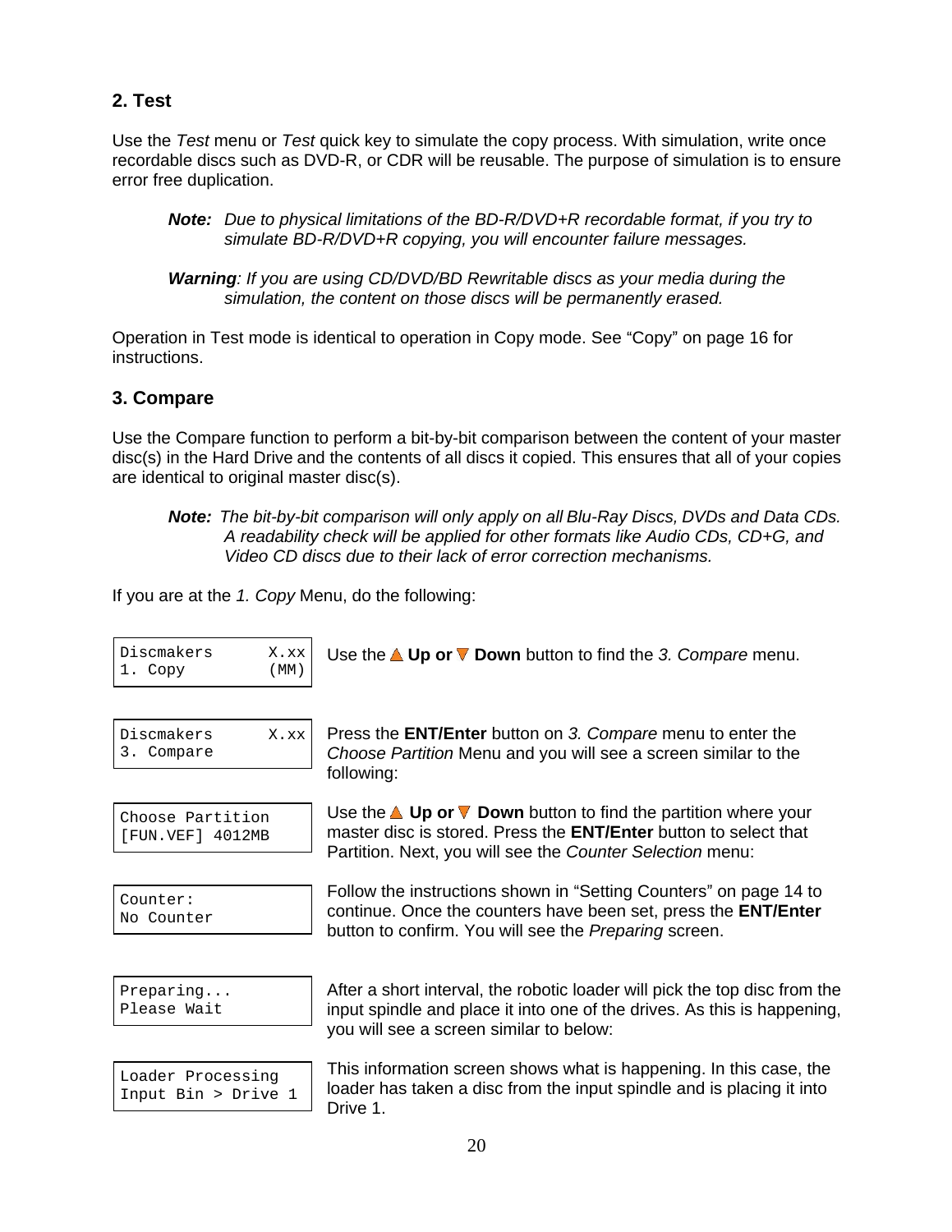The loader will continue to remove discs from the input spindle and place them into drives until either all of the drives are full, or the count that you loaded into the counter is reached.

Processing... | It takes a few seconds for the autoloader to recognize all the discs. Please Wait and the contract of the contract of the contract of the contract of the contract of the please was  $\frac{1}{2}$ 

The system will then compare the discs in the trays to the content of the master disc residing in the Hard Drive partition you specified. When the comparison job is complete, the autoloader will place the good discs and failed discs into corresponding areas and you will see a PASS/FAIL result screen similar to this:

| <b>Counter Specified</b>                                           | <b>No Counter Specified</b>                                                                                |
|--------------------------------------------------------------------|------------------------------------------------------------------------------------------------------------|
| PASS 16 FAIL 0<br>Job Completed! Press OK to Finish                | Input Bin Empty<br>Reset Hoppers?                                                                          |
| > "PASS 16" indicates 16 discs have<br>been compared successfully. | ≻ "Input Bin Empty" indicates that the<br>system has run out of discs to<br>compare.                       |
| $\triangleright$ "FAIL 0" indicates none of the discs              |                                                                                                            |
| have failed.                                                       | If you have more discs to compare, you $\vert$<br>can empty the Output Spindle; place                      |
| Press the <b>ENT/Enter</b> button to finish                        | the discs to be compared in the Input<br>Spindle and Press the <b>ENT/Enter</b><br>button to continue.     |
|                                                                    | If you have no more discs to compare,<br>press the <b>ESC/Escape</b> button to<br>terminate the operation. |

### **4. Test+Copy**

With the Test + Copy menu option, the autoloader simulates the copying process, and then makes copies if everything works correctly. If a failure is encountered on a disc during the simulation, it will not be copied during the copying process. The discs that passed the simulation will move on to the copying process. If any part of this process fails, the job will be aborted.

Operation in Test+Copy menu is identical to operation in Copy menu. See "Copy" on page 16 for instructions. instructions.

### **5. Copy+Compare**

The Copy + Compare menu option is used to make verified copies. After the copy process is done, the autoloader automatically compares the copies to the master content residing in the hard drive to ensure that they are identical. When the operation is complete, the autoloader automatically places good discs on to the Output Spindle. If any part of this process fails, the job will be aborted.

Operation in Copy+Compare menu is identical to operation in Copy menu. See "Copy" on page 16 for instructions.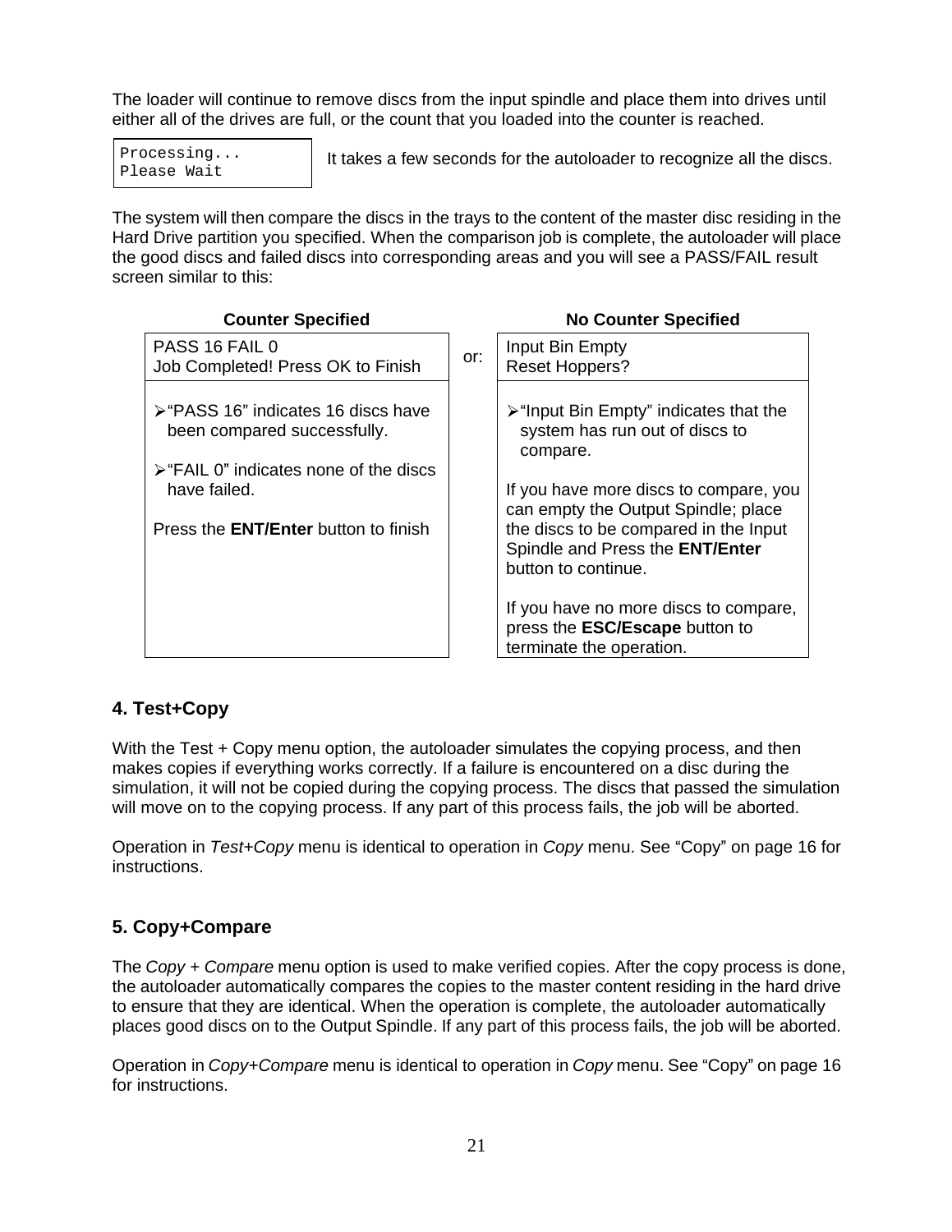### **6. Select Burn Speed**

The Select Burn Speed menu option or the Speed quick key is used to adjust the duplication speed for the various disc formats. By default, the duplication speed will be set to the optimal speed. However, under some circumstances you might want to lower down the duplication speed. Those circumstances are:

- $\triangleright$  Poor Blank Media Quality When your media quality is sub-par, lowering the duplication speed is necessary to make good copies.
- $\triangleright$  Duplication Quality Overall, the lower the speed, the higher the quality of your duplicates. If you have time, it is a good choice to lower the speed to produce the best quality duplicates.

If you are at the 1. Copy Menu, do the following:

| X.xx<br>Discmakers                    | <b>∪</b> Use the <b>△ Up or <math>\mathbf\overline{V}</math> Down</b> button to find the 6. Select Burn Speed |  |
|---------------------------------------|---------------------------------------------------------------------------------------------------------------|--|
| 1. Copy<br>$^{\prime}$ MM $_{\prime}$ | $m \cap n$<br><u>IIIGIIU.</u>                                                                                 |  |

| Discmakers<br>X.xx<br>6. Select Burn Speed |  |  |  |
|--------------------------------------------|--|--|--|
| Select Burn Speed<br>HDD to CD Speed       |  |  |  |

Discmakers  $X.xx$  will see the Select Burn Speed menu similar to below: 6. Select Burn Speed will see the Select Durn Speed menu similar to below. menu.<br>Press the **ENT/Enter** button at *6. Select Burn Speed* menu and you

Select Burn Speed | There are three reception and dimensional that can be active HDD to CD Speed There are three recording speed types that can be set: HDD to CD: Copy Hard Drive CD Content to CD-R/RW Discs

speed. The contract of the contract of the contract of the contract of the contract of the contract of the contract of the contract of the contract of the contract of the contract of the contract of the contract of the con

HDD to DVD: Copy Hard Drive DVD Content to DVD±R/RW Discs.

HDD to BD: Copy Hard Drive Blu-Ray Content to BD-R/RE **Discs.** The contract of the contract of the contract of the contract of the contract of the contract of the contract of the contract of the contract of the contract of the contract of the contract of the contract of the c

Depending upon the type of duplication and your autoloader restrictions, you need to select the correct format in order to take effect. To select the recording speed options, use the **A** Up or **Down** button to find the desired speed for the appropriate format and press the **ENT/Enter** button to enter the menu. You will see a menu similar to this:

|     |  | HDD to CD Speed |  |
|-----|--|-----------------|--|
| 32x |  |                 |  |

HDD to CD Speed Use the **Up or Down** button to find the desired speed. Press 32x the **ENT/Enter** button to set the desired recording speed.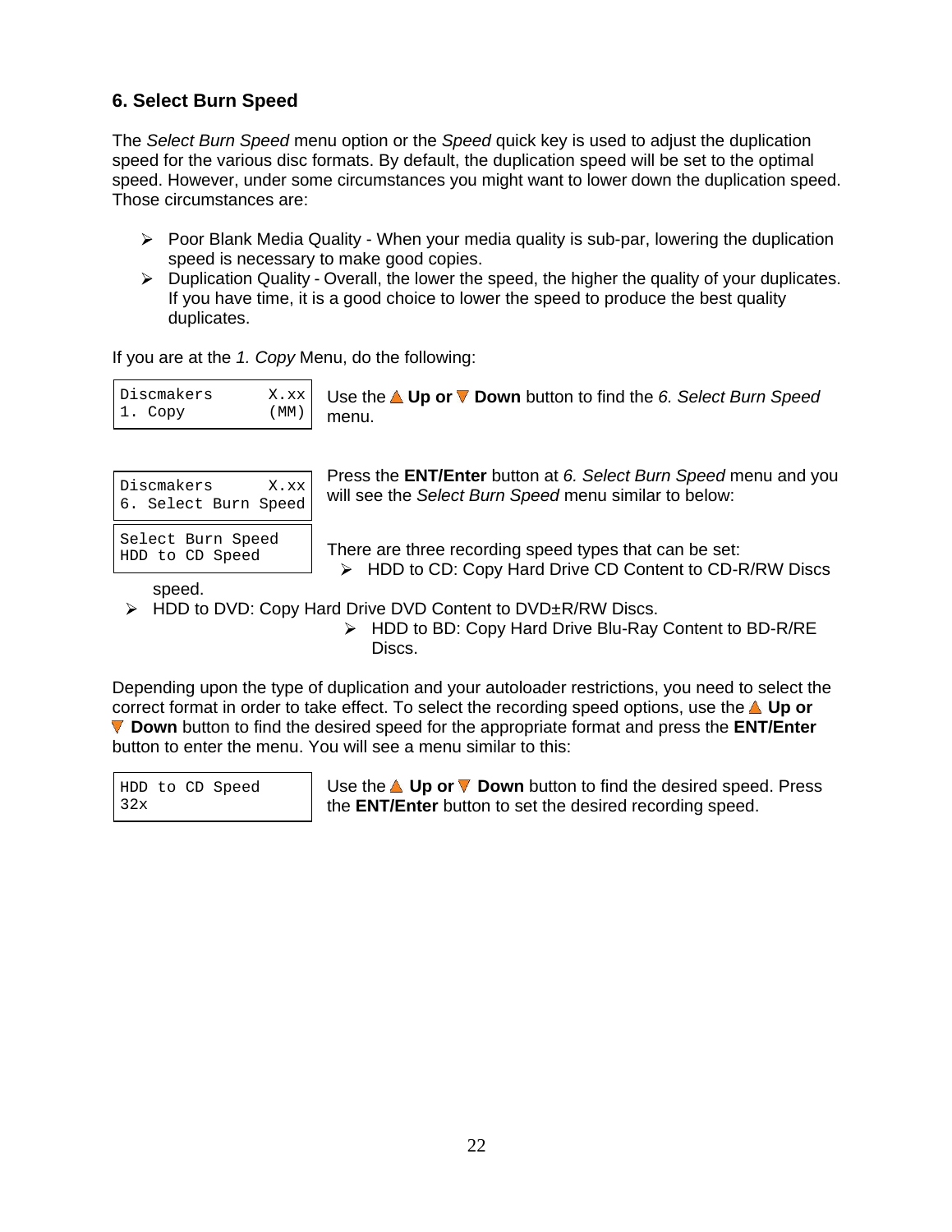The options that are available are shown in Table 2-1.

| <b>Duplication Type</b> | Speeds Available                                         |
|-------------------------|----------------------------------------------------------|
| HDD to CD Speed         | 1x, 2x, 4x, 8x, 10x, 12x, 16x, 24x, 32x,                 |
|                         | 40x, 48x, 52x                                            |
| HDD to DVD<br>Speed     | 1x, 2x, 2.4x, 4x, 6x, 8x, 12x, 16x, 18x,<br>20x          |
| HDD to BD Speed         | $^{\mathsf{I}}$ 1x, 2x, 2.4x, 4x, 6x, 8x, 12x, 16x, 18x, |
|                         | 20x                                                      |

#### **Table 2-1 Duplication Speeds**

These options might change depending on the CD, DVD or Blu-Ray Disc Writers pre-installed in your system.

**Note:** The speed that you choose may be adjusted by the drives and/or the media for optimized duplication.

Once your selection has been changed successfully, you will see the following screen for 2 seconds: which is a second of the second second second second second seconds in the second second second second second second second second second second second second second second second second second second second secon

| HDD to CD Speed                                                                                                 |  |  |  |
|-----------------------------------------------------------------------------------------------------------------|--|--|--|
| Adjusted to: 8x                                                                                                 |  |  |  |
| the contract of the contract of the contract of the contract of the contract of the contract of the contract of |  |  |  |

You will automatically be returned to the Main Menu.

#### **7. Select Source**

The Select Source menu or the Source quick key is used to set the Master Reading Source. In the autoloader, the Master Reading Source is always the Hard Drive.

#### **8. Master Mode**

The Master Mode menu is used to select between Single Master mode or Multi Master mode. For more information on the modes, see "Single Master and Multi Master Modes" on page 13.

If you are at the 1. Copy Menu, do the following:

Discmakers X.xx Use the **Up or Down** button to find the 8. Master Mode menu.

| Discmakers     | X.xx |
|----------------|------|
| 8. Master Mode |      |

Discmakers X.xx Press the **ENT/Enter** button on 8. Master Mode to enter the menu 8. Master Mode and you will see one of the following screens:

| Master Mode:                 | Use the <b>△ Up or ▼ Down</b> button to choose between Multi Master     |
|------------------------------|-------------------------------------------------------------------------|
| Single Master                | mode and Single Master mode. Press the <b>ENT/Enter</b> button to enter |
| Master Mode:<br>Multi Master | your selection. The system will return you back to the main menu.       |

Master Mode: **Dise the <b>∆ Up or V** Down button to choose between Multi Master Single Master mode and Single Master mode. Press the **ENT/Enter** button to enter Master Mode: your selection. The system will return you back to the main menu.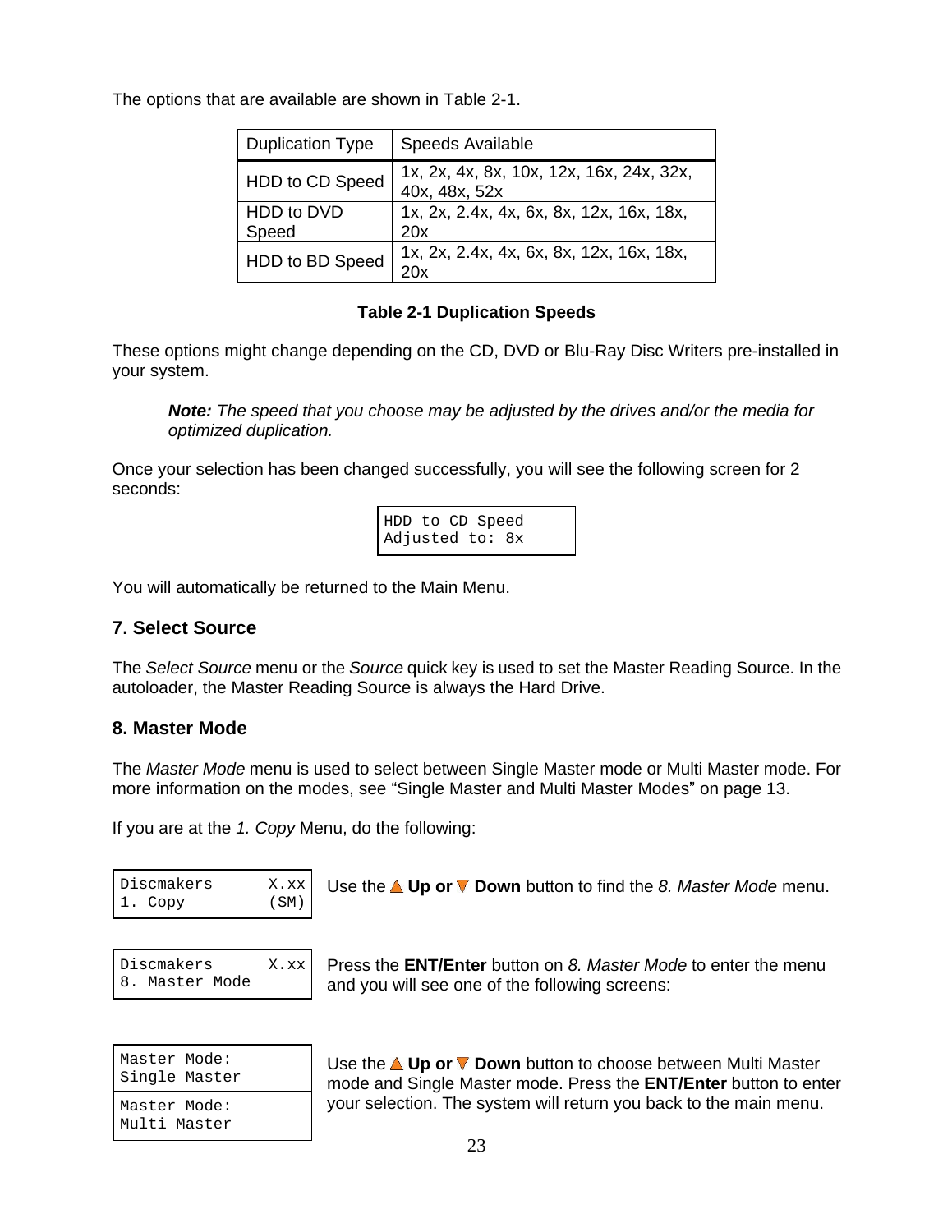#### **9. Erase**

Use the Erase menu to erase your Rewritable discs.

Discmakers  $X.xx$  Use the **A Up or V Down** button to find the 9. Erase menu.  $1. \text{ Copy}$  (SM)

| Discmakers | X.xx |
|------------|------|
| 9. Erase   |      |

| Erase<br>Full Erase  |  |
|----------------------|--|
| Erase<br>Quick Erase |  |

Press the **ENT/Enter** button on 9. Erase to enter the menu and you 9. Erase  $\vert$  will see the following screens: Use the **≜ Up or ▼ Down** button to find the *9. Erase* menu.<br>Press the **ENT/Enter** button on *9. Erase* to enter the menu and you will see the following screens:

There are two options:

- Erase **Full Erase:** This option erases the entire disc, destroying all previously written data in the process.
- Full Erase **Quick Erase:** This option erases the index (TOC) of the Erase **Exase Exase Exase Exase Exase In Ref. Full Erase. However, the data section is still recoverable. In** Quick Erase order to ensure all old content on the RW disc is completely Rewritable disc, not the data section. It is much faster than ereased and unable to be recovered for security purposes, you must utilize the FULL ERASE function.

Use the **△** Up or ▼ Down buttons to select between the two options and press the **ENT/Enter** button to continue.

button to confirm.

|  | Loader Processing      |
|--|------------------------|
|  | Input $Bin > Divide01$ |

process starts. The contract of the contract of the contract of the contract of the contract of the contract of the contract of the contract of the contract of the contract of the contract of the contract of the contract o

Counter: **Example 2** Follow the instructions shown in "Setting Counters" on page 14 to No Counter continue. Once the counters have been set, press **the ENT/Enter**

Loader Processing Input Spindle and place them into the drives. As soon as the drives Input Bin > Drive01 | are all full, or the number programmed into the counter is reached, The Robotic Arm will initiate and pick the discs to be erased from the you will see the following:

Processing ... | The system will check all discs in the drive and prepare them to be Please Wait erased. As soon as the checking process completes, the Erase RW

Quick Erasing...  $\left| \begin{array}{c} \vdots \\ \vdots \end{array} \right|$  indicates the sumber present and interferences the current  $\bigcap_{n=1}^{\infty}$  $\frac{1}{10/25}$  indicates the number programmed into the counter. Once all the The "0" indicates that zero discs have been erased so far. The "25" discs have been erased, you will see one of these PASS/FAIL screens(next page):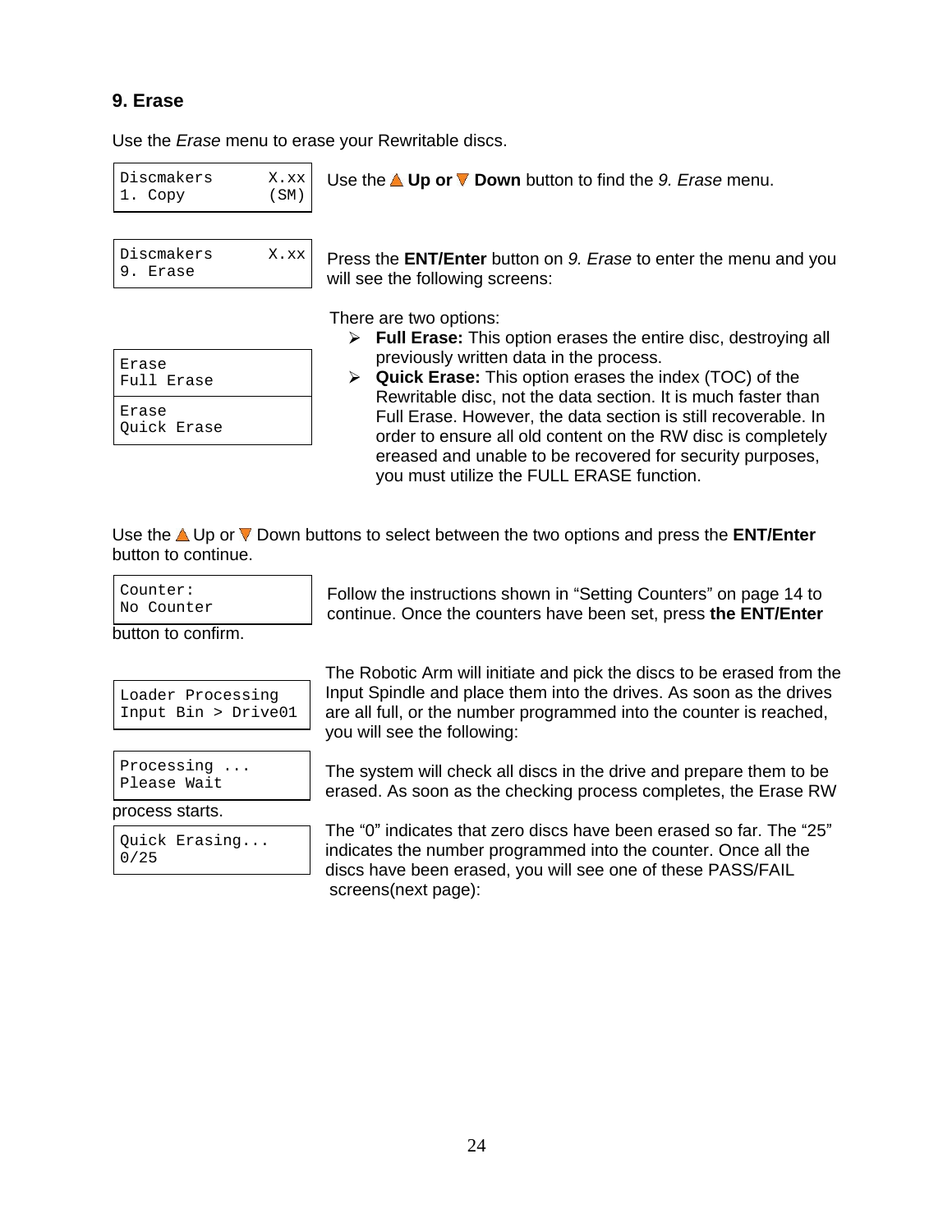| <b>Counter Specified</b>                                                       | <b>No Counter Specified</b>                                                                              |
|--------------------------------------------------------------------------------|----------------------------------------------------------------------------------------------------------|
| PASS 25 FAIL 0<br>Job Completed! Press OK to Finish                            | Input Bin Empty<br>or:<br>Reset Hoppers?                                                                 |
|                                                                                | ≻"Input Bin Empty" indicates that the<br>system has run out of discs to erase.                           |
| ≻ "PASS 25" indicates 25 discs have<br>been erased successfully.               | If you have more discs to erase, you<br>can empty the Output Spindle; place                              |
| $\triangleright$ "FAIL 0" indicates no discs have<br>failed the erase process. | the discs to be erased in the Input<br>Spindle and Press the <b>ENT/Enter</b><br>button to continue.     |
| Press the <b>ENT/Enter</b> button to finish                                    | If you have no more discs to erase,<br>press the <b>ESC/Escape</b> button to<br>terminate the operation. |

#### **10. Hard Drive Setup**

The Hard Drive Setup menu consists of following sub-menus:

- 1 Select Partition
- 2 Load Partition
- 3 Rename Partition
- 4 Delete Partition
- 5 Partition Info
- 6 Select Loading Drive
- 7 Format Hard Drive

Each of these menus is discussed in its own subsection.

If you are at the 1. Copy Menu, do the following:

| )iscmakers | Down button to find 10. Hard Drive Setup.<br>, Up or ¶<br>Use the .<br>3232 L<br><b>A.XX</b> |  |  |
|------------|----------------------------------------------------------------------------------------------|--|--|
|            | $\sqrt{2}$                                                                                   |  |  |

| Discmakers | X.xx                 |  |
|------------|----------------------|--|
|            | 10. Hard Drive Setup |  |

Press the **ENT/Enter** button on 10. Hard Drive Setup to enter the 10. Hard Drive Setup menu. Use the **Up or Down** button to select between the Use the **≜ Up or ▼ Down** button to find *10. Hard Drive Setup*.<br>Press the **ENT/Enter** button on *10. Hard Drive Setup* to enter the options.

#### **10.1 Select Partition**

The Select Partition submenu is used to select the partition on the Hard Drive that will be used as the default partition choice for various Hard Drive related tasks.

1. Select Partition

Hard Drive Setup Press the **ENT/Enter** button to enter the Select Partition menu.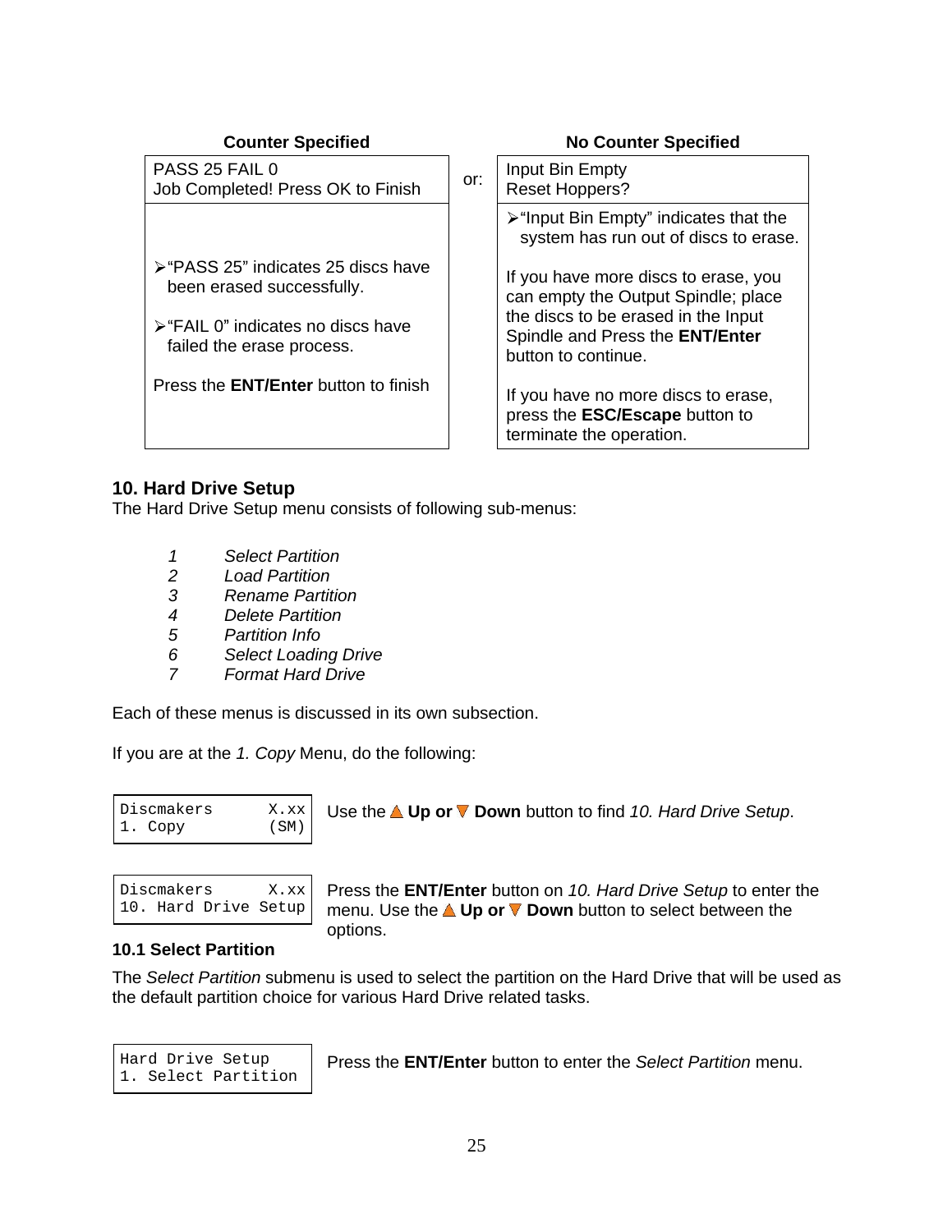| Choose Partition    |  |
|---------------------|--|
| [Reserved.VEF] 82MB |  |

Choose Partition RESERVED partition is reserved for use by the System under [Reserved.VEF] 82MB | Neutrino Martin motor is received for deep the eyelem direct Use the **A Up or V Down** button to select the desired partition. The Multi-Master mode.

Note: The RESERVED partition can also be renamed to a customized name in order to keep the content permanently if desired. The contract of the contract of the contract of the contract of the contract of the contract of the contract of the contract of the contract of the contract of the contract of the contract of the contract of the c

| Choose Partition |        |
|------------------|--------|
| [FUN.VEF]        | 4012MB |

Choose Partition Press the **ENT/Enter** button to select the desired partition (named  $[$  FUN. VEF  $]$  4012MB  $|$  FIIN in this example) FUN in this example).

#### **10.2 Load Partition**

The Load Partition menu is used to load a master disc's content into the desired partition on the Hard Drive. **Hard Drive.** The contract of the contract of the contract of the contract of the contract of the contract of the contract of the contract of the contract of the contract of the contract of the contract of the

Hard Drive Setup

2. Load Partition | Press the **ENT/Enter** button to enter the 2. Load Partition menu.

| Load Partition [148GB]<br>Load -> New Partition |
|-------------------------------------------------|

Load Partition [148GB] You now have a choice to load your master disc into a new (empty) Load -> New Partition | P<sup>aru-</sup> And Allian and Allian and Allian and Allian and Allian and Allian and Allian and A parti-

tion or overwrite one of the existing partitions (if any exists, including re-

served partitions) by inputting and modifying the name you desire or you

can simply choose Auto Generate to have the system automatically gen-twee states and the state of the state of the state of the state of the state of the state of the state of

erate a partition name for you. Afterwards, simply press the **A Up or V Down** button to find your desired selection and press

**ENT/Enter** to submit your selection. You should see the following screen (next page):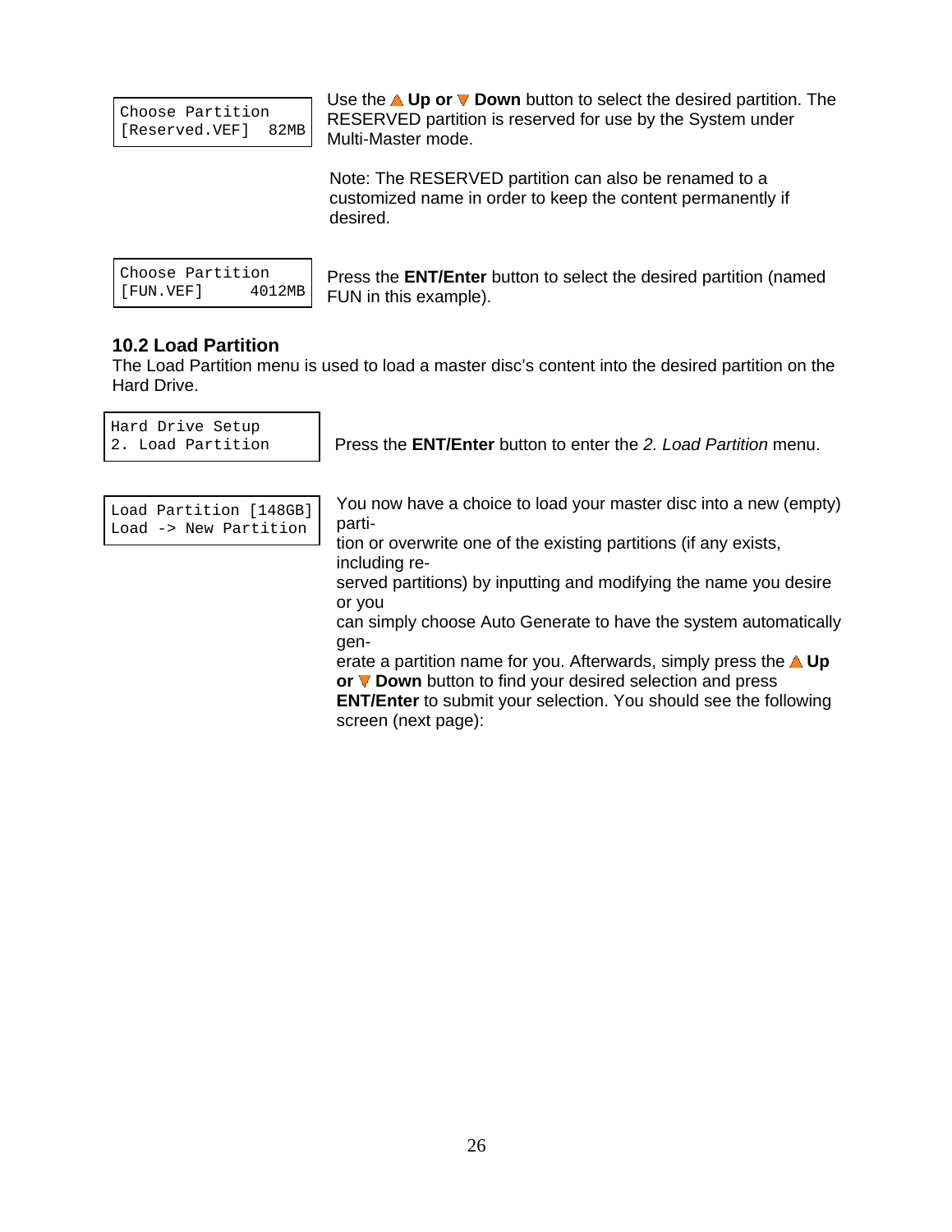| <b>Load -&gt; New Partition</b>                                                                                               | Overwrite<br>[Existing Partition]                                                                                                                            | Load -> Auto<br>Generate                                    |
|-------------------------------------------------------------------------------------------------------------------------------|--------------------------------------------------------------------------------------------------------------------------------------------------------------|-------------------------------------------------------------|
| <b>Edit Partition Name</b><br>J OK?                                                                                           | This will Overwrite<br>$\vert$ or: $\vert$ [FUN.VEF ], OK?                                                                                                   | System will<br>or: automatically create a<br>partition name |
| Enter a new partition<br>name as described in<br>"Editing Names" on page<br>15. For this example, we<br>will name it "HAPPY". | Press the <b>ENT/Enter</b><br>button to overwrite the<br>partition named "FUN".<br>Before continuing, the<br>autoloader will ask you<br>again to confirm it. |                                                             |
| Load Partition<br>$HAPPY$ ], OK?                                                                                              |                                                                                                                                                              |                                                             |
| The system will display a<br>verification message<br>before continuing. Pres                                                  |                                                                                                                                                              |                                                             |
| the <b>ENT/Enter</b> button to<br>start loading the partition<br>named "HAPPY".                                               |                                                                                                                                                              |                                                             |

The master should be placed on the first input spindle. The robotic arm will pick it up and place it into one of the drives, and the contents of the master disc will be loaded into the desired partition.

Press OK to Finish | The all **ENTERE** ballon to millon.

Load Partition  $OK!$   $\Box$  Prosibe **ENT/Enter** button to finish Pres the **ENT/Enter** button to finish.

#### **10.3 Rename Partition**

When you load your master disc onto a hard drive partition, you are asked to give it a name. However, you can rename it at anytime afterwards. Instructions for this are shown in "Editing Names" on page 15.

#### **10.4 Delete Partition**

The *Delete Partition* option deletes an existing partition. Use the **△ Up or ▼ Down** button to navigate to the 4.Delete Partition menu.

Hard Drive Setup Press the **ENT/Enter** button to enter the Delete Partition menu. The 4. Delete Partition | autoloader will first ask you to choose the partition to be deleted:

Choose Partition Use the **Up or Down** button to find the partition that you want to [FUN.VEF] 4012MB delete. Press the **ENT/Enter** button to select the partition.

Delete Partition | The autoloader displays the *Delete Partition* confirmation message. [FUN.VEF], OK? Press the **ENT/Enter** button to continue.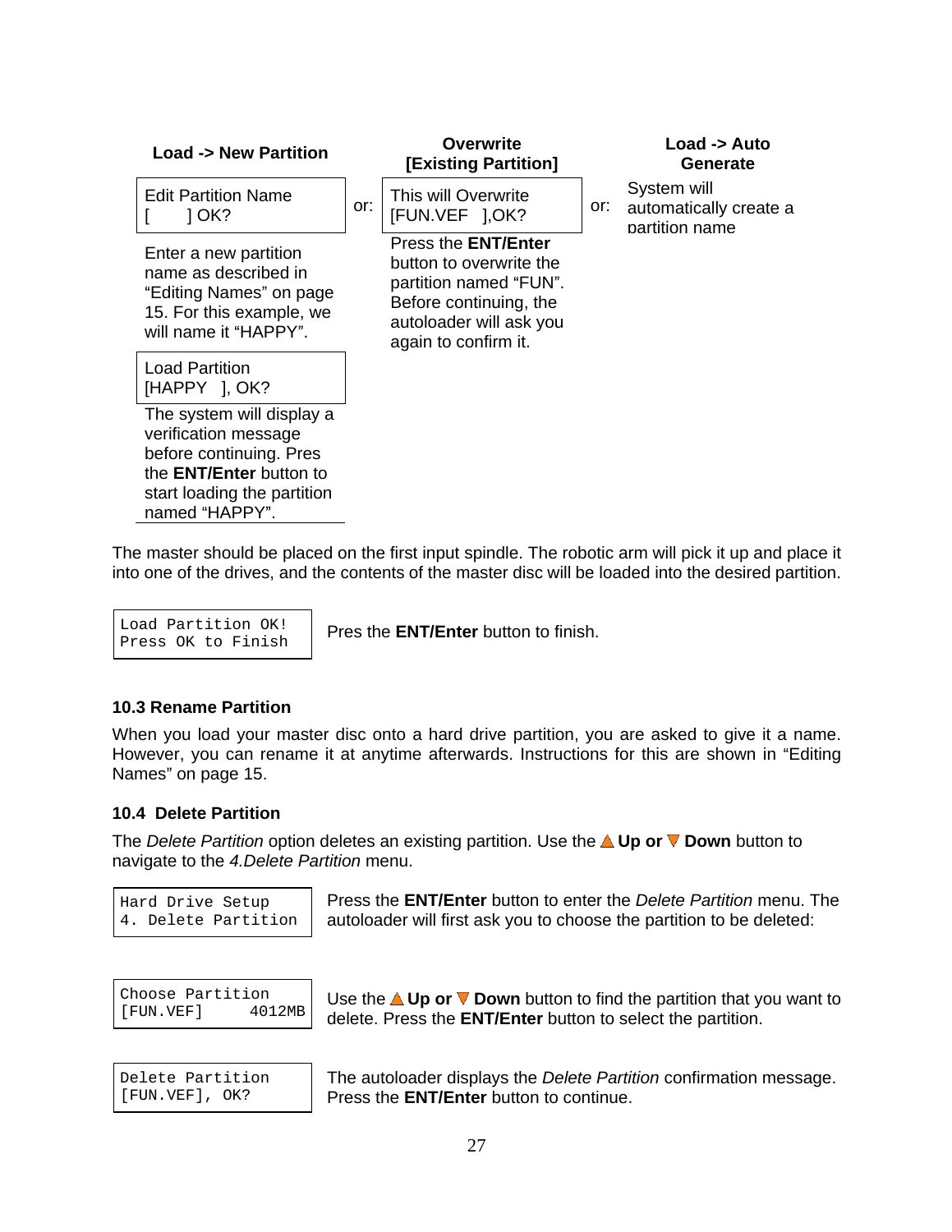| [FUN.VEF] |  |
|-----------|--|
| Deleted!  |  |

[FUN.VEF] The autoloader displays the Deleted message for two seconds and Deleted!<br>
then returns you to the *Delete Partition* menu.

#### **10.5 Partition Info**

The *Partition Info* option provides information about an existing partition. Use the **A Up or Down** button to navigate to the 5. Partition Info menu.

Hard Drive Setup Press the **ENT/Enter** button to enter the Partition Info menu, and use 5. Partition Info | the **△Up or V Down** button to find the partition that you want information about.

 $\triangleright$  The "(002)" field indicates that it is the second partition on the drive. **Example 20** and 20 and 20 and 20 and 20 and 20 and 20 and 20 and 20 and 20 and 20 and 20 and 20 and 20 and 20 and 20 and 20 and 20 and 20 and 20 and 20 and 20 and 20 and 20 and 20 and 20 and 20 and 20 and 20 and 20

- $\triangleright$  The "[FUN.VEF]" field shows the name of the partition.
- $(002)$  DVD 4012MB  $\rightarrow$  The "DVD" field indicates that the master stored in this partition is a DVD. FUN.VEF
	- $\triangleright$  The "4021MB" field indicates the capacity of the master's content stored in this partition.

#### **10.6 Select Loading Drive**

Select Loading Drive gives you the control of choosing which drive the master should be loaded from when you perform the "Load Partition" feature under "Hard Drive Setup".

Please note that this setting does NOT apply to any feature other than settings within "Hard Drive" Setup". If your system has ONLY one writer, there will only be one option available for you to choose. The choice of the contract of the contract of the contract of the contract of the contract of the contract of the contract of the contract of the contract of the contract of the contract of the contract of the cont

To change the loading drive, use the  $\triangle$  Up or  $\nabla$  Down button to navigate to the 6. Select Loading Drive menu:

```
Hard Drive Setup
```
6. Select Loading Drive Press the **ENT/Enter** button to enter the Select Loading Drive menu. The contract of the contract of the contract of the contract of the contract of the contract of the contract of the contract of the contract of the contract of the contract of the contract of the contract of the cont

Drive 1 Port 0  $\blacksquare$  Press the  $\blacksquare$  Up or  $\nabla$  Down button to select the desired Drive. PIONEER DVD-RW DVR-115D | Press the **ENT/Enter** button to select the Loading Drive. Press the **L Up or V Down** button to select the desired Drive.<br>PLONEER DVD-RW DVR-115D Press the **ENT/Enter** button to select the Loading Drive.<br>The selected drive will now be used to load a partition to the Hard Drive.

#### **10.7 Format Hard Drive**

This function formats the Hard Drive. It deletes all partitions and re-initiates the Hard Drive. To format the Hard Drive, use the **A Up or V Down** button to navigate to the 7. Format Hard Drive menu: when the contract of the contract of the contract of the contract of the contract of the contract of the contract of the contract of the contract of the contract of the contract of the contract of the contract of the

7. Format Hard Drive | Those are **ENTERION** Salon to only the *Format Francisco motion*.

Hard Drive Setup Press the **ENT/Enter** button to enter the Format Hard Drive menu.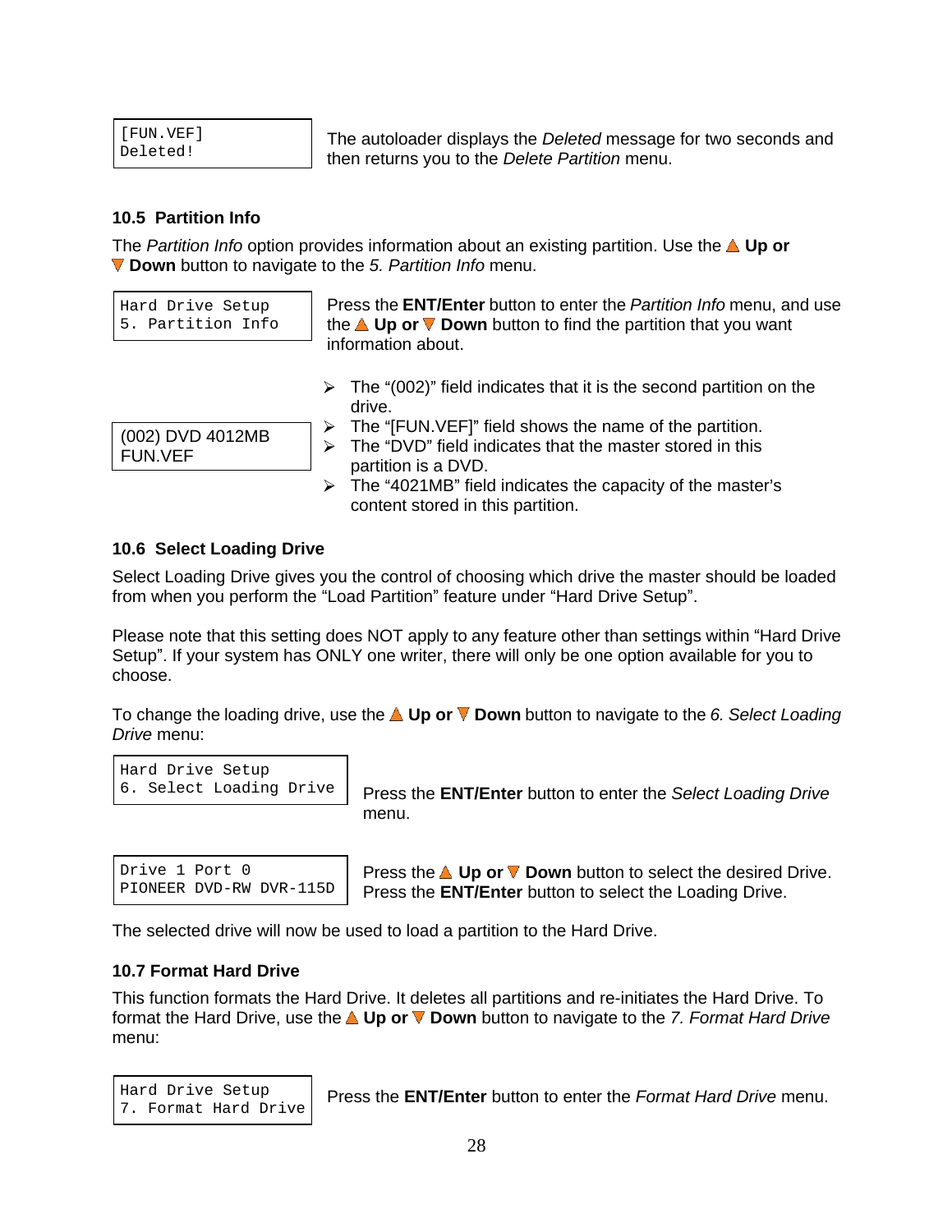```
All Stored Data will be erased.
```
Press OK to Continue **Principle After the Halu Dilve Has been formation**, the system Press the **ENT/Enter** button to format the Hard Drive. After the Hard Drive has been formatted, the system will return you to the Format Hard Drive menu.

#### **11. Setup**

The 11.Setup menu options are used to configure various options on the autoloader. The Setup menu consists of the following sub-menus:

- 1 Language
- 2 Read Error Skip
- 3 CD Writing Mode
- 4 Max Audio, VCD & CDG Speed
- 5 Buzzer
- 6 Startup Menu
- 7 Screen Saver
- 8 Counter contract to the contract of the contract of the contract of the contract of the contract of the contract of the contract of the contract of the contract of the contract of the contract of the contract of the cont
- 9 DVD+R Compatibility Mode
- 10 ISRC
- 11 Disable Drives\*\*
- 12 CD Overburn\*\*
- 13 Max Failures per Job\*\*
- 14 Max Failures per Drive\*\*

Each of these options is discussed in its own subsection.\*\*these options not available for all models

#### **11.1 Language**

This setting allows you to choose the language that you prefer to use when navigating the autoloader. The autoloader supports multiple languages.<br>│ <sub>Setup</sub> │ Use the **△ Up or ▼ Down** button to select the Language menu and

Setup Use the  $\triangle$  Up or  $\nabla$  Down button to select the Language menu and 1. Language press the **ENT/Enter** button to enter that menu.

| Language             | are ▲ Up or ▼ Down button to select between the languages    |
|----------------------|--------------------------------------------------------------|
| English              | Use the                                                      |
| Language:<br>Espanol | and press the <b>ENT/Enter</b> button to select that option. |

English Use the **Up or Down** button to select between the languages Language: **And press the ENT/Enter** button to select that option.

#### **11.2 Read Error Skip**

Normally, when the autoloader encounters a read error while reading your master disc, the duplication is aborted and all the recordable media in the writers are ruined. However, if you believe that your master disc has a small, insignificant error due to physical damage, you can enable this setting to allow the autoloader to skip any read errors it encounters.

**Note:** This function does not fix the error; it only skips it to make the rest of the data readable.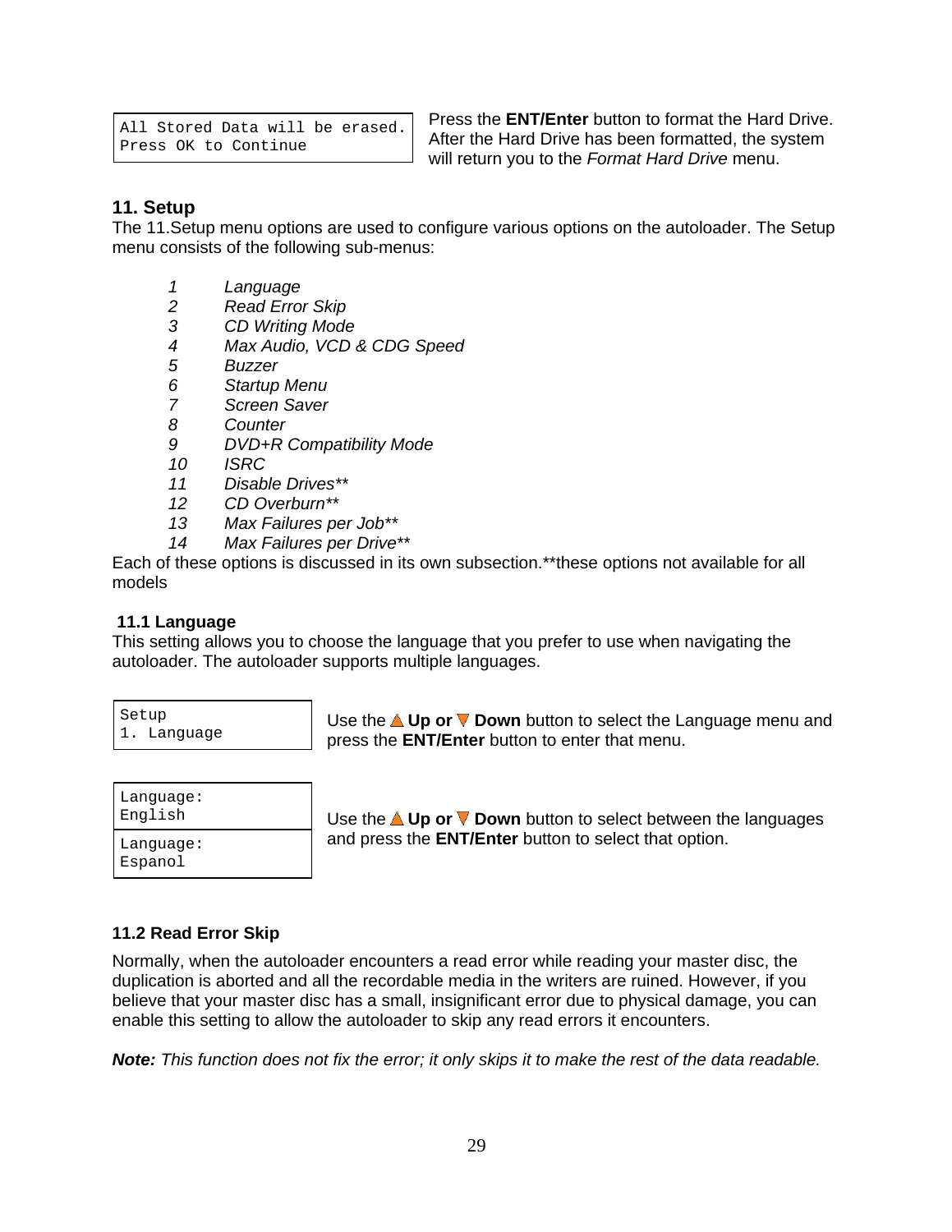| On    | Read Error Skip                                                                                                                            |  |
|-------|--------------------------------------------------------------------------------------------------------------------------------------------|--|
| l Off | Read Error Skip                                                                                                                            |  |
|       | Read Error Skip<br>$\bigcap_{i=1}^{n}$ $\bigcap_{i=1}^{n}$ $\bigcap_{i=1}^{n}$ $\bigcap_{i=1}^{n}$ $\bigcap_{i=1}^{n}$ $\bigcap_{i=1}^{n}$ |  |

Setup **Example 2 Use the △ Up or ▼ Down** button to select the *Read Error Skip* menu 2. Read Error Skip and press the **ENT/Enter** button to enter that menu.

Read Error Skip is On, Off or Off with Retry and press the **ENT/Enter** button to select On that option. Use the **△Up or ▼ Down** button to select whether Read Error Skip that option.

- Read Error Skip  $\sim$  011. By Select this setting, you instruct the system to skip Off any Read Errors during the duplication process. On: By select this setting, you instruct the system to skip
- Read Error Skip  $\begin{array}{|c|c|}\n\hline\n\end{array}$  the entire duplication process when a Read Error Off with Retry and the contraction of the contract of the contract of the contract of the contract of the contract of the contract of the contract of the contract of the contract of the contract of the contract of the cont Off: By select this setting, you instruct the system to fail occurs. The contract of the contract of the contract of the contract of the contract of the contract of the contract of the contract of the contract of the contract of the contract of the contract of the contract of the co
	- $\blacktriangleright$ Off with Retry: By select this setting, you instruct the system to perform additional retries when a Read Error occurs, however, upon retry attempt failed, the entire duplication process will be failed.

#### **11.3 CD Writing Mode**

This setting allows you to select which mode to use to duplicate a CD; "Disc at Once" or "Track at Once." Unless you understand completely what these modes are, we strongly suggest you set it to "Disc at Once." **Example 20** is a set of the contract of the contract of the contract of the contract of the contract of the contract of the contract of the contract of the contract of the contract of the contract of th

Setup **No. 2018 Use the △Up or ▼ Down** button to select the CD Writing Mode 3. CD Writing Mode menu and press the **ENT/Enter** button to enter that menu.

| CD Writing Mode |                                                                              |
|-----------------|------------------------------------------------------------------------------|
| Disc at Once    | r ▼ Down button to select either Disc at Once or<br>, Up or \<br>Use the $/$ |
|                 | -----<br>$\sim$ $\sim$                                                       |

Track at Once and the set of the set of the set of the set of the set of the set of the set of the set of the set of the set of the set of the set of the set of the set of the set of the set of the set of the set of the se

Disc at Once **Up or V Down** button to select either Disc at Once or CD Writing Mode Track at Once, and press the **ENT/Enter** button to select that option.

#### **11.4 Max Audio, VCD & CDG Speed**

Due to the lack of error checking mechanism for Audio CD, Video CD and CD+G format, duplicating them at too high a speed can cause frequent errors like glitches and skips. Use this setting to adjust the maximum duplication speed for Audio, Video CD and CD+G format to ensure reliable duplication for such formats.

The options are: 1x, 2x, 4x, 8x, 10x, 12x, 16x, 24x, 32x, 40x, 48x, and 52x.

| Setup                         |  |  |  |
|-------------------------------|--|--|--|
| 4. Max Audio, VCD & CDG Speed |  |  |  |

Setup  $\left\vert \right.$  Setule  $\left\vert \right.$  Objective  $\left\vert \right.$  Op of  $\vee$  Down button to select the  $T$  Max Audio, 4. Max Audio, VCD & CDG Speed VCD & CDG Speed menu and press the **ENT/Enter** button Use the **△ Up or ▼ Down** button to select the *Max Audio*, to enter that menu.

Max Audio, VCD & CDG Speed | USS and Up of  $\bullet$  Down ballom to screen in decision and CDG, and  $16x$  means the FNIT special with the special behavior of  $\sim 16x$ . Use the **△Up or ▼ Down** button to select the desired press the **ENT/Enter** button to select that option.

**Note:** The actual speed that is selected may be determined by the drives or by the blank media.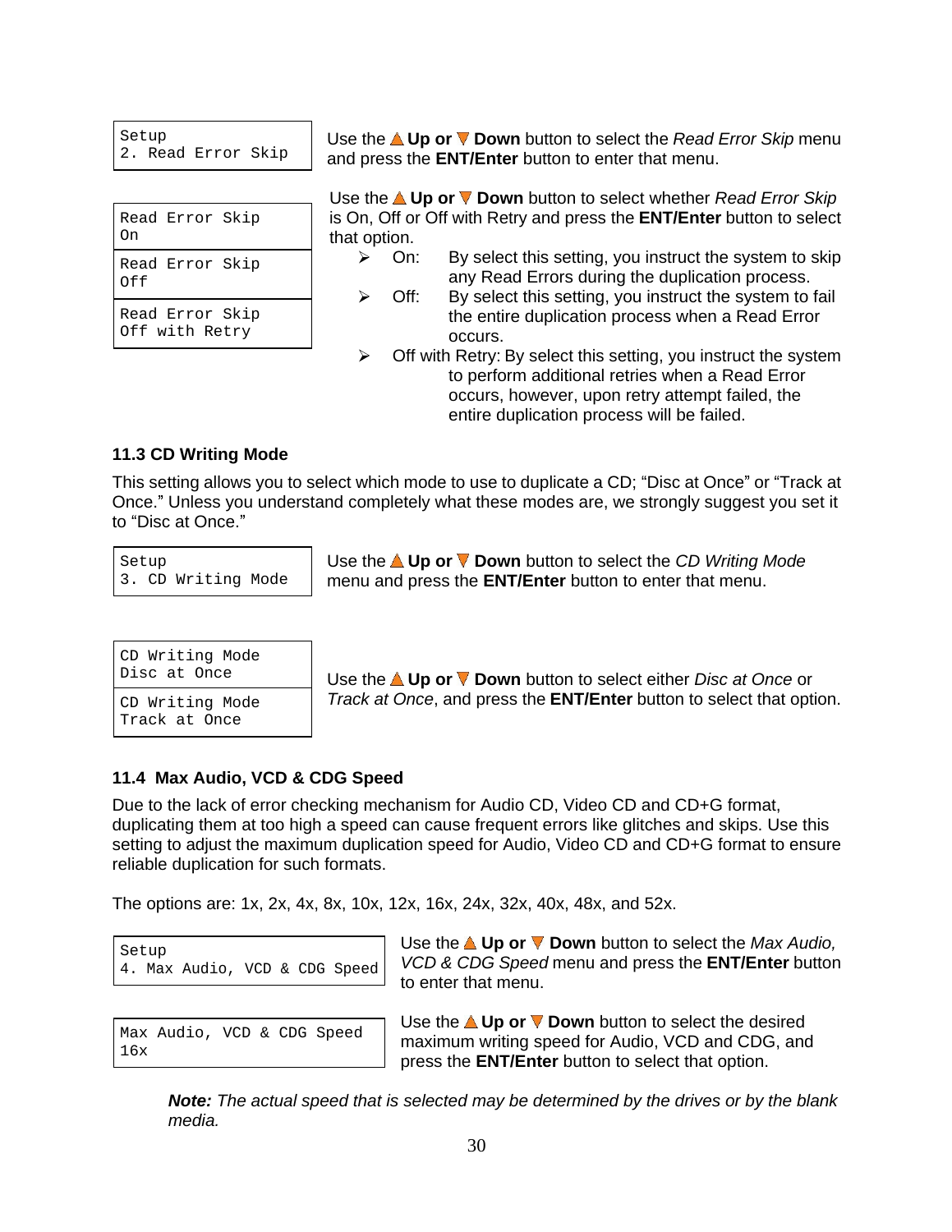#### **11.5 Buzzer**

This setting will allow you to choose whether you want to hear a beep when you press a button or when a task has been completed.

| Setup |           |  |  |  |
|-------|-----------|--|--|--|
|       | 5. Buzzer |  |  |  |

Setup **Example 2 Use the △Up or ▼ Down** button to select the *Buzzer* menu and 5. Buzzer press the **ENT/Enter** button to enter that menu.

0n **Down button to select whether Buzzer is on or off,** Use the **△ Up or V Down** button to select whether Buzzer is on or off,  $Buzzer:$  and pressure **ENTIFING** battom to select that option. and press the **ENT/Enter** button to select that option.

#### **11.6 Startup Menu**

This setting will allow you to choose the menu option that you will see first when you turn on the autoloader. The options are:

- 1 Copy
- 2 Test
- 3 Compare **3 Compare** 2008 **Compare** 2008 **Compare** 2008 **Compare** 2008 **Compare**
- 4 Test+Copy
- 5 Copy+Compare
- 6 AutoCopy

Setup **Example 2018** Use the ▲ Up or ▼ Down button to select the S*tartup Menu* option 6. Startup Menu and press the **ENT/Enter** button to enter that menu.

| Startup Menu |  |
|--------------|--|
| Copy         |  |

Startup Menu and the contract of the contract of the contract of the contract of the contract of the contract of the contract of the contract of the contract of the contract of the contract of the contract of the contract <sub>Copy</sub> Ferrican and Use the **△Up or ▼ Down** button to select the desired startup menu, and press the **ENT/Enter** button to select that option.

#### **11.7 Screen Saver**

This menu allows you to choose whether you want to enable the Screen Saver feature. By enabling this feature, a screen saver will be displayed when your autoloader has been idle for a specific period of time.

| Setup |                 |  |
|-------|-----------------|--|
|       | 7. Screen Saver |  |

Setup
<br> **Use the ▲ Up or V Down** buttons to select the Screen Saver menu 7. Screen Saver and press the **ENT/Enter** button to enter that menu.

<sup>On</sup> **Use the ▲ Up or ▼ Down** button to select whether the Screen Saver Screen Saver: **independent is on or off, and press the ENT/Enter** button to select that option.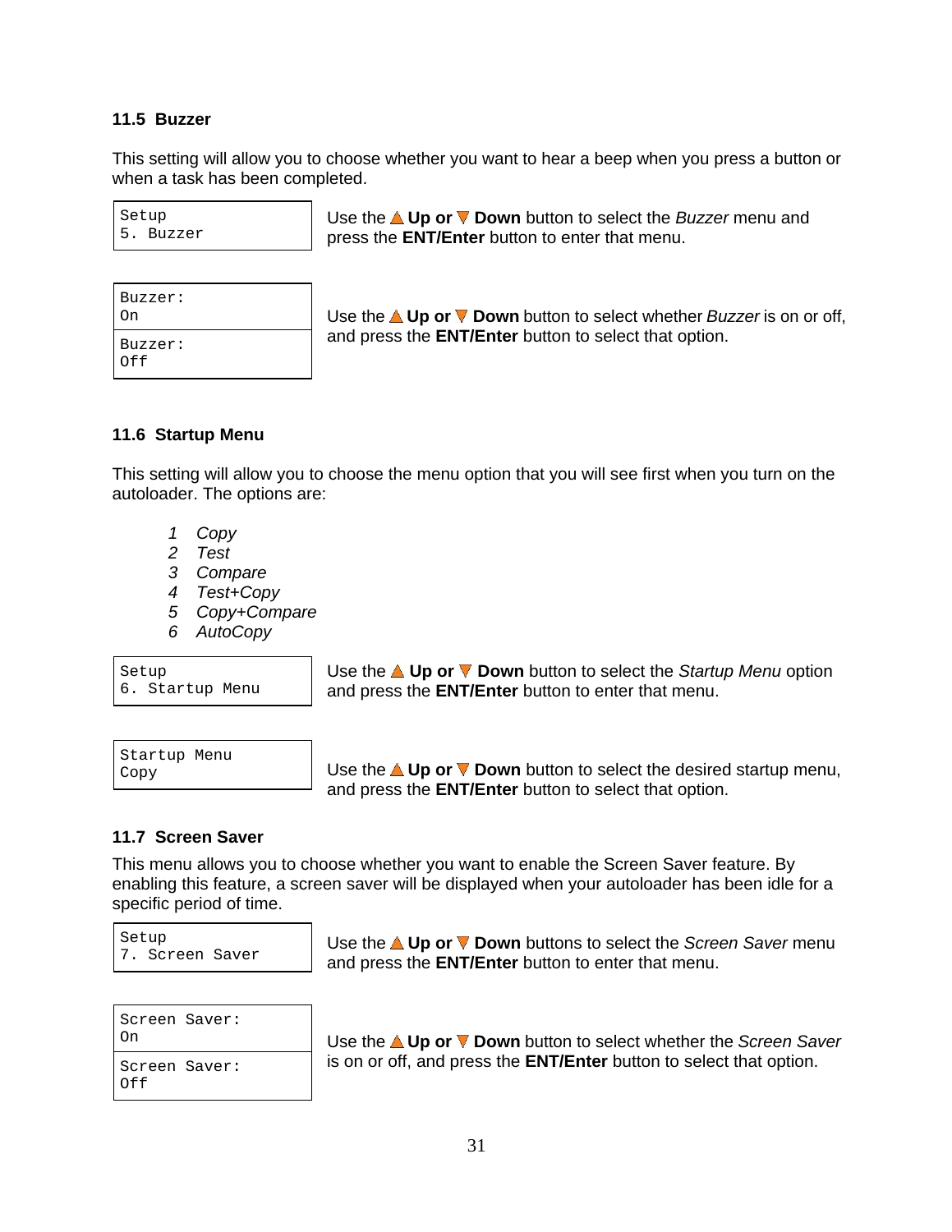#### **11.8. Counter**

This menu allows you to choose whether you want to enable the Counter feature. By enabling this feature, the autoloader will prompt you to enter a counter amount and continuously burn discs until it reaches the value set into the counter.

Setup **Use the <b>△Up or V** Down button to select the *Counter* menu and 8. Counter press the **ENT/Enter** button to enter that menu.

<u>On</u> △ Use the **△ Up or ▼ Down** button to select whether the *Counter* is on Counter: or off, and press the **ENT/Enter** button to select that option.

For information on entering the counters, see "Setting Counters and Assigning Names" on page 14.

#### **11.9 DVD+R High Compatibility Mode**

This feature allows you to turn the DVD+R High Compatibility Mode feature ON or OFF. The purpose of this feature is to increase the compatibility of DVD+R media with a broader range of DVD Video players. This process will increase the amount of time required to duplicate your disc(s).

Setup **Example 2018** Use the △Up or ▼ Down button to select the DVD+R 9.DVD+R High Compatibility Mode | High Compatibility Mode menu and press the **ENT/Enter** button to enter that menu.

| DVD+R High Compatibility Mode: |                                                                                     |
|--------------------------------|-------------------------------------------------------------------------------------|
|                                | Use the $\triangle$ Up or $\nabla$ Down button to select whether the                |
|                                | $DVD_{LR}$ High Compatibility Mode: DVD+R High Compatibility Mode is on or off, and |

DVD+R High Compatibility Mode: |  $\bm{\mathsf{DVD+R}}$  High Compatibility Mode is on or off, and Of f **ENT/Enter** button to select that option.

#### **11.10 ISRC**

This option will allow you to enable/disable copying ISRC code of the Audio CD. ISRC is the serial number of the audio tracks that uniquely identifies the song in that audio track. This ISRC code is commonly found in commercial Audio CDs and rarely seen on the home made Audio CDs. By enabling this feature, the duplication performance will be lowered.

| Setup   |  |  |
|---------|--|--|
| 10.ISRC |  |  |

Setup **Example 2018** Use the △Up or ▼ Down button to select the *ISRC* 10.ISRC menu and press the **ENT/Enter** button to enter that menu. **Exercía e a contra a contra a contra a contra a contra a contra a contra a contra a contra a contra a contra a contra a contra a contra a contra a contra a contra a contra a contra a contra a contra a contra a contr** 

| ISRC<br>On | Use the $\triangle$ Up or $\nabla$ Down button to select whether the |
|------------|----------------------------------------------------------------------|
| ISRC       | ISRC is ON or OFF, and press the <b>ENT/Enter</b> button             |
| Off        | to select that option.                                               |

On **Download Conduct of Up of ■** Use the **△ Up or ■ Down** button to select whether the ISRC ISRC is ON or OFF, and press the **ENT/Enter** button  $\mathsf{Off}$  and  $\mathsf{Def}$  to select that option. to select that option.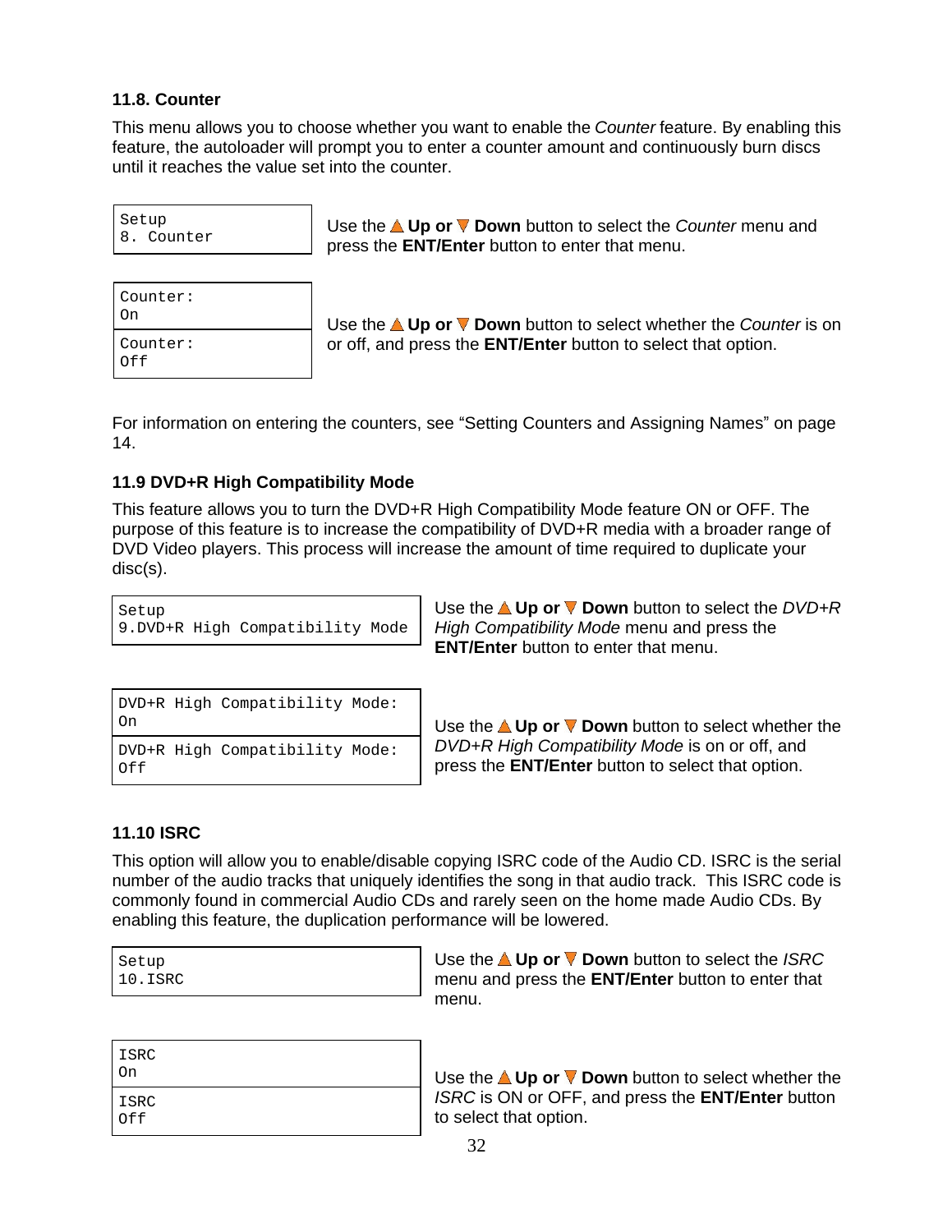#### **11.11 CD Overburn**

Most CD-R media has a capacity of 650MB or 700MB. The burning starts from the center of the CD and works its way out but stops before the physical edge of the CD. Overburning is a burning method to bypass the disc limitations for the edge of the CD. This can provide slightly higher capacity storage, however, it has also been known to create compatibility issues. Please use it with caution. The contract of the contract of the contract of the contract of the contract of the contract of the contract of the contract of the contract of the contract of the contract of the contract of the contract of

| Setup |                 |
|-------|-----------------|
|       | 12. CD Overburn |

Setup
→ Use the **△Up or ▼ Down** button to select the 12. CD Overburn 12. CD Overburn menu and press the **ENT/Enter** button to enter that menu.

| CD Overburn<br>ON  | Use the <b>△Up or ▼ Down</b> button to select whether the CD Overburn<br>feature is ON or OFF, and press the <b>ENT/Enter</b> button to select that |  |
|--------------------|-----------------------------------------------------------------------------------------------------------------------------------------------------|--|
| CD Overburn<br>OFF | option.                                                                                                                                             |  |

CD Overburn Use the **Up or Down** button to select whether the CD Overburn ON feature is ON or OFF, and press the **ENT/Enter** button to select that CD Overburn (Delion. ) and the contract of the contract of the contract of the contract of the contract of the contract of the contract of the contract of the contract of the contract of the contract of the contract of the option.

#### **12. System Utilities**

System Utilities is used to provide information pertaining to the autoloader as well as modification to maintain proper functioning. The System Utilities are:

- 1 Disc Info
- 2 System Info
- 3 Device Info
- 4 Load Default
- 5 Update Firmware

#### **12.1 Disc Info**

.

Use the Disc Info utility to identify the type and other information about your blank recordable media.

**Note:** The Disc Info function does not use the robotic capabilities of the system. You must manually insert the discs into the drives.

System Utilities **by the Library of the Second System Utilities**<br>a pisc Info 1. Disc Info Press the ENTER Dutton to effect that members system will Use the **△ Up or ▼ Down** button to select the *Disc Info* menu and proceed to the Please Insert Disc menu.

Disc Info $\qquad$ 

Please Insert Disc | Place your disc(s) into the drives.

| Disc Info |                      |  |
|-----------|----------------------|--|
|           | 3 Disc Detected, GO? |  |

After a few seconds, the system will detect the discs and ask you if act can be considered a good want to proceed. Wait until all of the discs have been detected Place your disc(s) into the drives.<br>After a few seconds, the system will detect the discs and ask you if and press the **ENT/Enter** button to continue.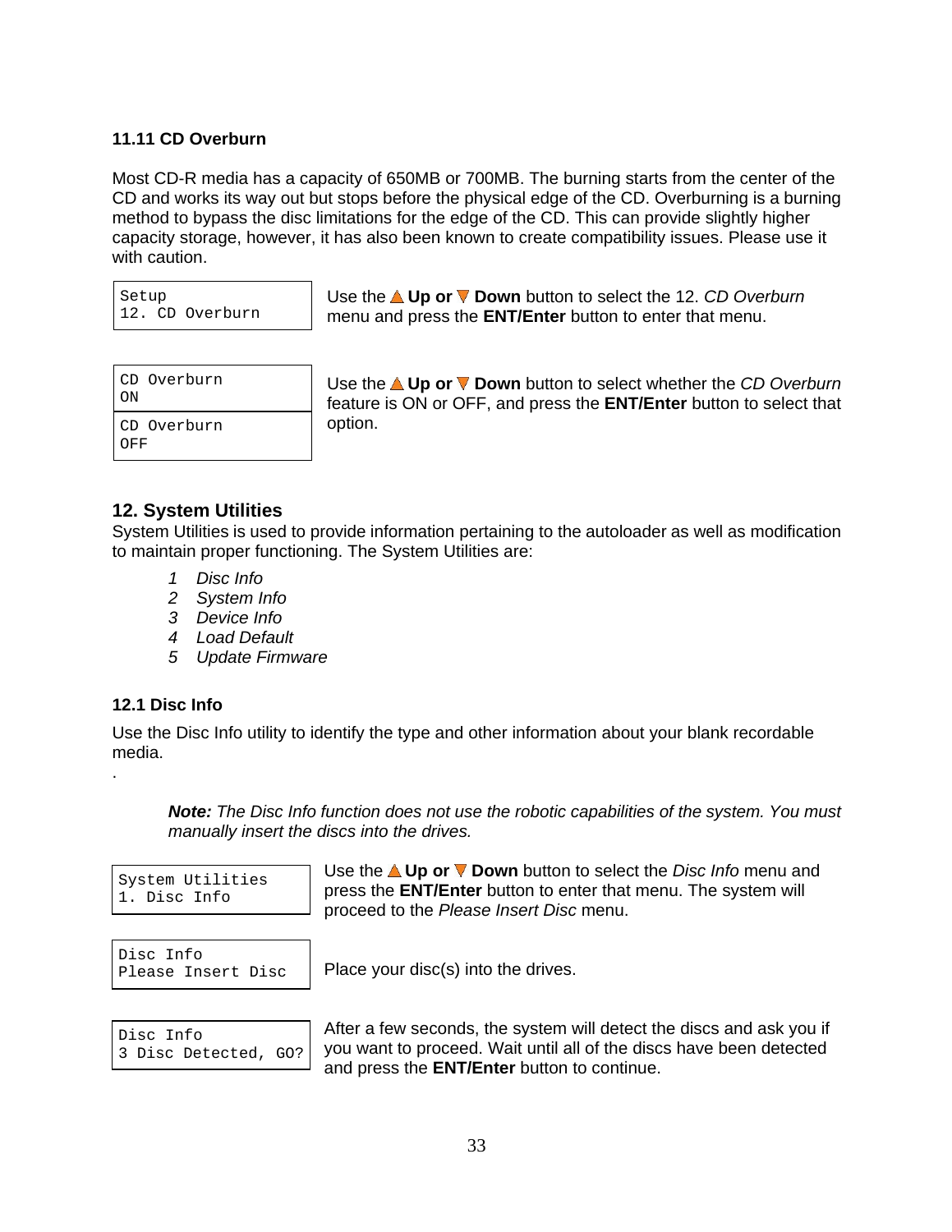#### **12.2 System Info**

The System Info menu provides a lot of hardware information about the autoloader such as firmware versions, Duplication/Robot Control Boards type, etc. You can scroll through the various specifications by pressing the **A Up or V Down** button.

 $_\mathrm{System~Utilities}$   $\qquad$  Use the **∆ Up or V Down** button to select the System Info menu and 2. System Info press the **ENT/Enter** button to enter that menu.

#### **12.3 Device Info**

This menu allows you to see information about the recording devices built inside your autoloader. This information includes, but is not limited to, manufacturer, model number, etc.

System Utilities | Use the **△Up or ▼Down** button to select the *Device Info* menu and 3. Device Info press the **ENT/Enter** button to enter that menu.

#### **12.4 Load Default**

This function will reset all of the options back to the manufacturer's default settings. You should only perform this function if your autoloader is acting abnormally.

System Utilities | Use the **△ Up or ▼ Down** button to select the *Load Default* menu 4. Load Default and press the **ENT/Enter** button to enter that menu.

Load Default Press OK to Continue | Press the **ENT/Enter** button to load the default parameters or the **ESC/Escape** button to return to the System Utilities menu.

#### **12.5 Update Firmware**

This function will update the software of your autoloader. To update, you need to insert the manufacturer's Certified Update CD into the 1<sup>st</sup> tray and select this function by pressing the **ENT/Enter** button. We strongly suggest that you do not upgrade your autoloader's firmware unless your autoloader has become unstable or you are instructed to do so by Tech Support.

**Warning:** When you update the firmware on your system, there may be a chance that you will lose all of the data (contents of master discs) stored in the user HDD partitions. Make sure that you back up all of the data on the HDD before attempting this procedure.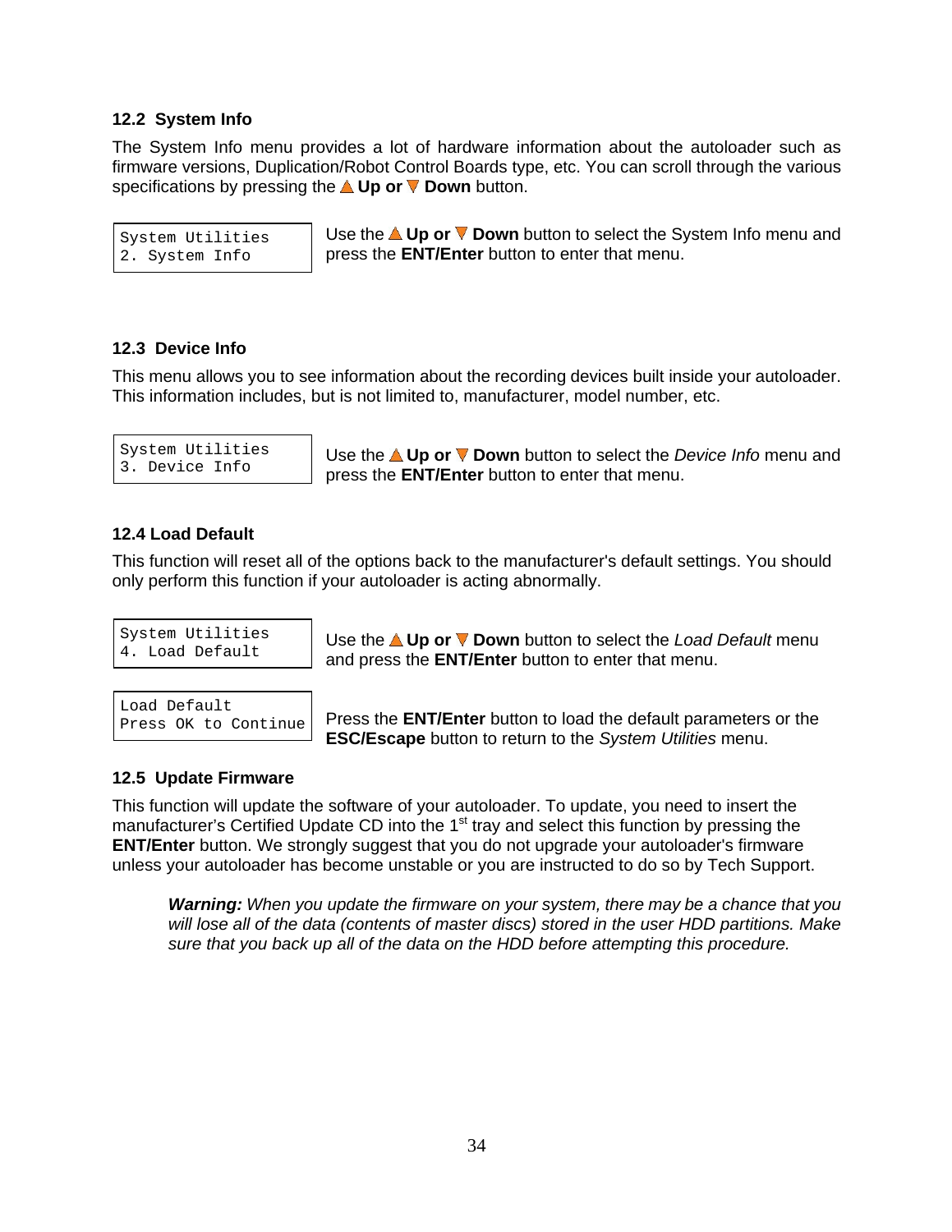#### **13. Loader Utilities**

The Loader Utilities menu consists of following submenu(s):

1 Update Robot Firmware

#### **13.1 Update Robot Firmware**

Use this utility to update the software in your autoloader's robot controller. To update, insert the manufacturer's Certified Update CD into the 1<sup>st</sup> tray and make sure no other discs are in the other trays. Then you can press the **ENT/Enter** button to update. You should not upgrade your autoloader's robot firmware unless your system is becoming unstable or you are advised to do so by Tech Support.

#### **14. Manage Accounts**

This feature allows the administrator to:

- $\triangleright$  Create user accounts and passwords to prevent unauthorized use of this autoloader.<br>  $\triangleright$  Edit existing user account information, including name and password.
- 
- $\triangleright$  Delete existing user account(s).
- $\triangleright$  Enable or disable "Manage Accounts"

Manage Accounts is disabled by default. Prior to activating the "Manage Accounts" feature, the autoloader recognizes all users as the Administrator. The pre-defined password for this function is 0000. By adding additional users, each individual user has his or her own settings.

To take advantage of this feature, follow these instructions:

- $\triangleright$  Change the Administrator password. Refer to "Edit User Info" on page 41 for additional information.
- $\triangleright$  Create a User Name and Password for each authorized person on this autoloader. Refer to "Create User" on page 41 for additional information.
- $\triangleright$  Enable the "Manage Accounts" feature by turning on the "Password on Bootup" setting. Refer to "Password on Bootup" on page 42 for additional information.

Note: This system comes with a standard license that allows you to create up to 32 users. However, if you desire to create more than 32 users, please contact Tech Support Service regarding our special 64 user license pack.

To access the Manage Accounts feature, you need to perform the following tasks:

| Discmakers          | X.xx |
|---------------------|------|
| 14. Manage Accounts |      |

Discmakers X.xx 14.Manage Accounts menu and press the **ENT/Enter** button to enter that menu. You will Use the **△ Up or ▼ Down** button to select the Manage Accounts be shown the Enter Password menu.

Enter PWD **The system will ask you for the Administrator's Password.**  $[$   $]$  OK?  $]$  ine system will ask you for the Administrator S I assword.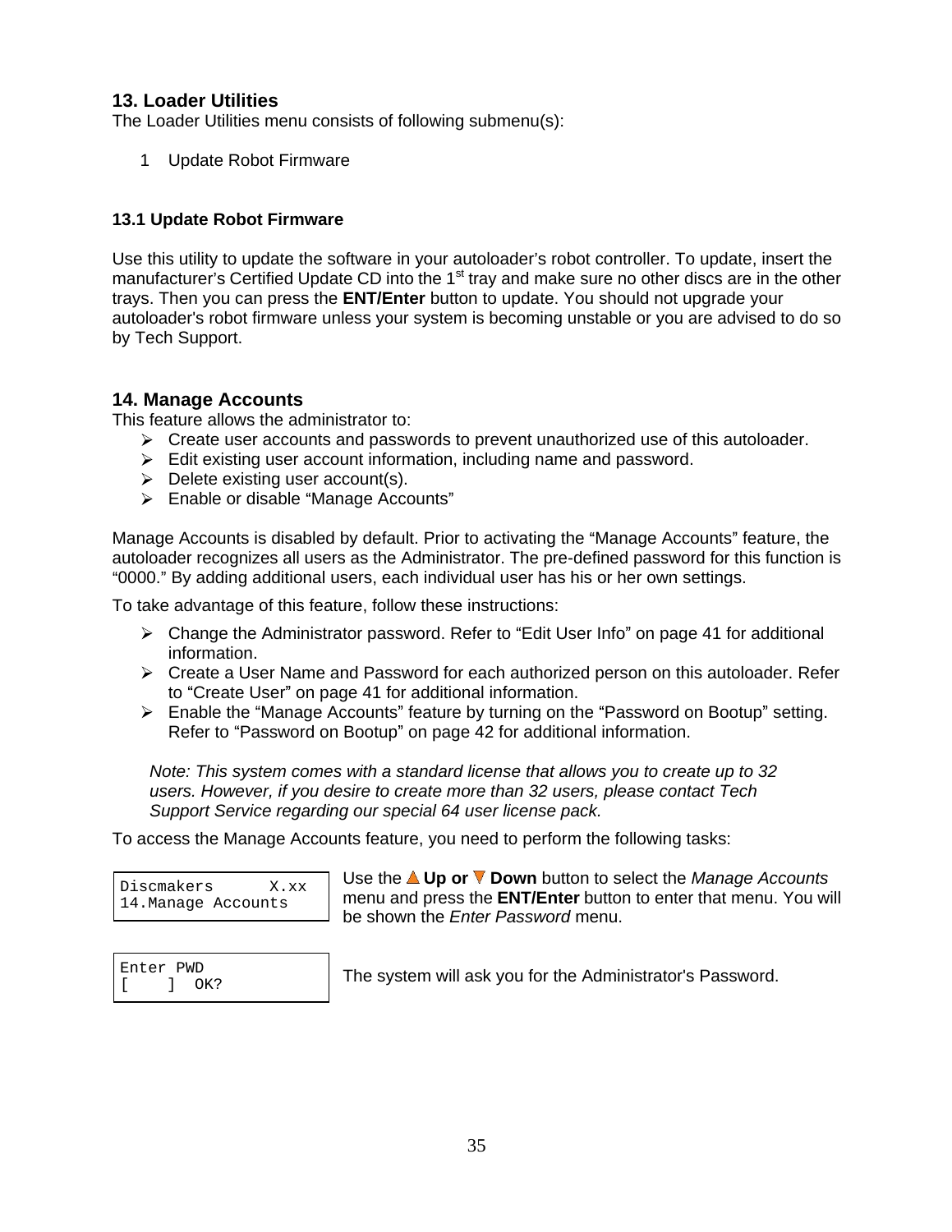The default Administrator's Password is "0000." To enter, press the **△ Up or V Down** button to select the first digit of your password and press the **ENT/Enter** button to submit the current digit. You will automatically move to the next digit. Repeat these steps until you've selected all four digits for your password. After you have entered the password, press the **ENT/Enter** button to "OK" the submission of your password.

Once your password is validated, you will be guided to the main Manage Accounts screen:

Manage Accounts 1. View User

The submenus of Manage Accounts are discussed in the sections that follow.

#### **14.1 View User**

This menu allows you to view current existing user accounts.

**Note:** User "Admin" is the administrative account. It will always be there.

| Manage Accounts |  |
|-----------------|--|
| 1. View User    |  |

Manage Accounts Press the **ENT/Enter** button to enter this menu 1. View User **1. 1999 The Little House** Band of Chief and Historic

| View User |  |
|-----------|--|
| 1. [ADMIN |  |

View User **Up of V Down** button to scroll through the list of users. 1. [ADMIN ] **Press the ESC/Escape** button to go back to the *Manage Accounts* menu. The contract of the contract of the contract of the contract of the contract of the contract of the contract of the contract of the contract of the contract of the contract of the contract of the contract of the cont

#### **14.2 Create User**

This menu allows you to create additional user accounts. Each user has their own settings and hard drive partitions. During this process, you will be prompted to enter a new username and user password for a new account.

**Note:** The User name consists of a maximum of eight alphanumeric letters or numbers. **Note:** The User password consists of four numbers.

2. Create User

Manage Accounts Press the **ENT/Enter** button to enter this menu.

|               |                | Edit User's Name |  |
|---------------|----------------|------------------|--|
| <b>TRALPH</b> | $\overline{X}$ |                  |  |

Edit User's Name<br>
Counters and Assigning Names" on page 14. Press the **ENT/Enter** [RALPH ] OK? Enter the user's name using the instructions shown in "Setting" button to move on to the Enter Password stage.

| Enter PWD         | Enter the user's password using the instructions shown in "Setting |  |  |
|-------------------|--------------------------------------------------------------------|--|--|
| $F \cap C$<br>OK? | Counters and Assigning Names" on page 14.                          |  |  |
|                   | Press the <b>ENT/Enter</b> to complete.                            |  |  |

|        | User Ralph |
|--------|------------|
| Added! |            |

User Ralph The autoloader will display a confirmation message and Added! automatically return you to the Manage Accounts menu.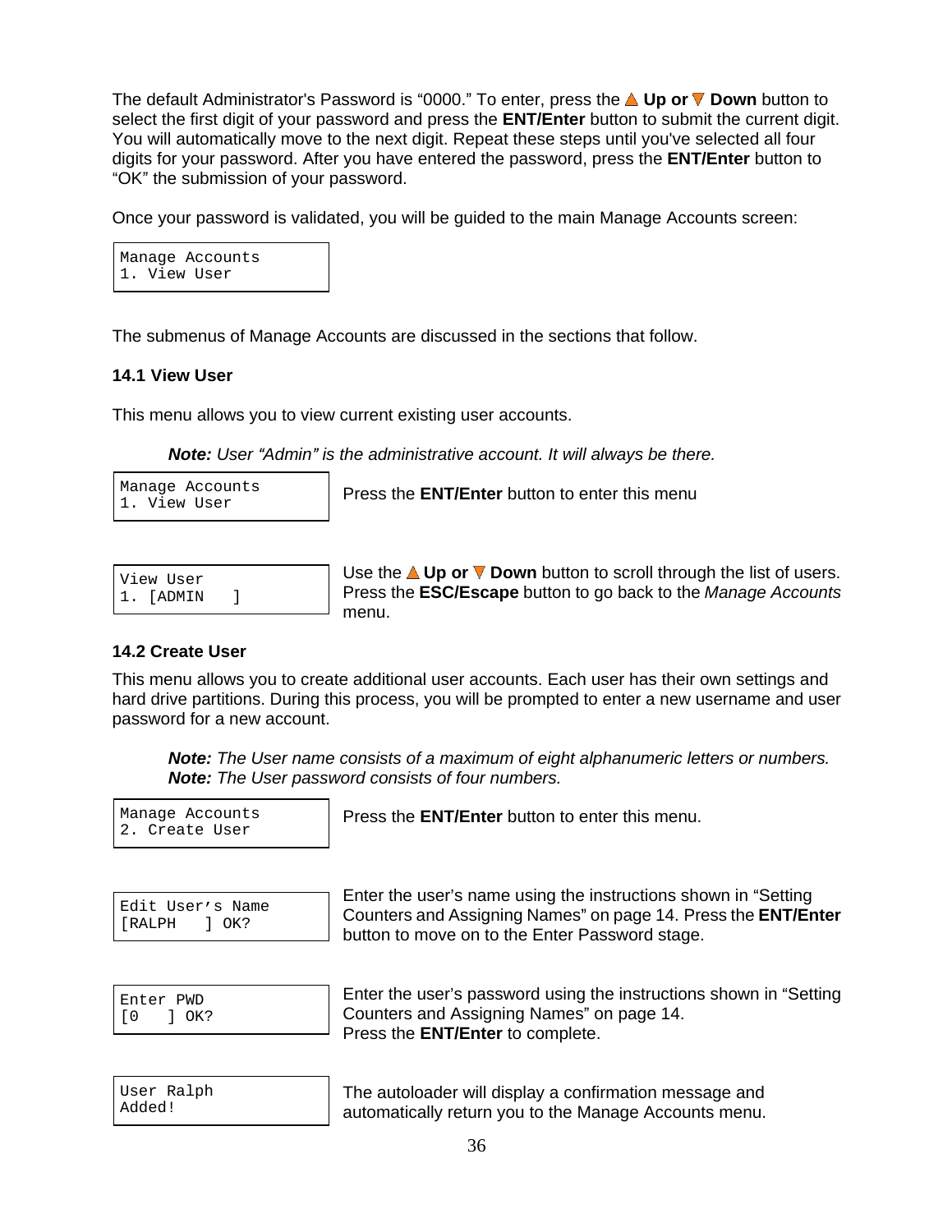#### **14.3 Edit User Info**

The Edit User Info menu allows you to change the existing user's account name and password. During this process, you will be asked to select the existing account and then you will be prompted to enter the new user name and new user password for this account.

**Note:** User "Admin" is the administrative account, you cannot change the user name for this account, but can change the password for this account. **Note:** The User name consists of a maximum of eight alphanumeric letters or numbers. **Note:** The User password consists of four numbers.

Manage Accounts Press the **ENT/Enter** button to enter this menu. 3. Edit User Info $\begin{bmatrix} 1 & 1 & 0 & 0 \\ 0 & 0 & 1 & 0 \\ 0 & 0 & 0 & 0 \\ 0 & 0 & 0 & 0 \\ 0 & 0 & 0 & 0 \\ 0 & 0 & 0 & 0 \\ 0 & 0 & 0 & 0 \\ 0 & 0 & 0 & 0 \\ 0 & 0 & 0 & 0 \\ 0 & 0 & 0 & 0 \\ 0 & 0 & 0 & 0 \\ 0 & 0 & 0 & 0 & 0 \\ 0 & 0 & 0 & 0 & 0 \\ 0 & 0 & 0 & 0 & 0 \\ 0 & 0 & 0 & 0 & 0 \\ 0 & 0$ 

| Edit User Info |  |
|----------------|--|
| 1. [ADMIN      |  |

Edit User  $Info$   $\left| \right|$  the the Allman  $\blacksquare$  Desum button to earn through the list of users  $\frac{1}{1}$ .  $\frac{1}{2}$  [ADMIN  $\frac{1}{2}$  **Use the <b>AUp or V Down** button to scroll through the list of users. Press the **ENT/Enter** button to select user.

|               |  | Edit User's Name |  |
|---------------|--|------------------|--|
| <b>TRALPH</b> |  | $1.0K$ ?         |  |

 $_{\rm{Edit\text{ \,\,}USer\,\,}S\text{ \,\,}Name}$   $\qquad$   $\mid$  Edit the user's name using the instructions shown in "Setting [RALPH ] OK? **Counters and Assigning Names**" on page 14. Press the **ENT/Enter** button to move on to the Enter Password stage.

| Enter PWD      |      |  |
|----------------|------|--|
| $\overline{0}$ | OK ? |  |

Enter PWD Enter the new password for this user via the instructions shown in EISSE THE THE THE SETTING COUNTERTS AND ASSIGNING Names" on page 14. Press the THE TO THE SETTING THE THE THE T **ENT/Enter** button to complete.

|          | User Ralph |  |
|----------|------------|--|
| Changed! |            |  |

User Ralph The autoloader will display a confirmation message, and Changed! automatically return you to the Manage Accounts menu.

#### **14.4 Delete User**

This menu allows you to delete an existing user's account. During this process, you will be asked to select the existing account to be removed.

**Note:** The user "Admin" is the administrative account; you can't delete this account.

Manage Accounts Press the **ENT/Enter** button to enter into this menu. 4. Delete User **First Report Follows** and **ENTIFIED DURING INCORPORATION** INSTITUTION

Delete User **Delete Up or V** Down button to scroll through the list of users. 3. [RALPH ] Press the **ENT/Enter** button to select the user to delete.

[RALPH ] OK?

Delete User The autoloader will ask you to confirm the deletion. Press the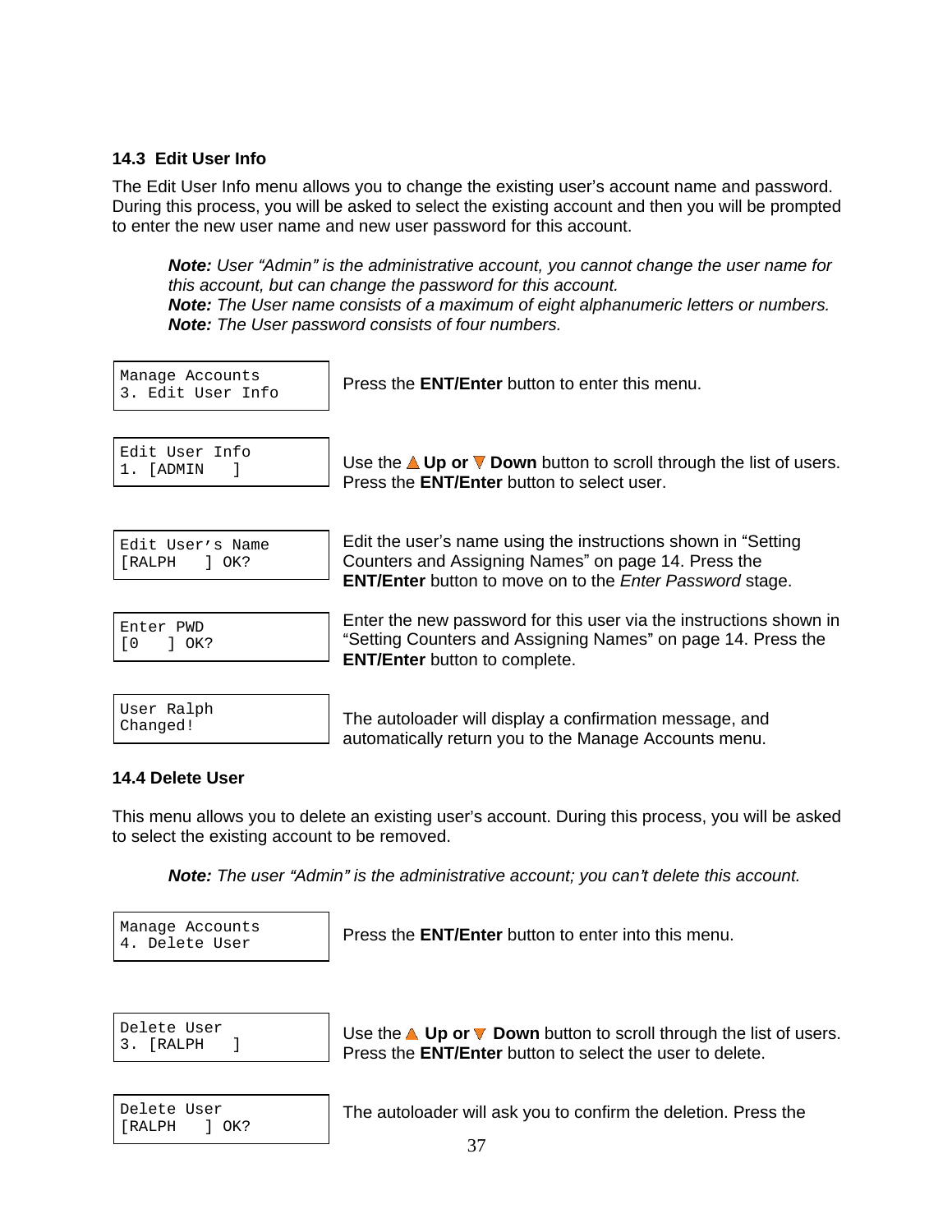**ENT/Enter** button to delete the user

|          | User Ralph |
|----------|------------|
| Deleted! |            |

User Ralph The autoloader will display a confirmation message, and Deleted! automatically return you to the Manage Accounts menu.

#### **14.5 Password on Bootup**

This menu allows you to enable or disable the Password on Boot-up feature. During this process, you will be asked to select "Yes" or "No" (enable or disable).

Manage Accounts

5. Password on Bootup Press the **ENT/Enter** button to enter into this menu.

| Password on Bootup: |  |
|---------------------|--|
| Yes                 |  |

Password on Bootup: | Use the **△ Up or V Down** button to select either Yes or No. Press Yes the **ENT/Enter** button to enter the selection.

### **15. AUTOCOPY**

The Autocopy function is the simplest way to make CD/DVD/Blu-Ray Disc copies. It simplifies the copy process by not requiring that the project be pre-loaded on the hard drive. Simply place the master disc on top of the first Input Spindle and it will be loaded onto a reserve partition in the HDD. The data is transferred automatically to all of the blank discs which follow it. To make copies in Autocopy mode, you simply:

- $\triangleright$  Fill the input spindle(s) with the required number of blank discs
- Place the Master disc on top of the stack in the first input spindle<br>
Press the 15. AUTOCOPY button
- Press the 15. AUTOCOPY button **Example 20** Section 20 AU and 20 AU and 20 AU and 20 AU and 20 AU and 20 AU and 20 AU and 20 AU and 20 AU and 20 AU and 20 AU and 20 AU and 20 AU and 20 AU and 20 AU and 20 AU and 20 AU and 2

Discmakers X.xx Fill the input spindle(s) with blank discs. Place the Master disc on top 15. AUTOCOPY of the stack of blank discs on the first input spindle, and press the **ENT/Enter** button. You will then see the Counter Selection menu.

Counter:  $\blacksquare$  continue the exploration of the counter of the counter of  $\blacksquare$ No Counter continue. Once the counter has been set, press the **ENT/Enter** Follow the instructions shown in "Setting Counters" on page 14 to button to confirm. You will then see the Preparing screen:

Preparing... After a short interval, the robotic loader will pick the top disc (the Please Wait Maser Disc) from the input spindle and place it into one of the drives. As this is happening, you will see a screen similar to below:

| OK: $0 \text{ NG: } 0 \text{ NB: } 0$ |  |  |  |
|---------------------------------------|--|--|--|
| Input Bin > Drive01                   |  |  |  |

 $OK: 0 \text{ NG}: 0 \text{ NB}: 0$  | This information screen shows what is nappermity. In this case, the Input Bin > Drive01 loader has taken a disc from the input spindle and is placing it into This information screen shows what is happening. In this case, the Drive 1.

The loader will perform the loading process which will transfer the content of your master disc into the reserved partition of the hard drive.

Upon the successful loading process, the system will drop the Master Disc onto the output spindle.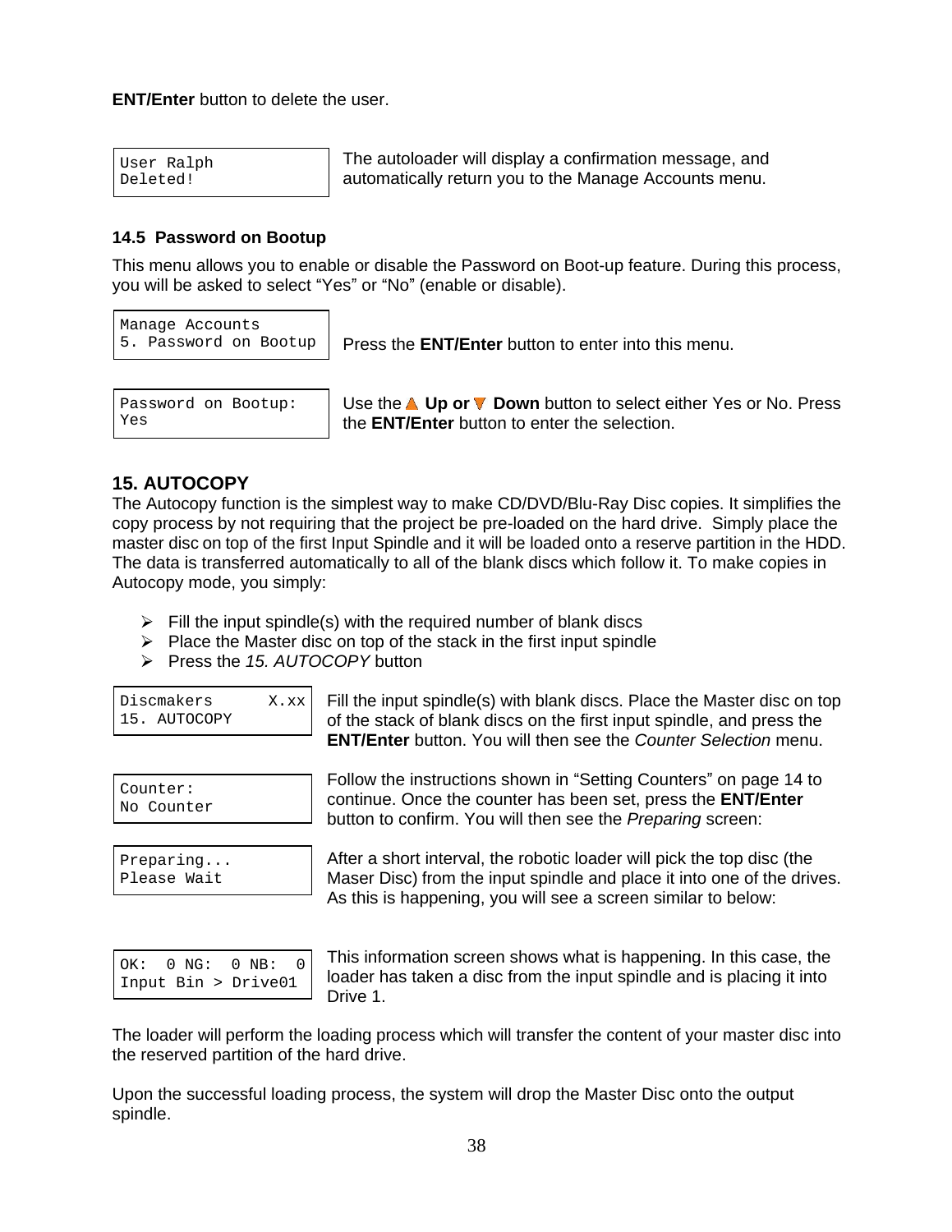$\alpha$  OK: 0 NG: 0 NB: 0  $\mu$  these integrates with sitting all of the divisor and full as the square that Input  $\text{Bin} > \text{Dir}(\theta)$  those into drives until either all of the drives are full, or the count that It will then pick up the blank discs from the input spindle and place you loaded into the counter is reached.

Processing... | It takes a few seconds for the autoloader to recognize all the discs. Please Wait and the contract of the contract of the contract of the contract of the contract of the contract of the contract of the contract of the contract of the contract of the contract of the contract of the contract o

After two or three seconds of processing time, one of the following Copy Progress screens will appear.

| <b>Counter Specified</b>                                                                                                                                                                                                                                                                                                                                   |     | <b>No Counter Specified</b>                                                                                                                                                                                                                                                                                           |  |  |  |  |  |  |  |  |  |
|------------------------------------------------------------------------------------------------------------------------------------------------------------------------------------------------------------------------------------------------------------------------------------------------------------------------------------------------------------|-----|-----------------------------------------------------------------------------------------------------------------------------------------------------------------------------------------------------------------------------------------------------------------------------------------------------------------------|--|--|--|--|--|--|--|--|--|
| Copying H4012MB<br>0/21 12% 481MB                                                                                                                                                                                                                                                                                                                          | or: | Copying H4012MB<br>$\begin{vmatrix} 0 & 12\% & 481MB \end{vmatrix}$                                                                                                                                                                                                                                                   |  |  |  |  |  |  |  |  |  |
| $\triangleright$ "H" indicates the<br>source of the job<br>resides in the Hard<br>Drive.<br>$\triangleright$ "4012MB" indicates the<br>capacity of the master<br>disc.<br>>"12%"/"481MB"<br>indicates the current<br>progress of the<br>duplication.<br>≻"0/21" indicates you<br>have a project size of<br>21 copies and you have<br>made 0 copies so far. |     | $\triangleright$ "H" indicates the source<br>of the job resides in the<br>Hard Drive.<br>$\triangleright$ "4012MB" indicates the<br>capacity of the master<br>disc.<br>>"12%"/"481MB"<br>indicates the current<br>progress of the<br>duplication.<br>$\triangleright$ "0" indicates you have<br>made 0 copies so far. |  |  |  |  |  |  |  |  |  |

**Note:** It is normal to see the progress indicator stayat 0%-10% and 100% for approximately 30 seconds for CD duplication and up to one minute for DVD/Blu-Ray Disc duplication. That is caused by the initializing and finalizing stages.

| OK: 3 NG: 0 NB: 0     |  |  |  |
|-----------------------|--|--|--|
| Drive01 -> Output Bin |  |  |  |

 $\overline{O(K: 3 \text{ NG}: 0 \text{ NB}: 0)}$  Once the duplication run is completed, the loader will remove the finished disc from a drive and place the successful copy on the Output Spindle.

After the loader has placed the copied disc into the Output Spindle, the loader will then pick up another blank disc and load it into the drive.

| OK: 3 NG: 0 NB: 0   |  |  |  |
|---------------------|--|--|--|
| Input Bin > Drive01 |  |  |  |

OK: 3 NG: 0 NB: 0 The copying process will continue until you either run out of blank Input Bin > Drive01 discs or until the count that you loaded into the counter is reached.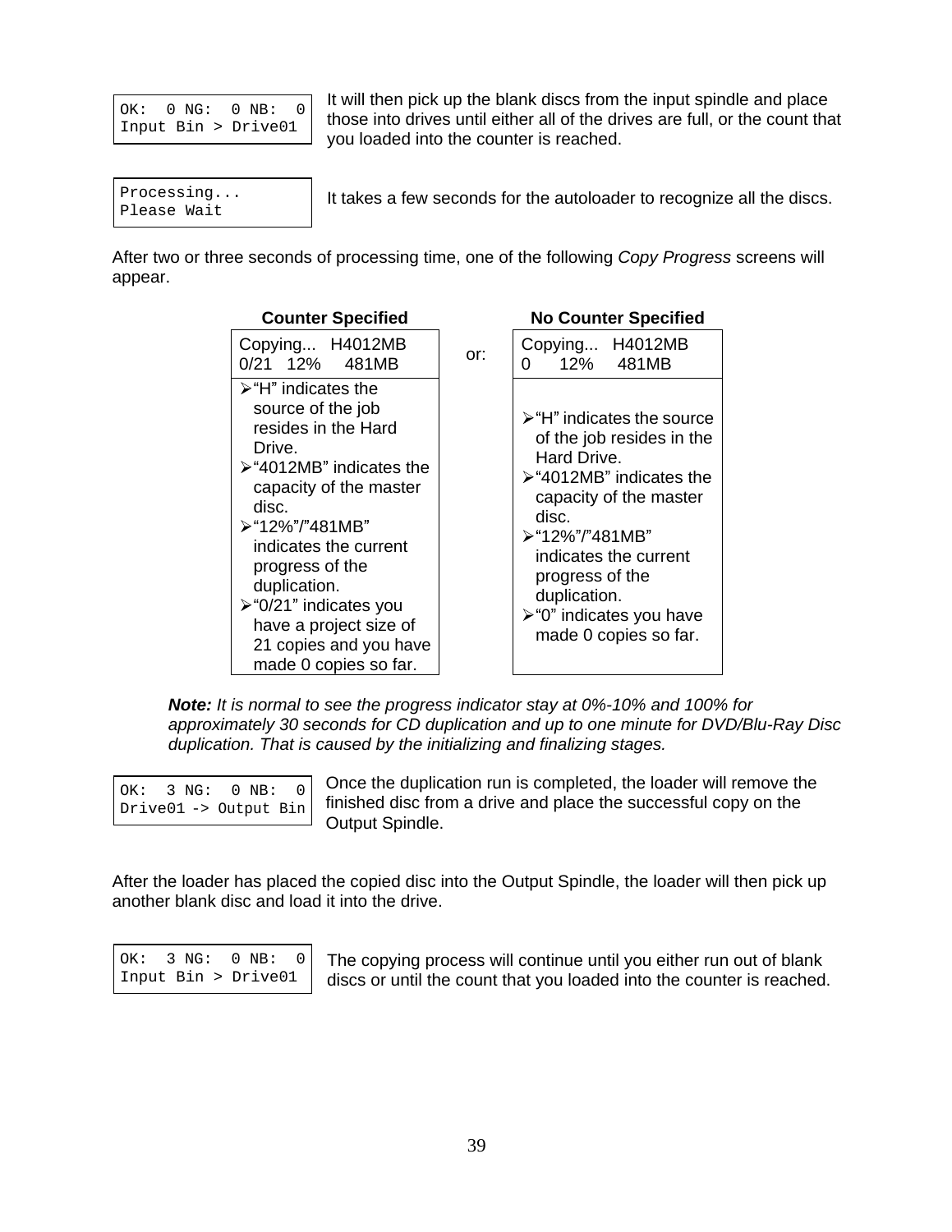If you run out of blank discs and the job is not complete, the autoloader will give you an opportunity to fill the spindle:

**Important:** When you add discs to the input spindle, be sure to remove your finished discs from the Output Spindle.

Input Bin  $Empty$   $\left\lvert$   $\mathcal{H} \right\rvert$  and  $p$  and  $p$  and  $p$  and  $p$  and  $p$  and  $p$  and  $p$  and  $p$  and  $p$  and  $p$  and  $p$  and  $p$  and  $p$  and  $p$  and  $p$  and  $p$  and  $p$  and  $p$  and  $p$  and  $p$  and  $p$  and  $p$  and  $p$  a Enterch Bin Enterprise and press the **ENT/Enter** button to continue, or press the At this point you can either load more discs on to the input spindle

Access Drive Log? You can press the **ENT/Enter** button one more time to see the drive **ESC/Escape** button to terminate your project.<br>Upon project termination, you shall see the *Access Drive Log* menu. log that indicates the number of passes and fails for every drive/tray, or simply press the **ESC/Escape** button to go back to the main menu. If you choose to see the drive log file, you will see a screen similar to below: when the contract of the contract of the contract of the contract of the contract of the contract of the contract of the contract of the contract of the contract of the contract of the contract of the contract of th



- $\triangleright$  "Drive 1" indicates the below results are for the 1<sup>st</sup> drive. <sup>st</sup> drive.
- $\triangleright$  "OK: 1" indicates there is "1" successful copy made by this drive. **Example 20** and 20 and 20 and 20 and 20 and 20 and 20 and 20 and 20 and 20 and 20 and 20 and 20 and 20 and 20 and 20 and 20 and 20 and 20 and 20 and 20 and 20 and 20 and 20 and 20 and 20 and 20 and 20 and 20 and 20
- $\triangleright$  "NG: 0" indicates there are "0" bad copies created by this drive.
- $\triangleright$  "NB: 0" indicates there are "0" discs in this drive that were not recorded due to non-recording error such as invalid media type, etc. The contract of the contract of the contract of the contract of the contract of the contract of the contract of the contract of the contract of the contract of the contract of the contract of the contract of the contr

Use the **A Up or V** Down buttons to look at the drive log file for the various drives. Press the **ESC/Escape** button to return to the 1.Copy menu **menu** and the state of the state of the state of the state of the state of the state of the state of the state of the state of the state of the state of the state of the state of the state of the state of the state o

#### **16. Shutdown**

This function will make sure it is safe to turn off your autoloader. Once you see the "Ready to Power Off" message, you can safely turn off the machine using the power switch.

Turning off your autoloader without performing this function will increase the risk of damaging your autoloader.<br>Puplicator 2.20 Press the **ENT/Enter** button to enter into this menu.

16. Shutdown **16.** These are **ENTIFIED** batter to enter the answership.

Duplicator  $\begin{array}{|l|l|}\n\hline\n2.20 & \text{Press the ENT/Enter button to enter into this menu.}\n\end{array}$ 

Shutdown  $\begin{bmatrix} \text{F} & \text{F} & \text{F} & \text{F} \\ \text{F} & \text{F} & \text{F} & \text{F} \end{bmatrix}$ Press\_0K\_to\_Shutdown | autoloader will do all of its internal housekeeping and then display Press the **ENT/Enter** button to shut down the autoloader. The a confirmation message: "Ready to Power Off"

Shutdown Processing Decomption to power of the overcommunity of the system Ready to Power Off  $\left\vert \right\vert$  riess lie power building power on the system. Press the power button to power off the system.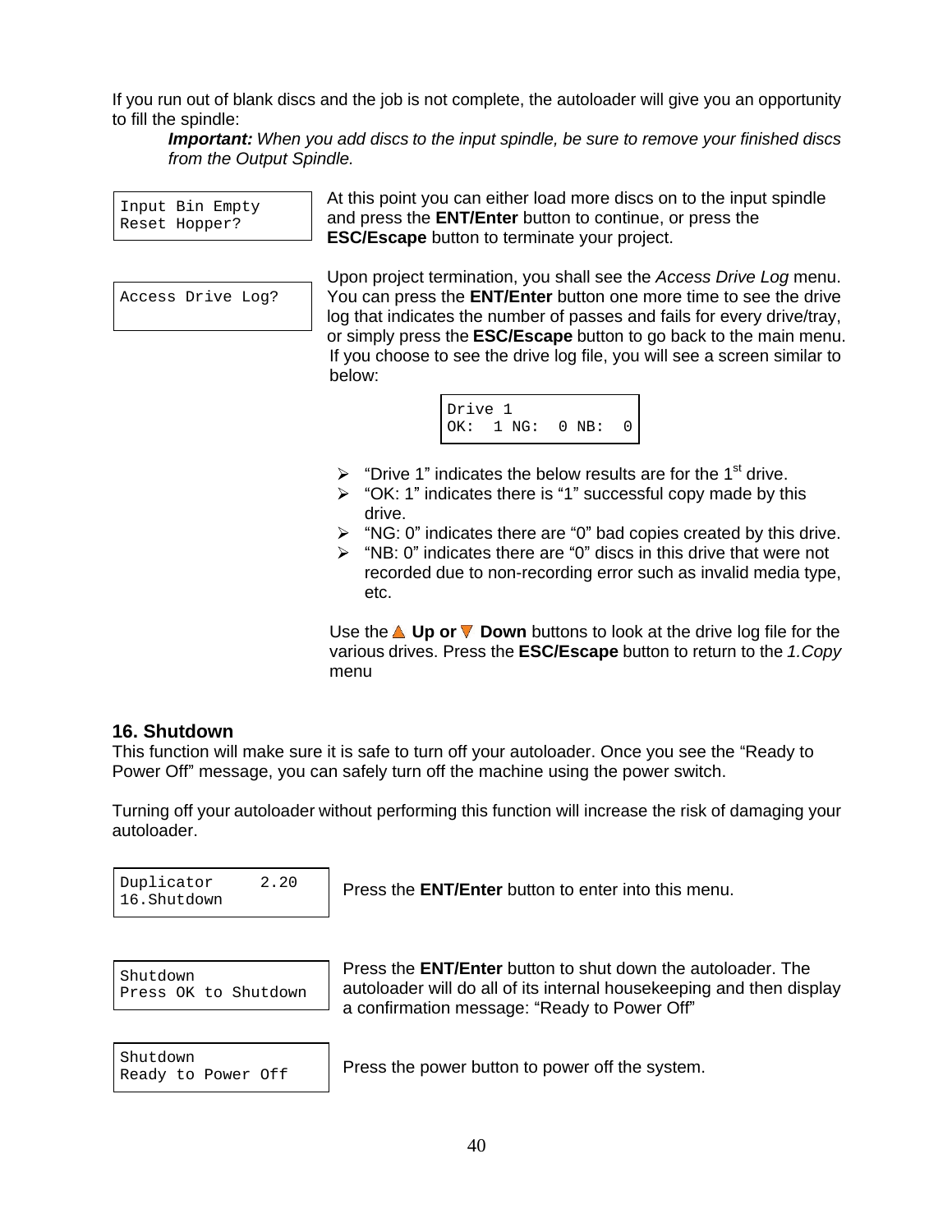### **Chapter 3: Trouble Shooting**

#### **No display on LCD or the unit does not operate when the power is on.**

- $\triangleright$  Check the connections for the power cable and ensure that the power outlet is working correctly.
- $\triangleright$  Make sure that the rear-panel power voltage setting matches the voltage of your power outlet.
- If the autoloader was stored in a location where the temperature dropped below 32°F (0°C) within the past 24 hours, leave the autoloader in a warm room with a temperature of at least 65°F (19°C) for four hours prior to powering the autoloader on.

#### **Drives cannot read disc and shows error message.**

- $\triangleright$  Check the format of the master CD/DVD/BD
- $\triangleright$  Check the master CD/DVD/BD itself for damage.
- $\triangleright$  Your master disc may be copy protected. Normally, most of the Blu-Ray or DVD movies and some of the CDs you purchase from stores have copy protection encoded on them.

#### **Buttons do not function.**

 $\triangleright$  The autoloader may still be busy performing a task. Give it some time and press the button again. To interrupt the current running process, press the **ESC/Escape** button and hold it for several seconds. If it still doesn't work, turn the machine off, and then restart the machine after a minute.

#### **Copy completed, but the copies are not readable / executable.**

- $\triangleright$  Use the "compare" feature to check the copied disc (data discs only).
- $\triangleright$  Based on our experience, the quality of your media plays a big role on this part. Try to use high quality media to prevent such problems.
- $\triangleright$  Use another BD/DVD/CD player/ROM to test the copied media. Sometimes, your BD/DVD/CD Player/ROM may not be compatible with recordable BD/DVD/CD disc.

#### **The failure rate is high.**

- $\triangleright$  Lower the "write speed" and try again. See "Select Burn Speed" on page 23.  $\triangleright$  The quality of your blank discs may be poor.
- 
- $\triangleright$  The quality of your master disc may be poor.

#### **Do I need to upgrade my autoloader's firmware?**

 $\triangleright$  Unless your system is getting unstable, we strongly suggest not upgrading your autoloader's firmware. Please contact Tech Support if your system is getting unstable.

#### **Cannot boot-up or fails to upgrade firmware.**

**►** Contact Tech Support.

#### **Can I load data directly from my computer to my autoloader's Hard Drive?**

 $\triangleright$  No, your autoloader's Hard Drive has a unique file system that computers will not recognize. Thus, you can't perform any read/write operations to the Hard Drive from your computer.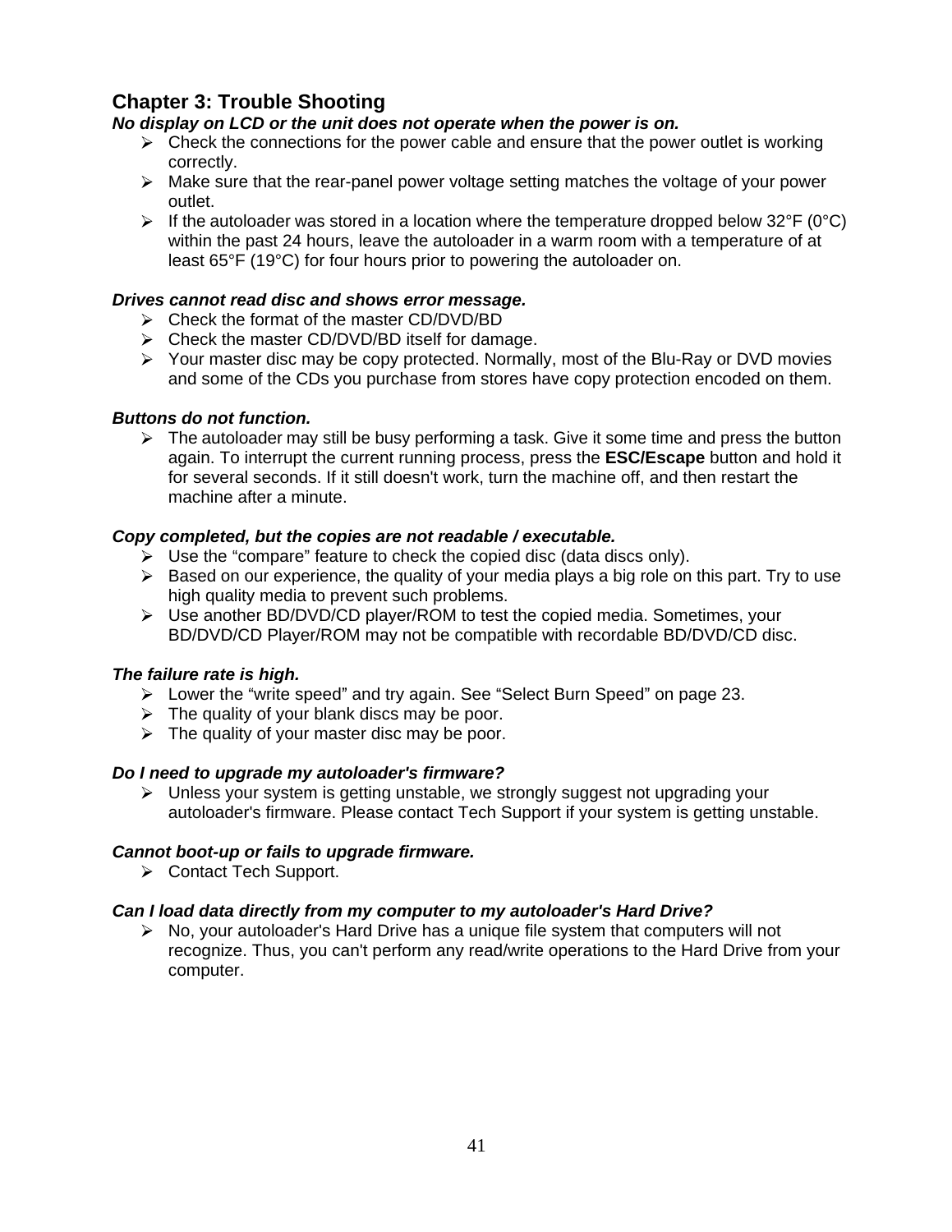#### **Why won't some drives copy?**

- $\triangleright$  Reset the system settings back to default. (See "Load Default" on page 35)
- $\triangleright$  Drives are consumable parts and every drive has a finite lifespan. After a period of time, they do tend to wear out. Please contact Tech Support Service for assistance. F.Y.I - Replacing any component(s) of the autoloader without Tech Support Service's consent will void the autoloader's warranty instantly.
- **►** Contact Tech Support.

#### **Why does my autoloader stay at System Bootup ?**

 $\triangleright$  The reason the autoloader may remain frozen at system bootup is caused by improper shut down. To solve the problem, contact the Tech Support department. Even though this problem can be solved, all the hard drive information will be lost due to this failure.

#### **How do I reset my autoloader back to default?**

 $\triangleright$  See "Load Default" on page 35.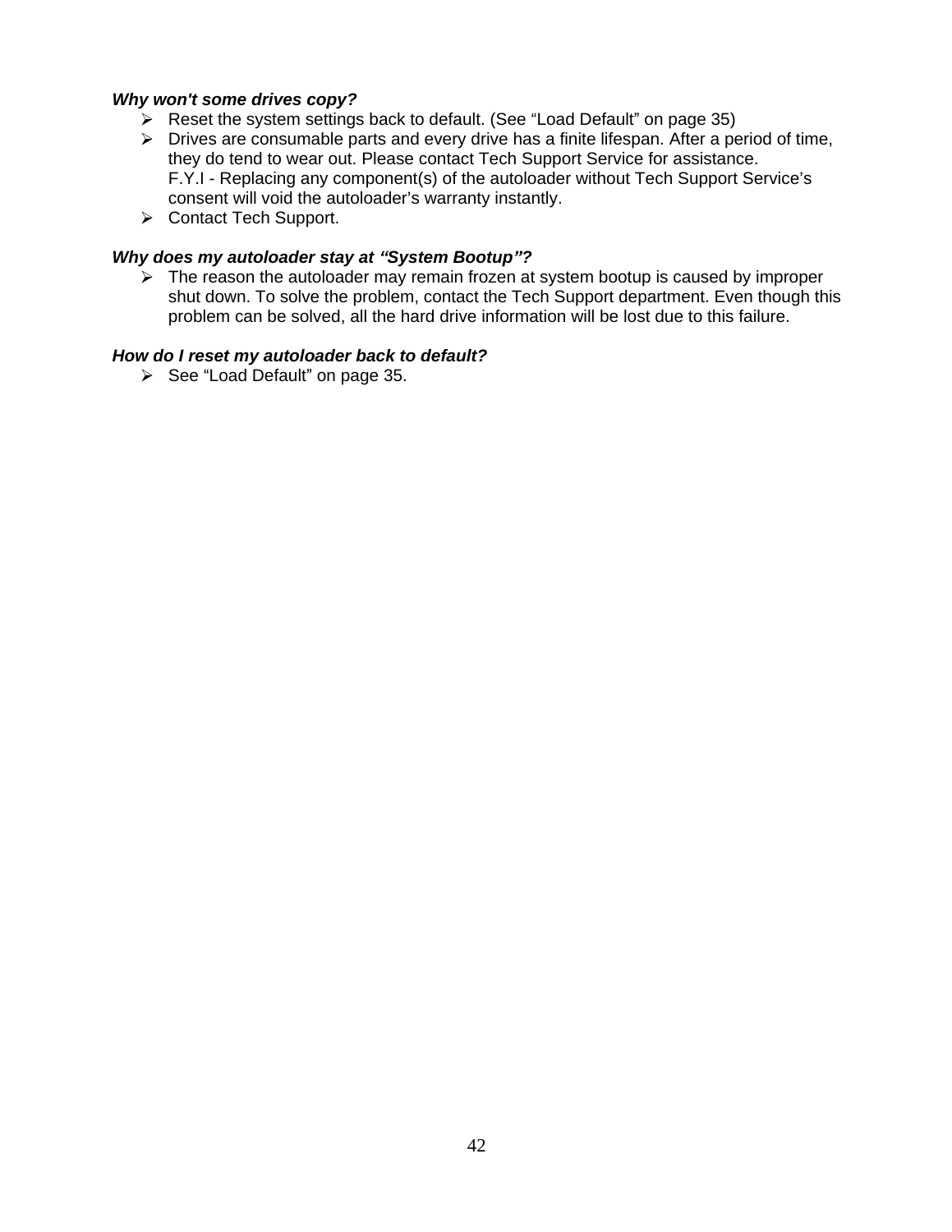## **Chapter 4: List of Robot Error Codes**

|                 | Code   Short Description | <b>Full Description</b>                                                                |
|-----------------|--------------------------|----------------------------------------------------------------------------------------|
| R <sub>10</sub> | Arm did not return to    | If error code 10 is shown, it represents that the picking arm did                      |
|                 | $\mid$ top position      | not return to the top position within 10 seconds after a                               |
|                 |                          | command was sent out. The picking arm must return to the top                           |
|                 |                          | position after each action. This indicates an obstruction or                           |
|                 |                          | mechanical failure prevented the picking arm from completing                           |
|                 |                          | the requested action.                                                                  |
| R <sub>11</sub> | Arm did not detect       | If error code 11 is shown, it represents that when the picking                         |
|                 | specified location in    | arm is instructed to pick up a disc, it has failed to detect                           |
|                 | the allotted time        | anything (including the bottom of the bin) within 10 seconds.                          |
|                 |                          | This would apply to inserting a disc in a drive and not detecting                      |
|                 |                          | anything within 10 seconds if the Z Maneuver feature is                                |
|                 |                          | disabled. This error indicates that an obstruction, missing                            |
|                 |                          | component or mechanical failure has prevented the picking                              |
|                 |                          | arm from detecting a disc, drive, etc to perform the assigned                          |
|                 |                          |                                                                                        |
| R <sub>12</sub> | Unable to move to        | If error code 12 is shown, it represents that the picking arm did                      |
|                 | the next input/output    | not travel to its destination input/output bin from any other bin                      |
|                 |                          | within 10 seconds. This error indicates that an obstruction or                         |
|                 |                          | mechanical failure has prevented the picking arm from rotating                         |
|                 |                          | to the assigned input/output bin.                                                      |
| R <sub>13</sub> | Unable to move into      | If error code 13 is shown, it represents that the picking arm did                      |
|                 | the drop disc            | not reach the "drop" position within 4 seconds when placing a                          |
|                 | position                 | disc to the output bin. The "drop" position represents the safe                        |
|                 |                          | distance between the picking arm and the spindle where the                             |
|                 |                          | disc can be placed securely onto the spindle. This error                               |
|                 |                          | indicates that an obstruction, missing component or                                    |
|                 |                          | mechanical failure has prevented the picking arm from                                  |
|                 |                          | performing the assigned task.                                                          |
| <b>R14</b>      | Unable to perform        | If error code 14 is shown, it represents that the picking arm did                      |
|                 | the horizontal Z         | not reach the horizontal starting position for placing a disc into                     |
|                 | Maneuver from bin #      | the appropriate drive starting from spindle bin #1 within 4                            |
|                 |                          | 1 to the starting point   seconds during the insert process. (This error is only shown |
|                 |                          | when the Z Maneuver is enabled).                                                       |
| R <sub>15</sub> | Unable to perform        | If error code 15 is shown, it represents that the picking arm did                      |
|                 | the horizontal Z         | not reach the drive position within 4 seconds from the Z position                      |
|                 | Maneuver from the        | starting point. This takes place when the picking arm has                              |
|                 | starting point to the    | descended to the appropriate drive location and should move                            |
|                 | original position        | horizontally to center the disc over the opened drive tray but                         |
|                 |                          | fails to do so in the specified allotted time. (This error is only                     |
|                 |                          | shown when the Z Maneuver is enabled).                                                 |
| R <sub>16</sub> | Unable to perform        | If error code 16 is shown, it represents that the picking arm did                      |
|                 | vertical Z Maneuver      | not descend and place the disc into the opened drive tray within                       |
|                 | while placing disc in    | 4 seconds after the picking arm has centered the disc above                            |
|                 | drive tray               | the opened drive tray. (this error is only shown when the Z                            |
|                 |                          | Maneuver is enabled).                                                                  |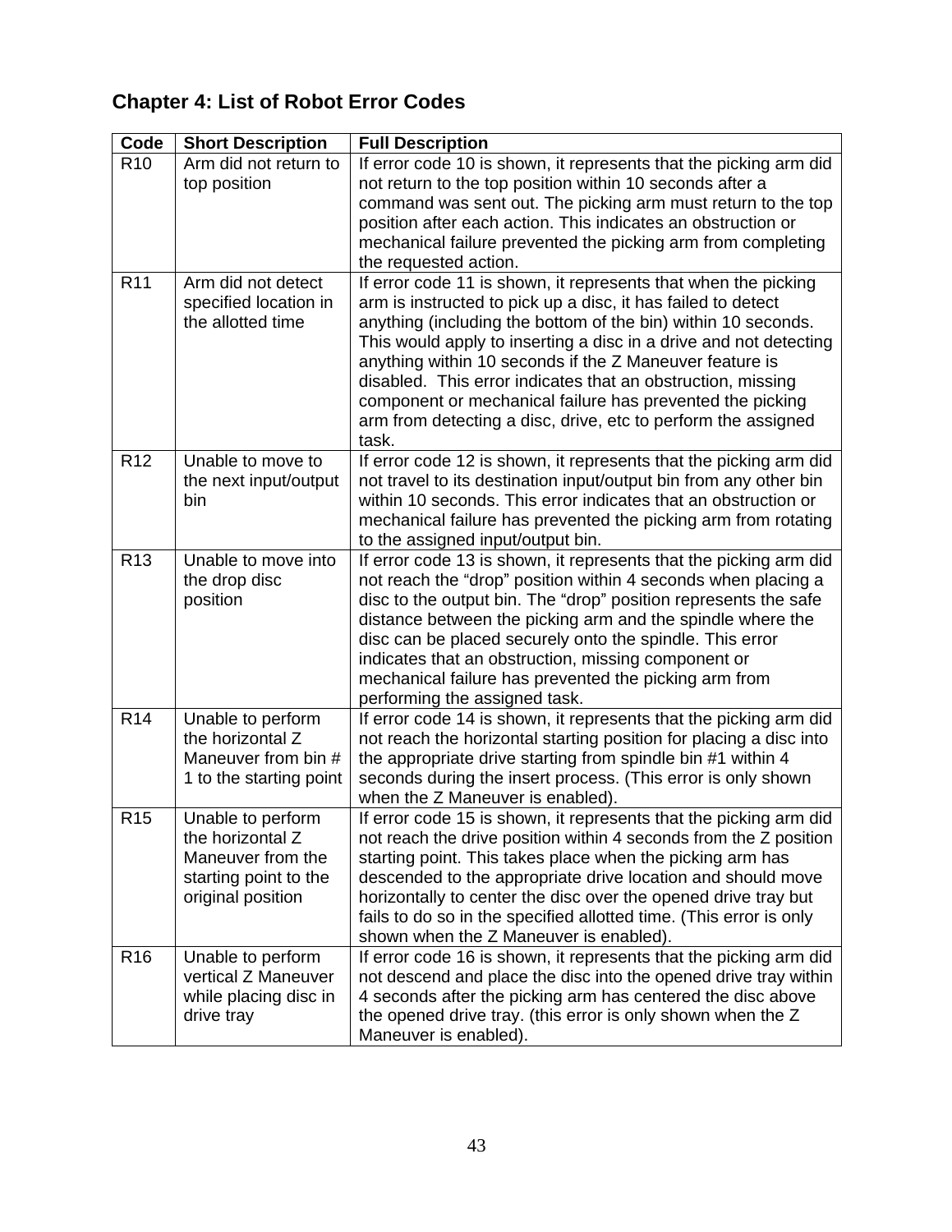|                 | Code   Short Description | <b>Full Description</b>                                               |
|-----------------|--------------------------|-----------------------------------------------------------------------|
| R <sub>17</sub> | Unable to perform        | If error code 17 is shown, it represents that the picking arm did     |
|                 | the horizontal Z         | not return to starting horizontal position for the reverse Z          |
|                 | Maneuver from the        | Maneuver within 4 seconds to return the disc to the output bin.       |
|                 | original position to     | (This error is only shown when the Z Maneuver is enabled).            |
|                 | the starting point       |                                                                       |
| <b>R20</b>      | Input bin empty          | If error code 20 is shown, it represents that all of the input bins   |
|                 |                          | are empty. This error commonly comes up every time the                |
|                 |                          | autoloader does not detect anymore blank media to load into           |
|                 |                          | the drives. If this error arises and you are finished, press the left |
|                 |                          |                                                                       |
|                 |                          | arrow to end the copy process. If you are not finished, restack       |
|                 |                          | the blank media from the first input bin to the remaining bins as     |
|                 |                          | needed and push ENT/Enter button to continue the duplicating          |
|                 |                          | procedure.                                                            |
| <b>R21</b>      | Input bin missing        | If error code 21 is shown, it represents that the input bin is        |
|                 |                          | missing. This error indicates that an obstruction, missing            |
|                 |                          | component or mechanical failure has prevented the picking             |
|                 |                          | arm from detecting the input bin to perform the assigned task.        |
| R30             | Unable to locate         | If error code 30 is shown, it represents that the picking arm did     |
|                 | drive tray for output    | not detect an opened tray before reaching its lowest                  |
|                 | of the disc              | descending limit when attempting to pick up a finished disc           |
|                 |                          | from a specified drive tray.                                          |
| R40             | Clear previous error     | If error code 40 is shown, it represents that a system command        |
|                 |                          | sequence is corrupted. Please abort the current job and start         |
|                 |                          | over with a new job.                                                  |
| <b>R50</b>      | Drawer not fully         | If error code 50 is shown, it represents that the disc drawer is      |
|                 | opened                   | not fully opened. If you believe the drawer is opened, please         |
|                 |                          | close it and try open it once more until you hear a clicking          |
|                 |                          | sound.                                                                |
| <b>R60</b>      | Unable to locate         | If error code 60 is shown, it represents that the picking arm did     |
|                 | drive tray for input of  | not detect an opened tray before reaching its lowest                  |
|                 | the disc                 | descending limit when attempting to place a blank disc into a         |
|                 |                          | specified drive tray.                                                 |
| <b>R70</b>      | Disc dropped during      | If error code 70 is shown, it represents that a disc was picked       |
|                 | input procedure          | from an input bin and the picking arm dropped the disc on the         |
|                 |                          | way to one of the drive trays.                                        |
| <b>R71</b>      | Failure to pick up a     | If error code 71 is shown, it represents that the picking arm         |
|                 | disc from input bin      | failed to pick up a disc from an input bin after 3 continuous         |
|                 |                          | attempts.                                                             |
| <b>R80</b>      | Disc Remaining On        | If error code 80 is shown, it represents that a disc attempting to    |
|                 | Robotic Arm Not          | be placed on a drive tray remained attached to the robot pick up      |
|                 | Loaded On To The         | arm and was not properly dropped into the drive tray.                 |
|                 | Drive Tray               |                                                                       |
| R90             | Disc dropped during      | If error code 90 is shown, it represents that a disc was picked       |
|                 | output procedure         | from a drive tray and the picking arm dropped the disc on the         |
|                 |                          | way to the appropriate output bin.                                    |
|                 | R160   Output bin full   | If error code 160 is shown, it represents that the output bin is      |
|                 |                          | full. This commonly occurs if the input bin was filled with more      |
|                 |                          | discs while completed discs were deposited to the output bins         |
|                 |                          | increasing the total disc capacity beyond the maximum output          |
|                 |                          | capacity.                                                             |
|                 |                          |                                                                       |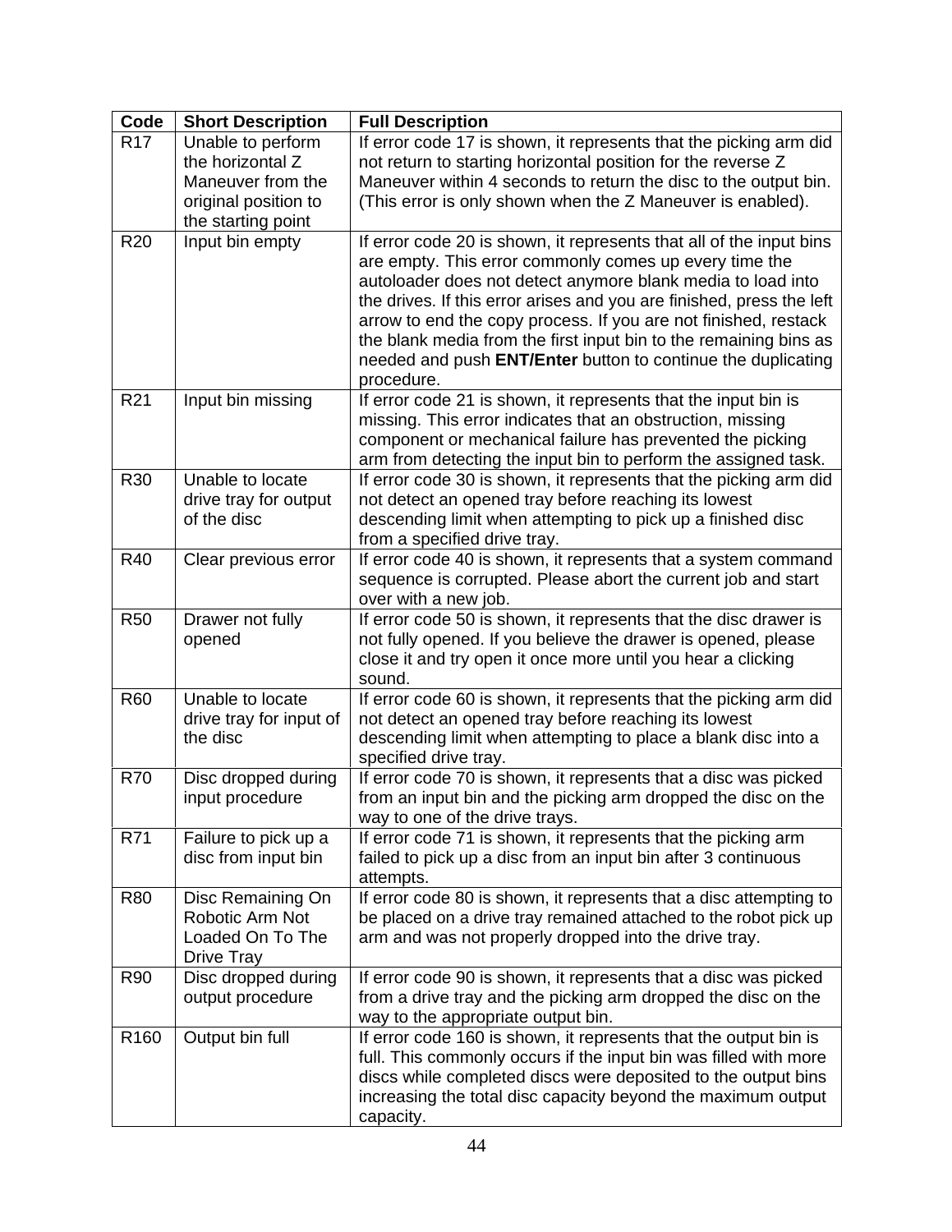|                                   | $\sqrt{R176}$ Cannot detect disc in   If error code 176 is shown, it represents that the picking arm is |
|-----------------------------------|---------------------------------------------------------------------------------------------------------|
| drive tray                        | attempting to remove a disc from a drive tray and cannot detect                                         |
|                                   | the disc. This commonly occurs when the disc was removed                                                |
|                                   | from the tray before the picking arm had an opportunity to pick it                                      |
|                                   |                                                                                                         |
| R192 Disc miss-loaded in          | If error code 192 $\sim$ 197 is shown, it represents that a disc being                                  |
| $\vert$ ~197 $\vert$ output bin # | returned to the output/NG was not properly dropped from the                                             |
|                                   | picking arm onto the output bin $0 \sim 5$ , respectively, where bin 0                                  |
|                                   | indicates the position right in front of the drive housing.                                             |
| R255 High static shock            | Too much static electricity built up from the disc(s). This error                                       |
| error                             | occurs when the static electricity on the disc is too high. Either                                      |
|                                   | the facility produces too much static electricity or the current                                        |
|                                   | climate is conducive to high concentration of static electricity.                                       |
|                                   | This error is caused by the buildup of an electric static charge                                        |
|                                   | which shocks the robotic arm while loading a disc. If this error                                        |
|                                   | should occur, the user must completely reboot the system by                                             |
|                                   | turning the unit off at the power button. When the unit is turned                                       |
|                                   | on again, it should operate normally, but you will need to                                              |
|                                   | reprogram the job it was running.                                                                       |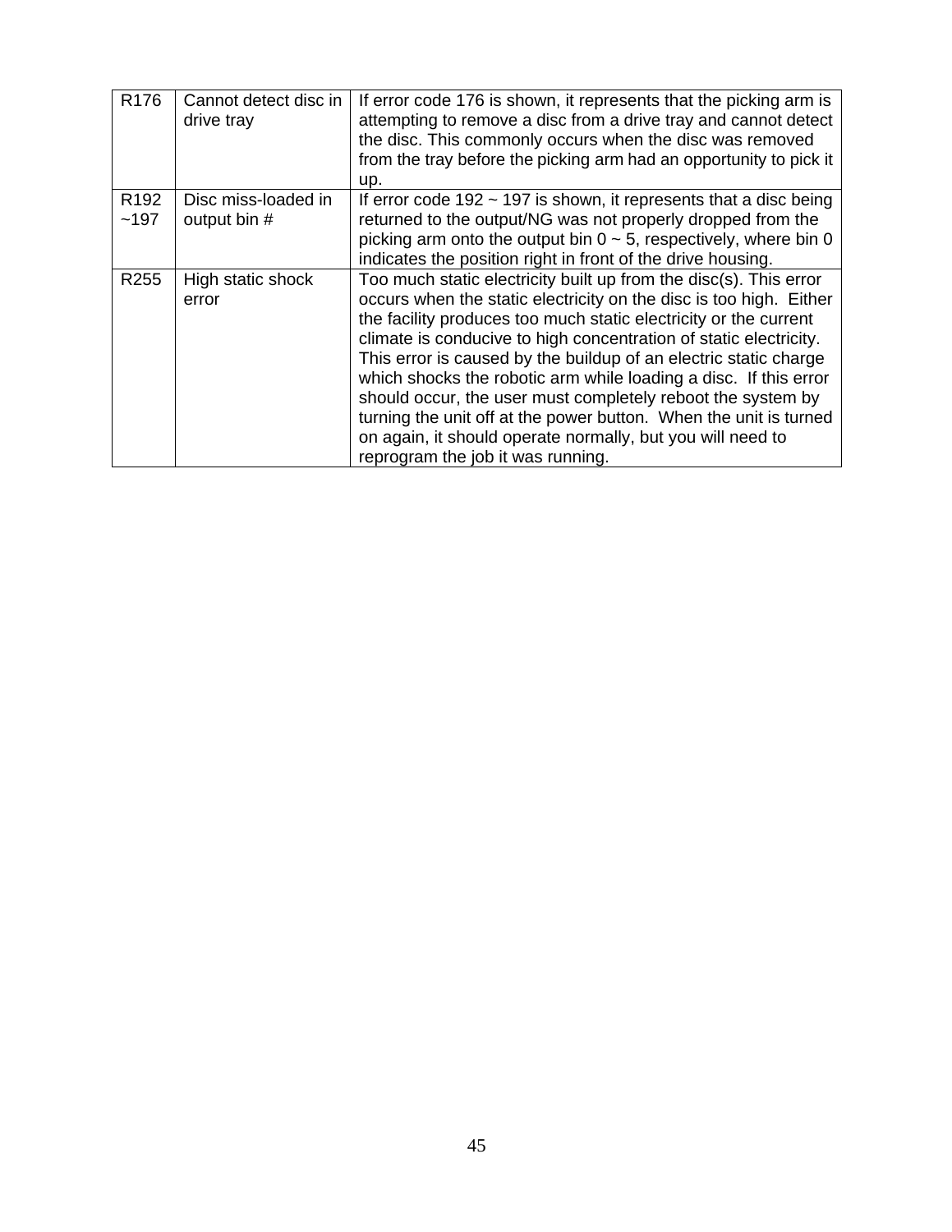#### **Chapter 5: Menu Tree**

- 1. Copy <Partition> <Counter>
- 2. Test <Partition> <Counter>
- 3. Compare <Partition> <Counter>
- 4. Test+Copy <Partition> <Counter>

5. Copy+Compare <Partition> <Counter>

- 6. Select Burn Speed <HDD to CD | HDD to DVD>
- 7. Select Source <Hard Drive>
- 8. Master Mode  $\leq$ SM | MM>
- 9. Erase <Quick | Full>
- 10. Hard Drive Setup
	- 10.1 Select Partition
	- 10.2 Load Partition
	- 10.3 Rename Partition
	- 10.4 Delete Partition
	- 10.5 Partition Info
	- 10.6 Select Loading Drive
	- 10.7 Format Hard Drive
- 11. Setup
	- 11.1 Language
	- 11.2 Read Error Skip < On | Off | Off with Retry>
	- 11.3 CD Writing Modes
	- 11.4 Max Audio, VCD, and CDG Speed <1x, 2x, 4x, 8x, 10x, 12x, 16x, 24x, 32x, 40x & 52x>
	- 11.5 Buzzer <On | Off>
	- 11.6 Startup Menu
	- 11.7 Screen Saver <On | Off>
	- 11.8 Counter <On | Off>
	- 11.9 DVD+R Compatibility Mode <On | Off>
	- 11.10 ISRC <On | Off>
	- 11.11 CD Overburn < On | Off>
- 12. System Utilities
	- 12.1 Disc Info
	- 12.2 System Info
	- 12.3 Device Info
	- 12.4 Load Default
	- 12.5 Update Firmware
- 13. Loader Utilities

13.1 Update Robot Firmware

- 14. Manage Accounts
	- 14.1 View User
	- 14.2 Create User
	- 14.3 Edit User Info
	- 14.4 Delete User
- 14.5 Password on Bootup<br>15. AUTOCOPY
- 15. AUTOCOPY
- 16. SHUTDOWN